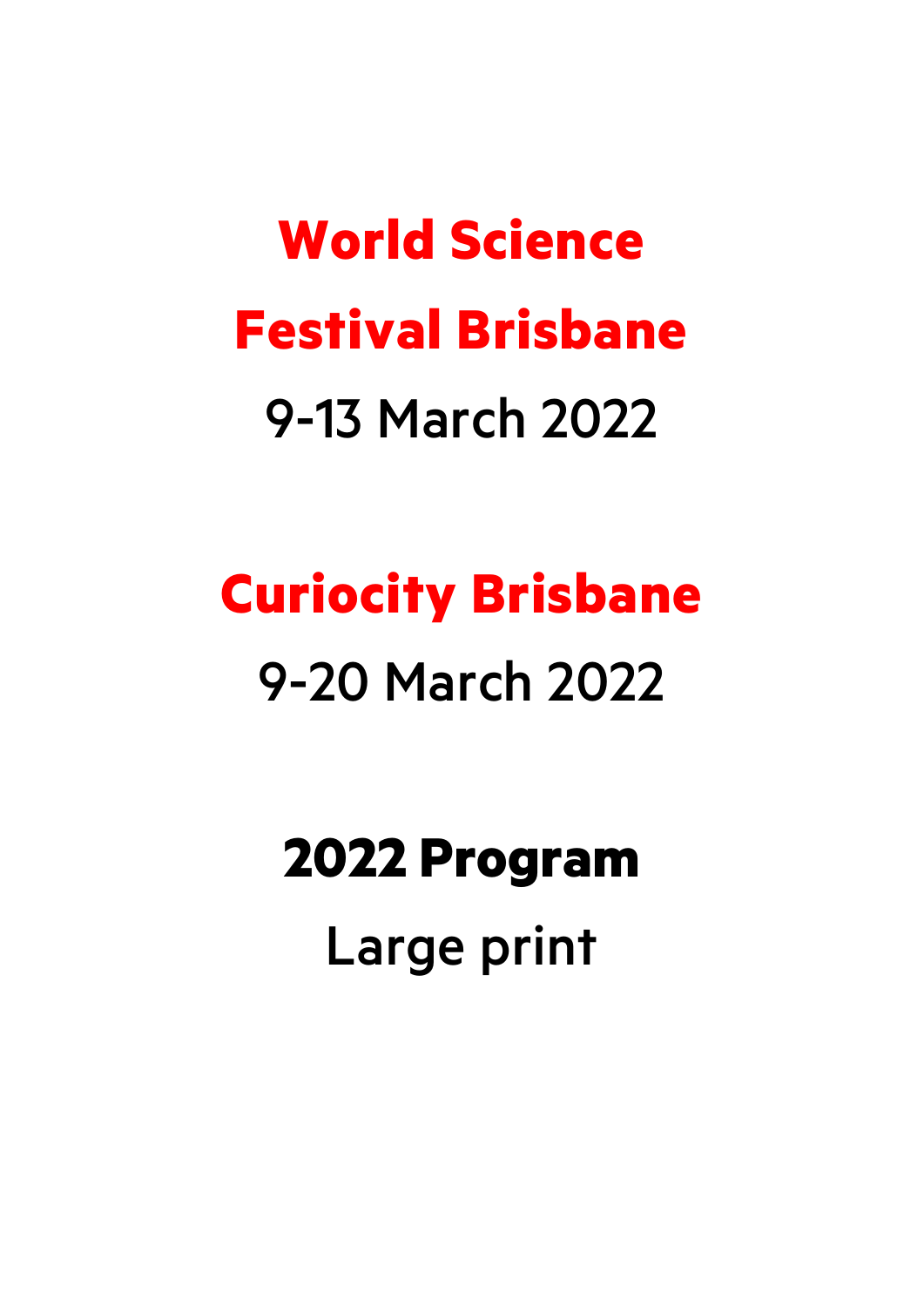# **ACKNOWLEDGEMENT OF COUNTRY**

In keeping with the spirit of reconciliation and on behalf of Queensland Museum Network, we acknowledge the First Peoples – the Traditional Owners of the lands where we live and work.

We recognise their continuing connection to land, water and community. We pay respect to Elders – past and present – and acknowledge the important role Aboriginal Peoples and Torres Strait Islanders continue to play within World Science Festival Brisbane and the Queensland community.

# **WORLD SCEINCE FESTIVAL BRISBANE 2022**

Presented by Queensland Museum Network, World Science Festival Brisbane 2022 returns to South Bank, Brisbane and regional Queensland for a mind-blowing exploration of the truly phenomenal world we live in – from scientific challenges to technological solutions that inspire hope and wonder for our future existence.

This year, we are proud to feature Curiocity Brisbane as a key pillar of World Science Festival Brisbane programming. Over 12 days, visitors can let their imaginations roam free with installations from highprofile artists that celebrate the connection between science, art and technology.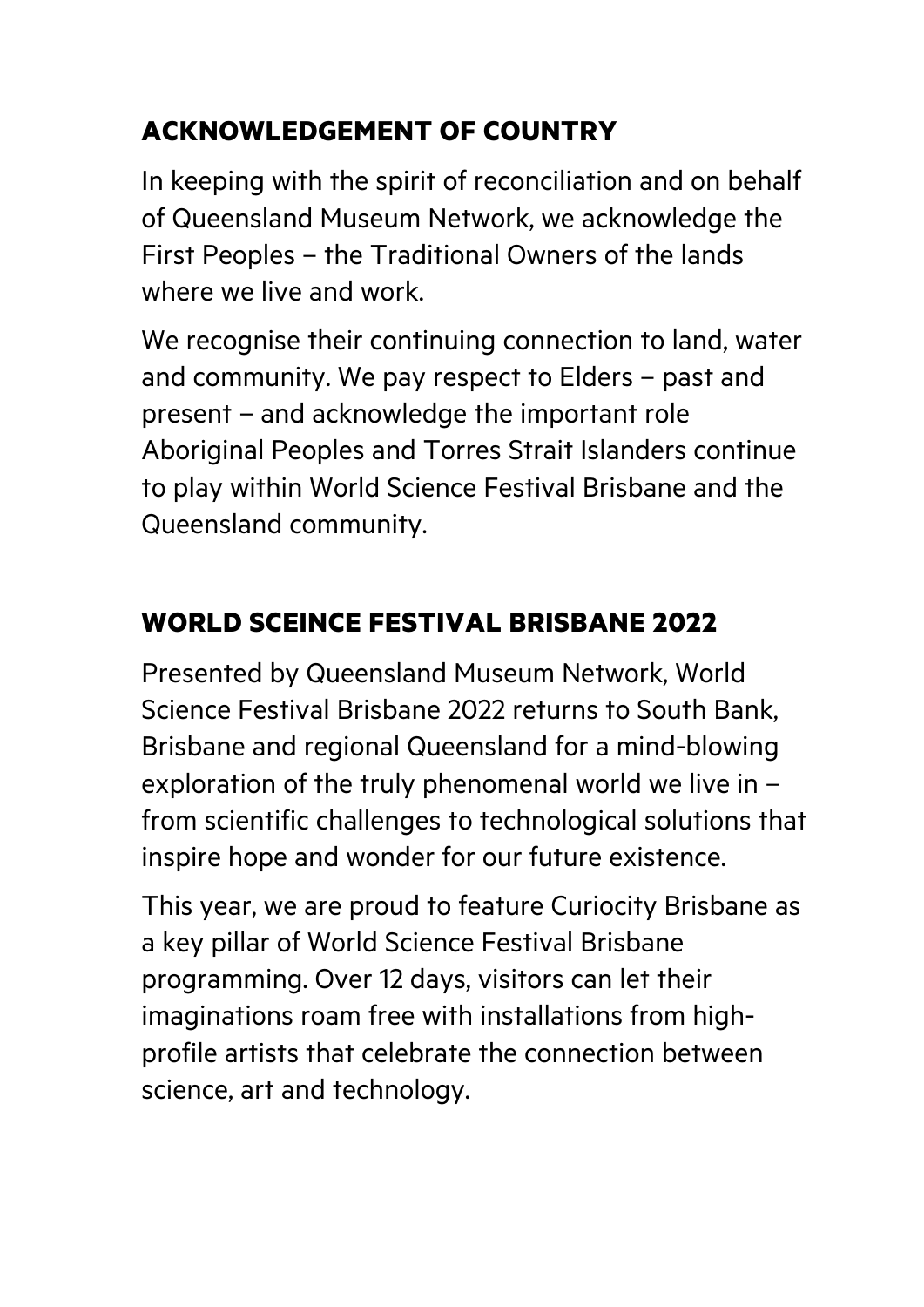#### **CONTENTS**

WELCOME ABOUT THE FESTIVAL CITY OF SCIENCE DIGITAL PROGRAM

#### **PROGRAM HIGHLIGHTS**

WEDNESDAY 9 MARCH THURSDAY 10 MARCH FRIDAY 11 MARCH PARTICIPANTS SATURDAY 12 MARCH SUNDAY 13 MARCH WORLD SCIENCE FESTIVAL QUEENSLAND OUR PARTNERS COVID-19 SAFETY

# PLAN YOUR FESTIVAL EXPERIENCE

#### **BOOK TICKETS**

Book online at worldsciencefestival.com.au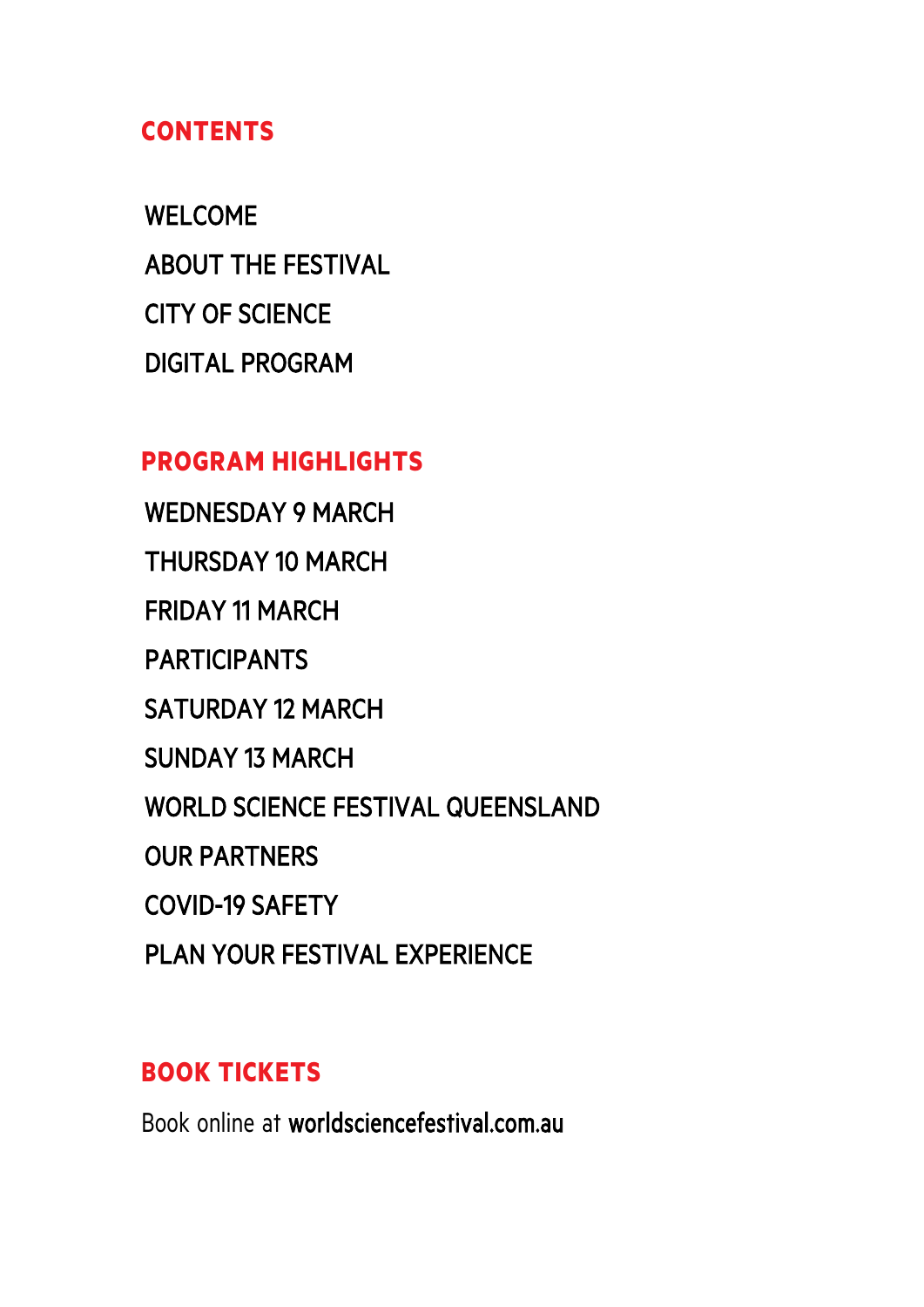

# **WELCOME**

Get ready for five exciting days that will see Brisbane's cultural heart transform into a hub of delight and awe, where some of the world's leading scientific and creative minds will explore the brave new ideas helping to shape the world of tomorrow.

Presented by Queensland Museum Network, the 2022 World Science Festival Brisbane and broader World Science Festival Queensland will deliver an inspiring program featuring some of the world's greatest scientific and artistic innovators.

From 9–13 March, Brisbane will ignite with conversations that run the gamut from achieving a net zero future, embracing traditional science and understanding new medicine, to the expansion of the universe and the possibility of unlocking the mythical fountain of youth. Alongside these insightful discussions, Festival favourites will return to delight visitors of all ages including The Turtle Hatchery, City of Science, and the Festival's centre of scientific excitement, The Nucleus.

For the first time this year, Curiocity Brisbane will be a key pillar of the World Science Festival Brisbane program, with public art installations bringing a creative synergy to the conversations, events and workshops spread throughout Brisbane's cultural precinct.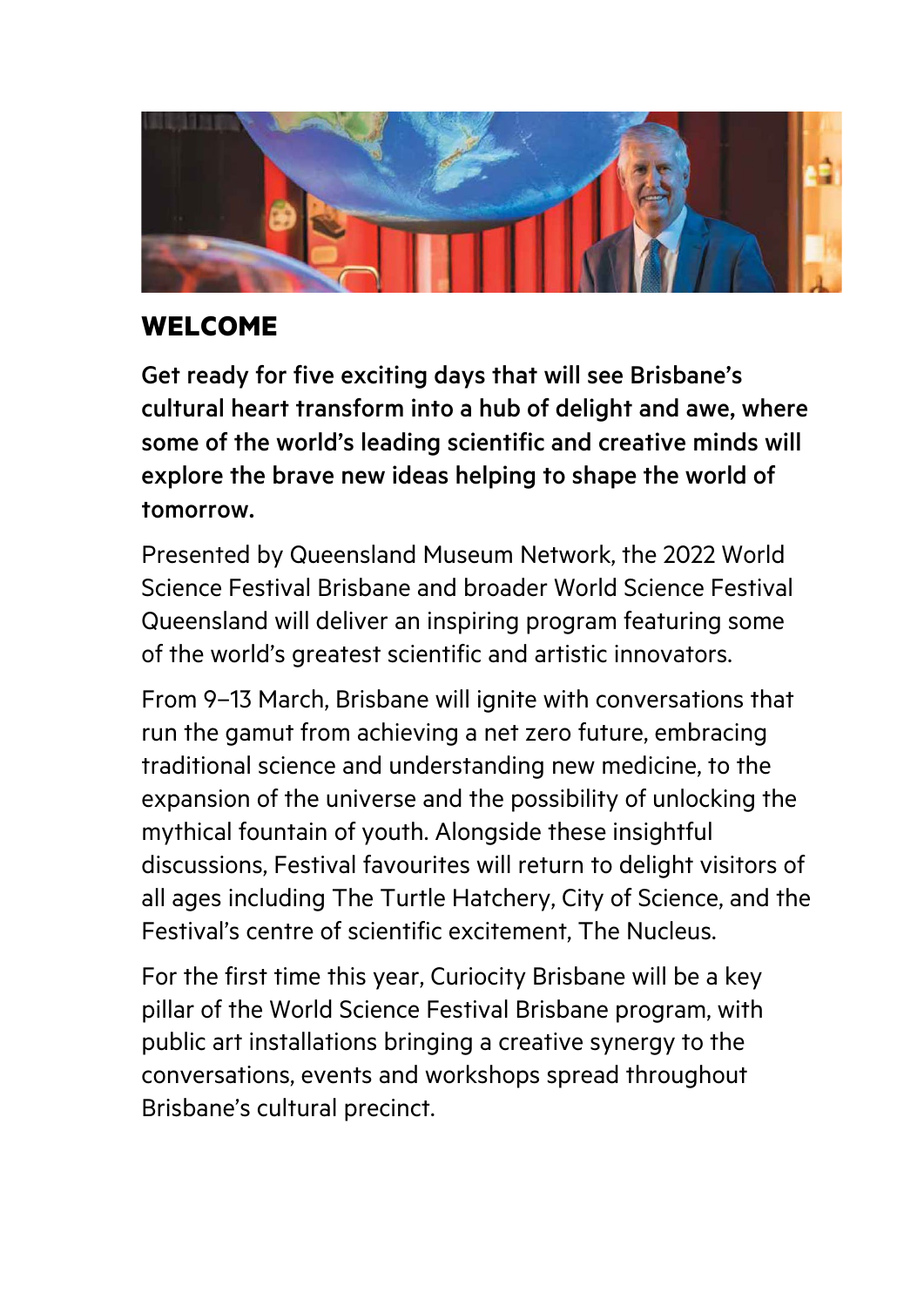Once again, the Festival will hit the road and expand beyond Brisbane, with World Science Festival Queensland bringing the wonder of science to regions in Chinchilla, Gladstone, Toowoomba, Townsville and Ipswich.

Queensland Museum Network is proud to inspire our next generation of scientists, innovators and creative thinkers. This would not be possible without the continued support of the Queensland Government and our generous partners. Importantly, the Festival would not thrive without the drive and determination of the World Science Festival Brisbane team, our dedicated

staff across Queensland Museum Network and our friends and colleagues at World Science Festival in New York. It is an honour and a privilege to work collectively to deliver this important program, and I thank you for your support.

Now, I invite you all to enjoy the diverse offering of remarkable conversations, inspiring shows, exciting workshops and interactive creative experiences that make up World Science Festival Brisbane 2022.

Dr Jim Thompson PSM Chief Executive Officer Queensland Museum Network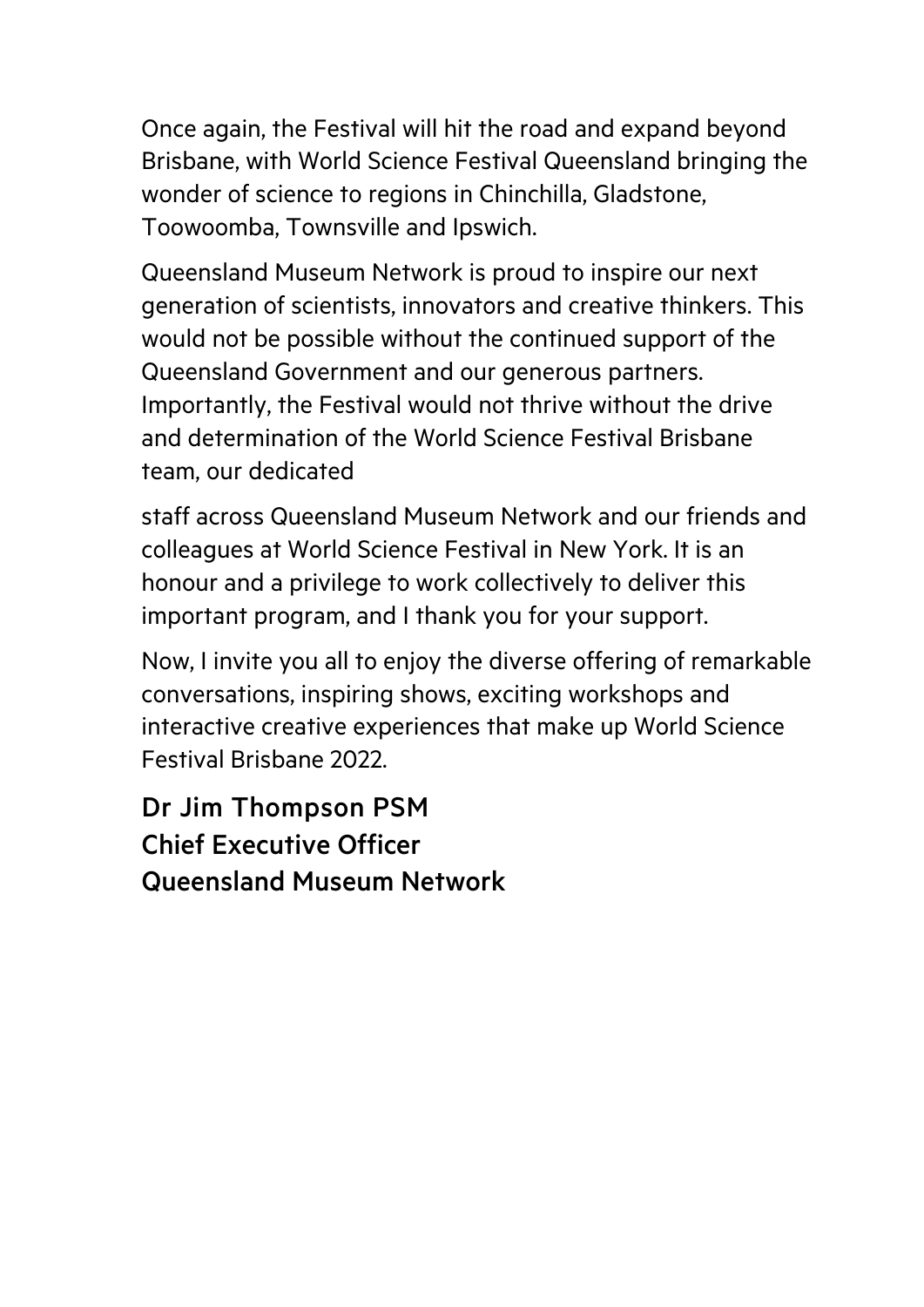

Welcome to Queensland's most vibrant and dynamic celebration of discovery, innovation and creativity, World Science Festival Brisbane.

We encourage visitors to indulge in the diverse and rich offerings of entertaining and informative shows and engaging conversations with scientific visionaries, along with a range of immersive creative experiences presented through the inclusion of Curiocity Brisbane.

The Queensland Government has committed a further \$9 million for the World Science Festivals from 2022–2024, and it is encouraging to see this popular festival continue to grow and present creative solutions for our planet's present and future challenges.

Since its introduction in 2016, World Science Festival Brisbane has brought the thrill of science to more than 800,000 visitors across Brisbane, Toowoomba, Chinchilla, Townsville and Mackay, and generated more than \$36 million in economic return to the state.

From 9 March 2022, World Science Festival Brisbane and Curiocity Brisbane will once again boost the state's economic recovery, as it showcases the connection of arts and science.

This year's bold, contemporary program of more than 130 events will have almost 50 free shows including the much-loved turtle conservation experience, The Hatchery.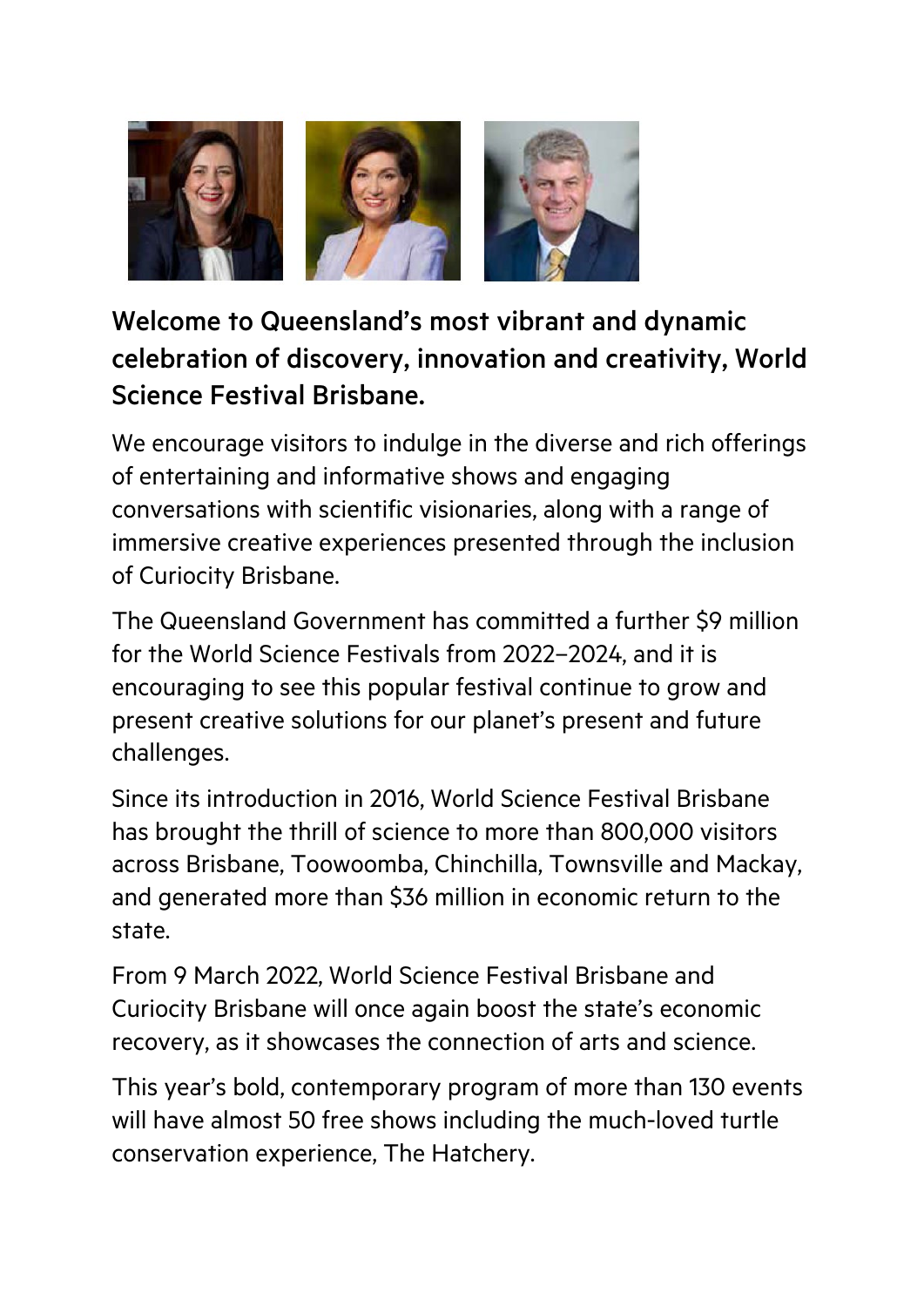The 2022 program will explore the science behind solving some of our greatest medical and environmental issues, look back to the discoveries of Australia's first scientists and explore the vast expanse of space and beyond.

World Science Festival Brisbane 2022 delivers on the priorities of Creative Together 2020–2030, the Queensland Government's

10-year roadmap for arts, culture and creativity in Queensland by activating local places and digital spaces, driving social change and strengthening Queensland communities.

The Queensland Government supports Queensland Museum Network to present World Science Festival Brisbane and World Science Festival Queensland regional program through Arts Queensland and Tourism and Events Queensland, alongside the many valued Festival partners.

We invite you to fuel your mind and enjoy the informative, inspiring, playful and creative experiences at this year's World Science Festival Brisbane 2022.

#### The Honourable Annastacia Palaszczuk MP

Premier and Minister for the Olympics

#### The Honourable Leeanne Enoch MP

Minister for Communities and Housing, Minister for Digital Economy and Minister for the Arts

#### The Honourable Stirling Hinchliffe MP

Minister for Tourism, Innovation and Sport and Minister Assisting the Premier on Olympics and Paralympics Sport and Engagement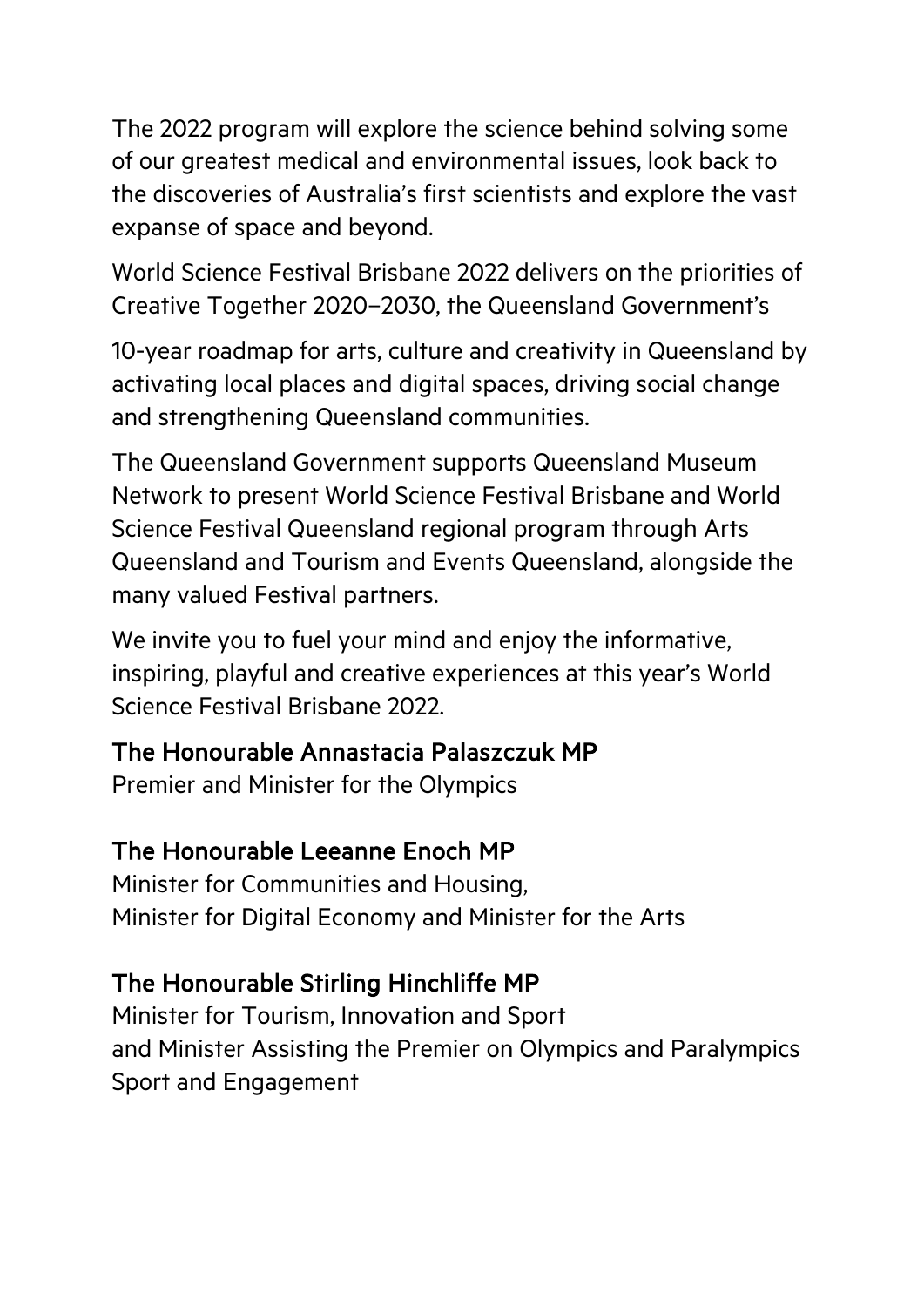

## Welcome to World Science Festival Brisbane 2022.

As an Asia Pacific hub for science and innovation, our city is proud to support the World Science Festival Brisbane for a seventh year.

Brisbane is one of the world's greatest cities. Our globally acclaimed research institutions and achievements in science and technology make Brisbane the perfect destination to host the brightest minds across Australia and internationally.

Brisbane will transform into the City of Science with interactive art and science installations, engaging conversations with leading scientists and experts, and a curated program of free and ticketed events.

A popular fixture on Brisbane's annual events calendar, residents and visitors are invited to explore the possibilities and mysteries of our existence in fun and inspiring ways.

Our city's relaxed and welcoming vibe and clear blue skies makes for an inviting backdrop to explore this diverse program of events hosted across Brisbane's cultural precinct.

Complete your Festival experience by discovering all there is to see and do in Brisbane, from the thriving dining, retail and lifestyle precincts to the wonderful tourism experiences showcasing the city's natural beauty.

# Adrian Schrinner

Lord Mayor of Brisbane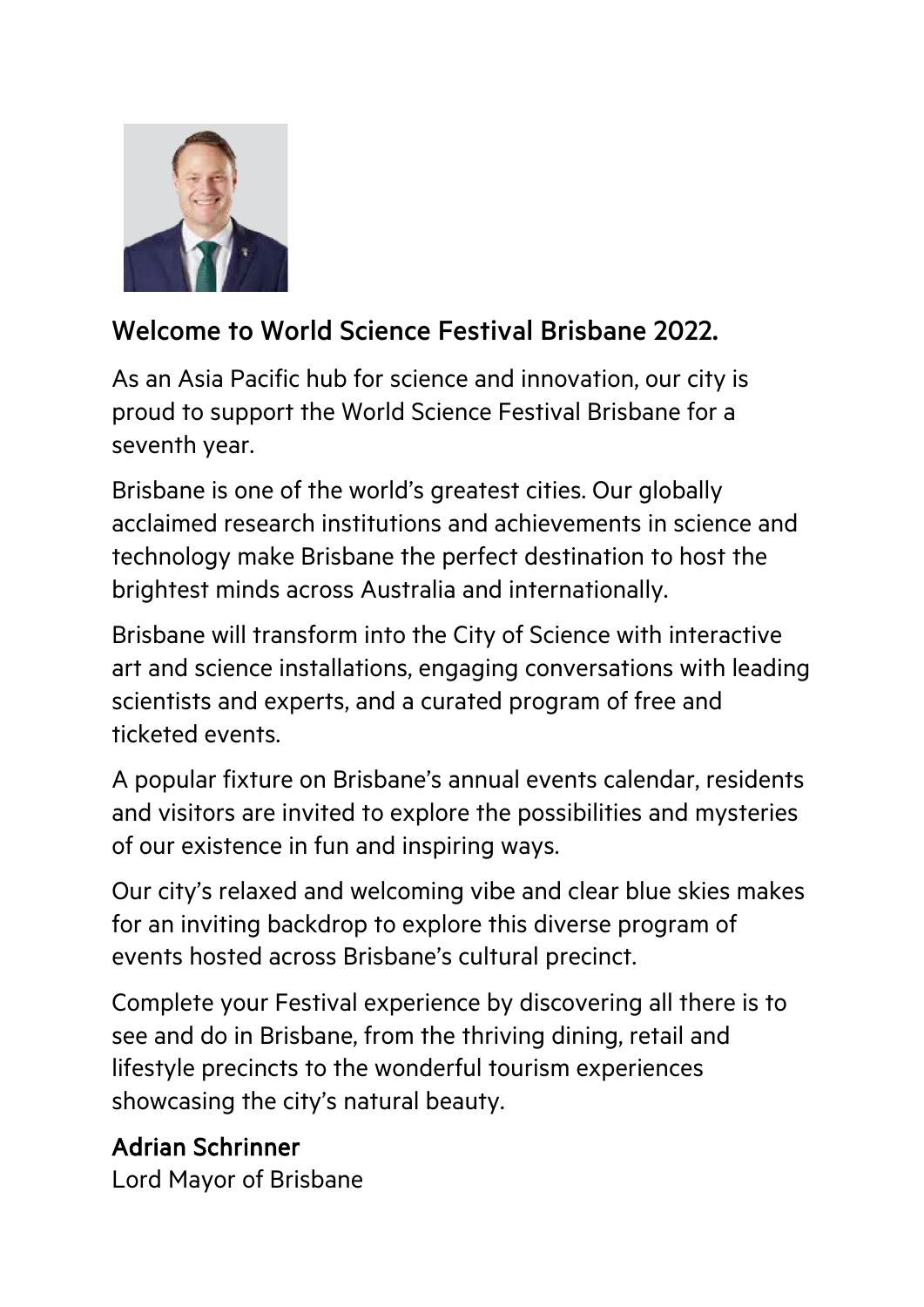## **WORLD SCIENCE FESTIVAL**

World Science Festival was founded in New York in 2008 by celebrated physicist and science author Professor Brian Greene and award-winning broadcast journalist, Tracy Day. In 2016 Queensland Museum established World Science Festival Brisbane, the only international extension of the New York event. In its seventh iteration, World Science Festival Brisbane 2022 continues the traditions of this internationally renowned Festival while curating an innovative program particular to the social, cultural and scientific environs of Brisbane.

# **ABOUT THE FESTIVAL**

World Science Festival Brisbane encompasses experiences designed for everyone – from students to families and grown-ups, creators and designers, experimenters and the naturally curious, to STEM industry professionals.

These pages provide just a glimpse of what's in store. With more than 100 events on offer, you'll need to head to the website to find out where you fit into our scientific world.

#### **Conversations**

In the past two years, medical science has been at the forefront of our daily lives, environmental scientists have shared some startling discoveries, and advances in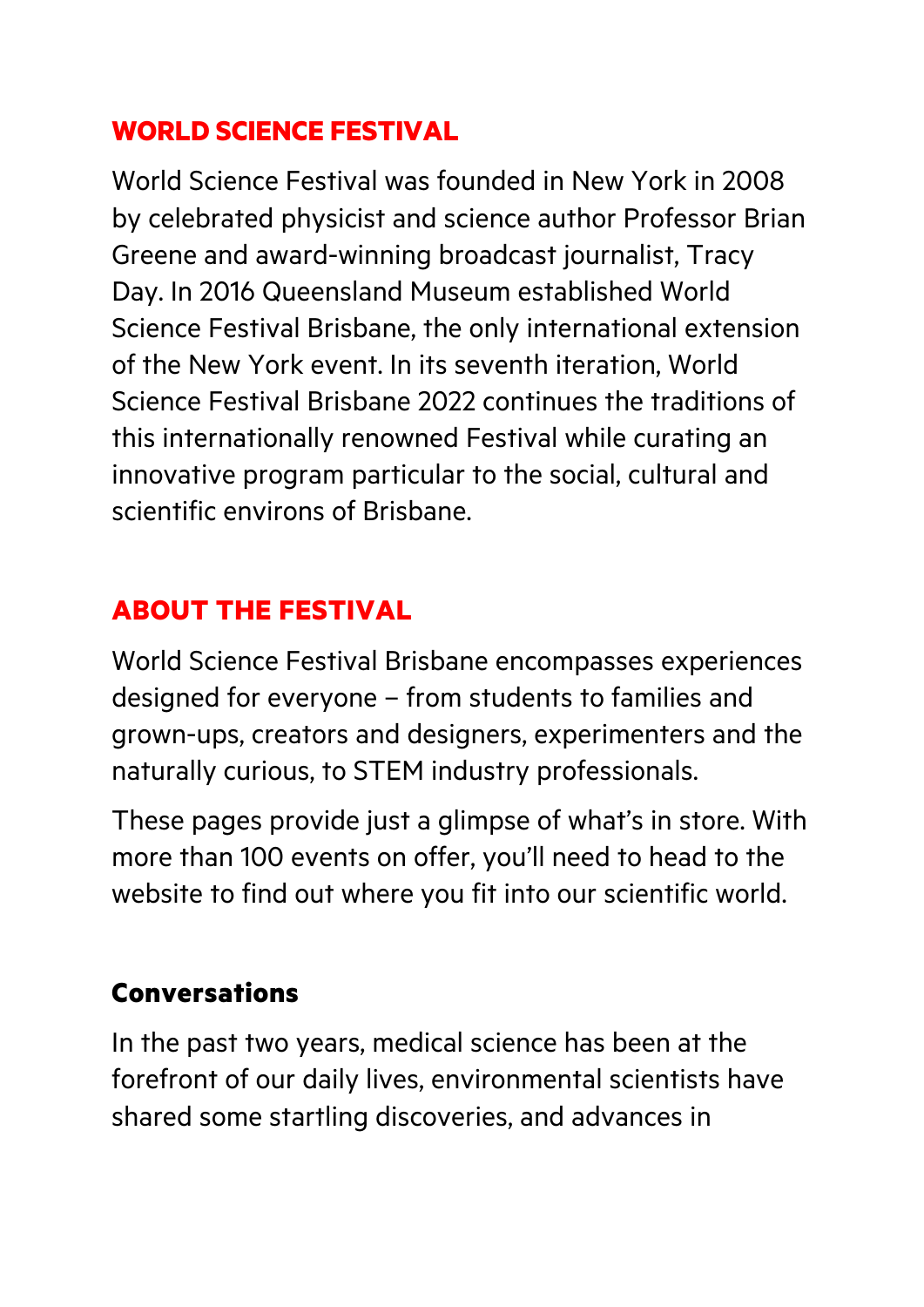technology have provided new challenges and opportunities for us to consider.

Our program of conversations and talks give voice to science, as our topical experts share the latest evidence, discoveries, theories and practical applications.

# **The Satellite Bar**

Perfectly positioned at Riverside Green, South Bank, the Satellite Bar is this year's designated hang out spot. Grab a drink from the licensed bar and enjoy a variety of free allday, family-friendly programming. From music, workshops and live-animal shows to curious conversations, there is something for everyone in the family to enjoy. Make sure the Satellite Bar is in your orbit when you visit World Science Festival Brisbane.

# **The Nucleus @ South Bank Piazza**

Located in the South Bank Piazza, The Nucleus is the Festival's vibrant hub of science-tainment, teeming with fast and family- friendly fun and super science-y stuff for everyone.

Bring the kids during the day or gather the grown-ups at night for what promises to be a memorable mix of science, art and culture in the pulsing heart of South Bank Parklands.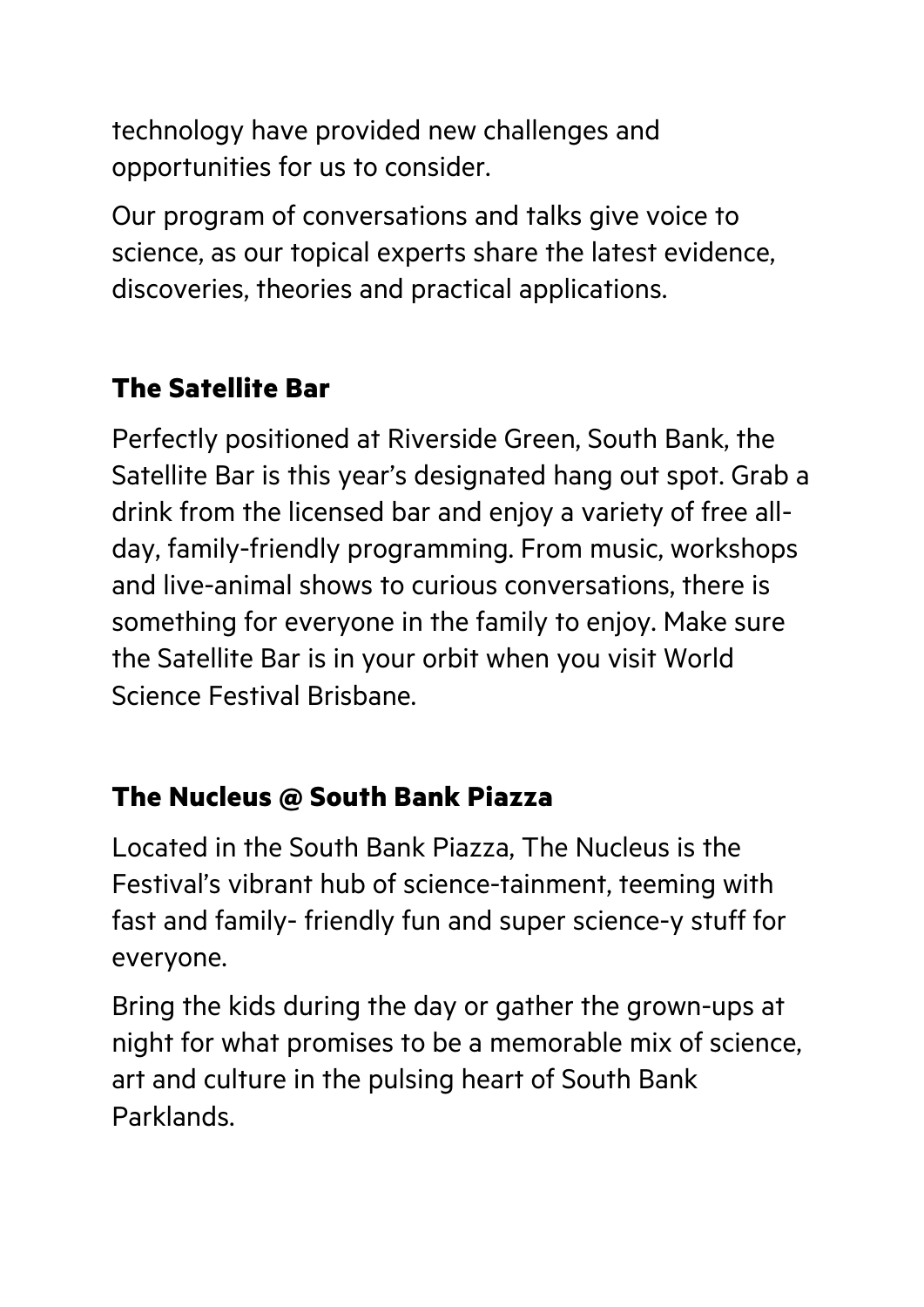# **Collections Up Close**

Queensland Museum Network is home to a magnificent collection of 1.2 million cultural objects, natural history specimens and geological treasures, and more than 14 million research items, with only a fragment of the collection on public display at any time.

Our team of scientists, curators, researchers and conservators will delve into the Museum's vaults to showcase some fascinating specimens and share insights into Queensland's natural and cultural history.

# **The Hatchery**

## Wednesday 9 – Sunday 13 March | 9.30am–3pm daily | Level 4, Queensland Museum | Bookings essential

Catch a rare glimpse of Australia's precious loggerhead turtles hatching in their incubation chambers and the first moments of their ocean lives as they meet a seawater environment in specially designed tanks. After the Festival, the newborn turtles will be transported to the Sunshine Coast and released 20 km offshore.

The Hatchery is an important conservation initiative that has released almost 500 loggerhead turtles since it started. It has been designed in collaboration with internationally renowned herpetologist Colin Limpus and Queensland Museum Senior Curator of Reptiles and Amphibians, Biodiversity Program and Chair of the Animal Ethics Committee, Patrick Couper.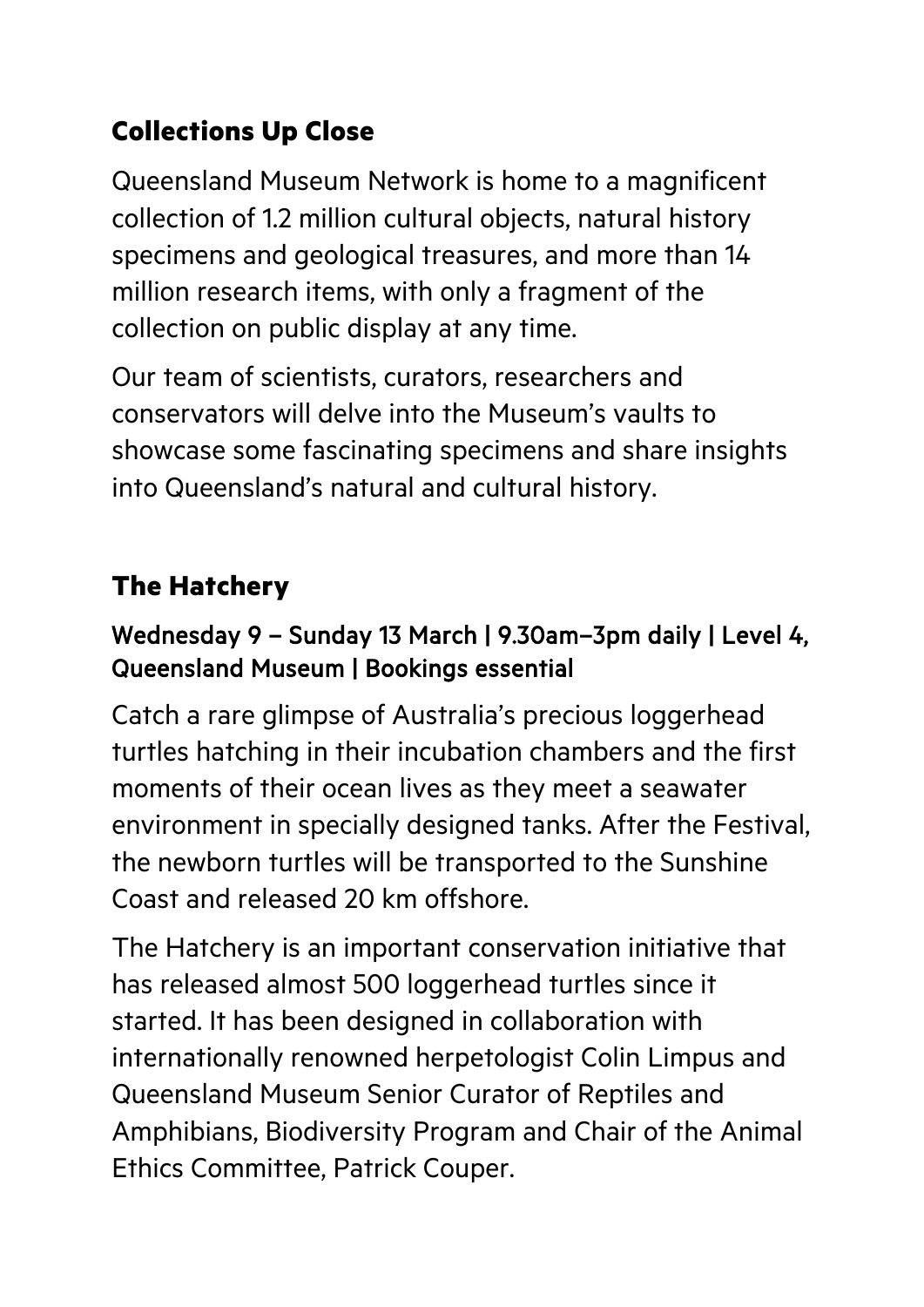The Hatchery will be livestreamed on worldsciencefestival.com.au from Wednesday to Sunday with support from AARNET.

# **Holographics Exhibition**

Wednesday 9 – Sunday 13 March | 30-minute sessions 10am– 3pm daily | Level 3, Queensland Museum | Adult \$20, Concession \$15, Child \$10 (3–15 years), Family of 4 (2 adults, 2 children) \$50

Star Trek meets Jurassic Park in this world first holographic experience created by our friends at Axiom Holographics. Travel back in time and walk among some of the most breathtaking prehistoric animals imaginable.

Innovative new technologies, created here in Brisbane, will deliver a fully immersive encounter featuring a twokilometre virtual landscape and fenced pens corralling these prehistoric giants.

Come face to face with ancient creatures made of light and imagination.

# **Get Green! Sustainability Market**

#### 8am–4pm Sunday 13 March | Flowstate Green, South Bank Parklands | Free, non-ticketed

Welcome to our very first Get Green! Sustainability Market, a collection of local sustainable and eco-conscious small businesses and workshops located on South Bank's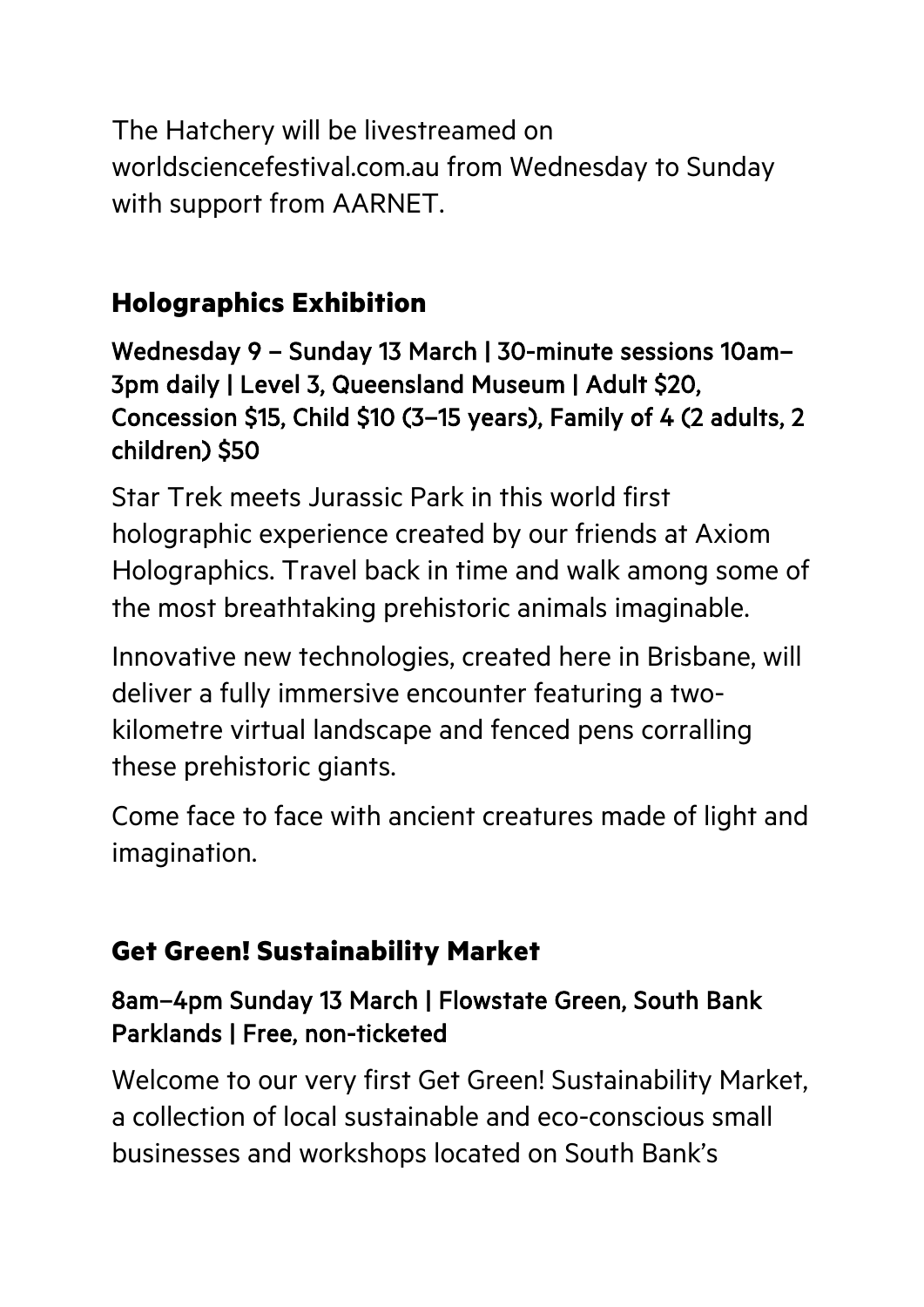Flowstate Green on Sunday 13 March. Go green and discover how to live your best sustainable life with lovingly made eco-friendly products..

## **Films**

#### Friday 11 – Sunday 13 March | Australian Cinémathèque, Gallery of Modern Art

In partnership with Queensland Art Gallery | Gallery of Modern Art (QAGOMA), the film program 'Humans, Animals and the Natural World' considers humanity's relationship with plants and animals in stories of groundbreaking scientific discoveries, connection, and hope. From woolly mammoths, to pigs and fantastic fungi this documentary series will charm and inspire.

Visit worldsciencefestival.com.au for more information.

# **Explore the Brisbane Botanic Gardens Mount Coot-tha**

Featuring approximately 5,000 species from around the world, the Brisbane Botanic Gardens Mt Coot-tha aims to grow a plant- loving community dedicated to shaping a sustainable future and helping to put the plant back into planet. Visitors can investigate soil invertebrate biodiversity by digging for creepy critters, explore the possibilities of vegetable genetics, take a spotlight tour of the nocturnal species living in the gardens, or wander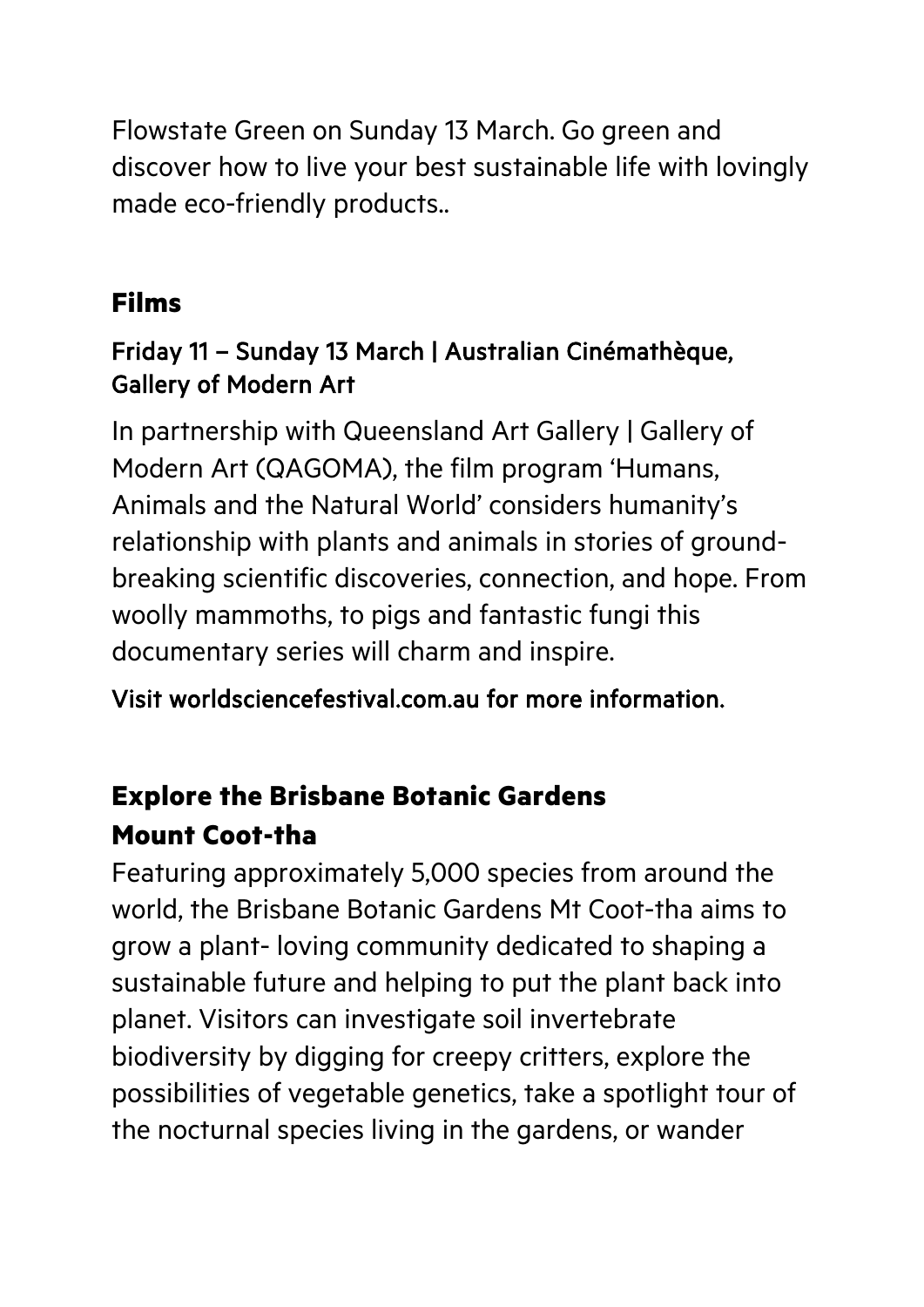through the Physic Garden learning about medicinal plants.

Discover the wonders of plant science at the Brisbane Botanic Gardens Mt Coot-tha.

Visit worldsciencefestival.com.au for full program details and bookings.

# **Explore the Sir Thomas Brisbane Planetarium**

Take a celestial journey to the universe and beyond in the awe- inspiring Cosmic Skydome at the Sir Thomas Brisbane Planetarium. This stellar program will feature the Australian premiere of Path 99

– an art-science project revealing the astounding beauty of clouds. Combining the entrancing immersion of fulldome planetarium projection with a hypnotic electronic soundtrack. A fitting tribute to the very systems that shelter our world and distribute the essentials for life across the planet. On Saturday 12 March, First Nation's astronomer Karlie Noon will take over the planetarium for the whole day to deliver live back-to-back shows of Take Me to the Moon with Karlie Noon.

Visit worldsciencefestival.com.au for more information.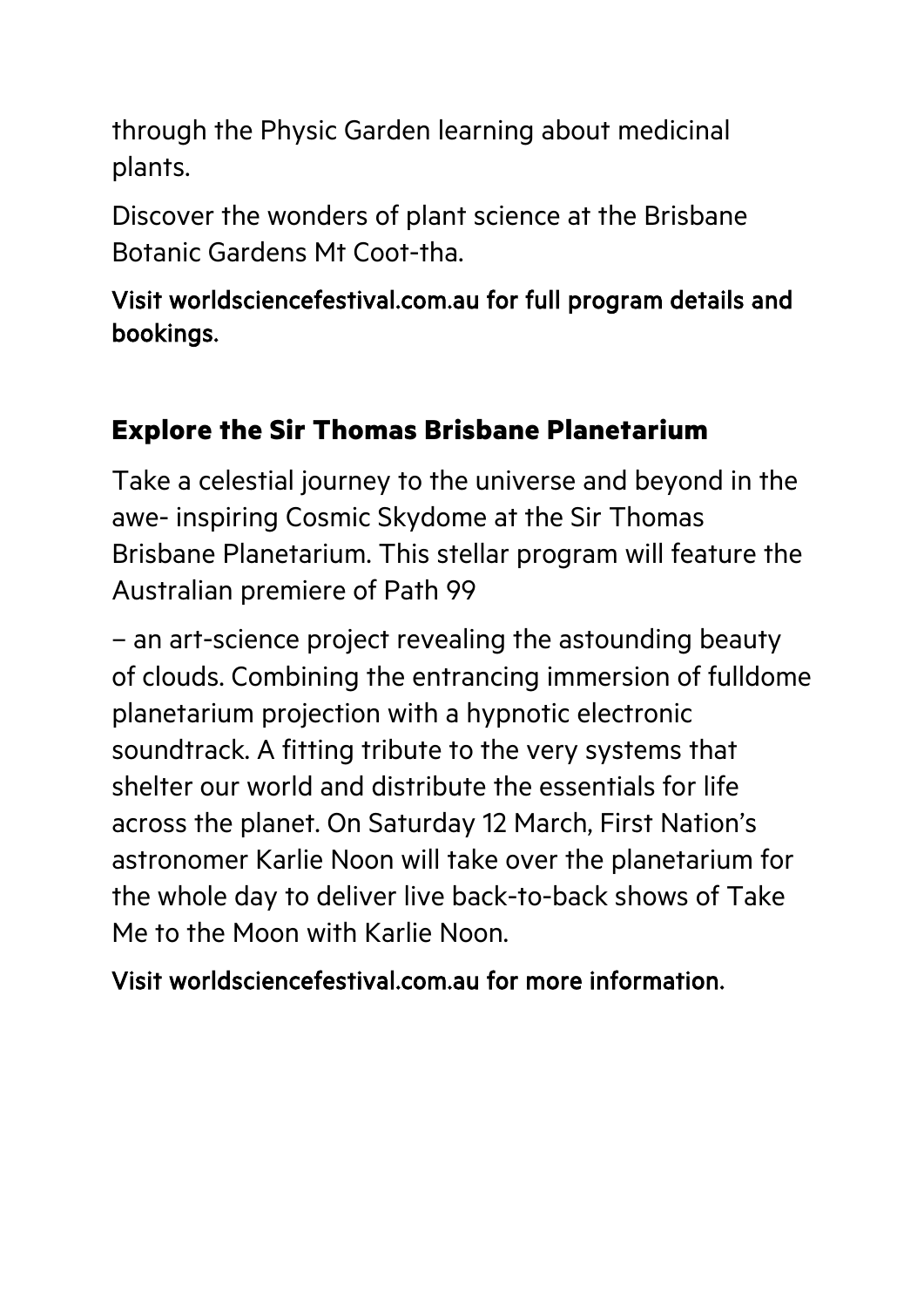# **Night of the Nerds**

## 7.30pm-8.45pm | Saturday 12 March | Playhouse QPAC | Adult \$60, Concession \$55

Hosted by comedian Mark Humphries, Night of the Nerds is the Festival's very own, very nerdy variety game show! Two all-star teams of scientists, tech heads and funny people will battle through a series of challenges in the ultimate nerd showdown.

The irrepressible Dr Karl, perched on the Throne of Knowledge, will keep everyone on their toes, while Clare Bowditch and the house superband keep things rocking along. Comedians Dan Ilic and Lawrence Leung join scientists Professor Hugh Possingham, Professor Tamara Davis, Professor Margaret Sheil and science communicator Angharad Yeo on stage to tackle the important questions: What is the 10th decimal place of Pi? Who was the best captain on the Starship Enterprise? And what is the meaning of life? Prepare to embrace your inner nerd and geek out!

# **The Super Smart Slightly Silly Seriously Sensational Science Spectacular**

10am–11am and 2pm–3pm | Saturday 12 and Sunday 13 March | South Bank Piazza | Adult \$25, Concession \$20, Family of 4 (2 adults, 2 children) \$70

Jump into a weekend of family fun time entertainment with children's educator and entertainer Ranger Stacey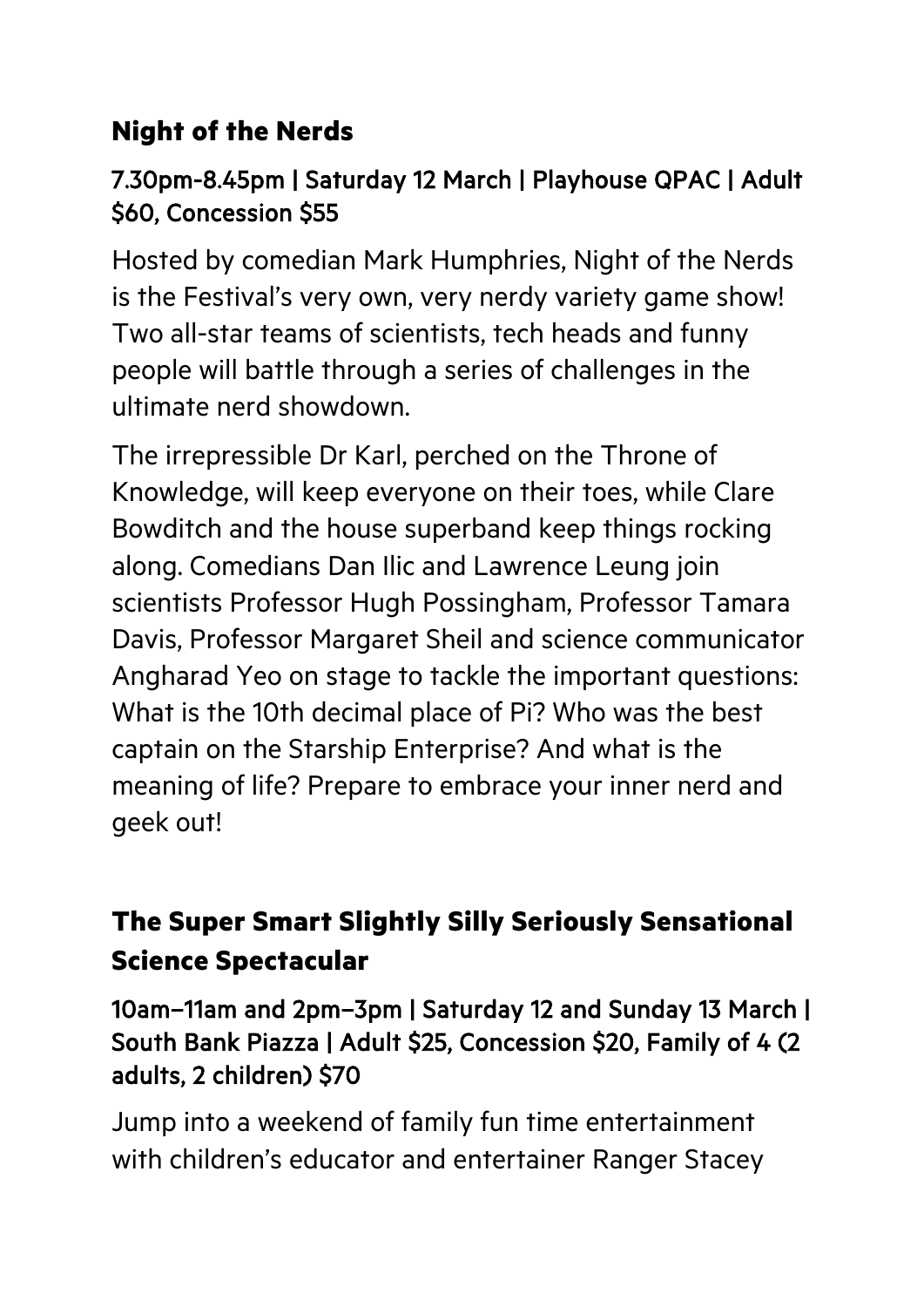and a stellar cast of the smartest, funniest and cutest scientists ever assembled.

Griffith University's premier STEM program, Science on the GO! will perform wondrous scientific experiments and mind-blowing demonstrations. There will be loads of animal antics and other un- boring science stuff, all to the tune of kid's rock band Red Rocket 3. This stupendous science show is built for families looking for a fun day out with a side serving of all things science!

# **Schools program**

In the classrooms of today you will find the Nobel Prize winners of the future. World Science Festival Brisbane's education program is for the inventors, explorers, creative thinkers and scientists of tomorrow.

Queensland Museum Network has a long tradition of working with Australia's leading academics and subject experts to educate and inspire generations of inquisitive young minds. Through World Science Festival Brisbane, we encourage teachers, students and parents to share in the transformational power of education, learning, creative thought and imagination.

Explore the full education program at worldsciencefestival.com.au/education-program-2022

The WSFB Education Program is in partnership with QPAC.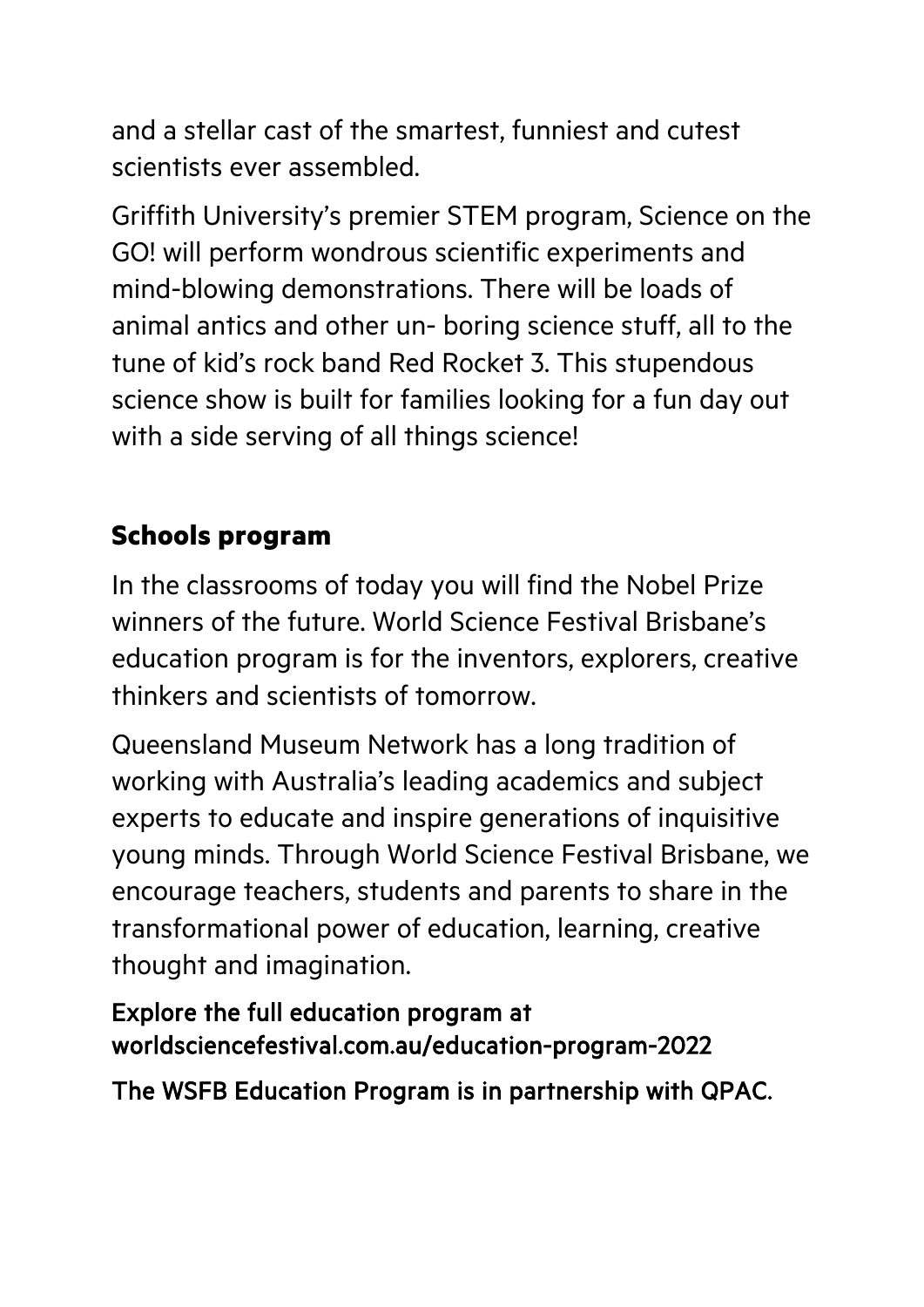# **CITY OF SCIENCE**

Brisbane will once again be transformed into a City of Science from the parklands and cultural precinct of South Bank and the heart of the CBD to the heights of Mt Coot-tha, the native bush of Oxley Creek, and a collective of local libraries called The Libratorium.

This free program for inquisitive minds of all ages includes celestial stargazing, lunchtime labs, treasure hunts, handson workshops, fascinating discussions, nature walks, sustainable markets, pop- up entertainment, curious installations, and an intriguing web of creepy crawlies and crazy critters.

Over five jam-packed days, World Science Festival Brisbane will paint the city red for Queensland's most vibrant and dynamic celebration of discovery, innovation and creativity.

All events are free. Some require bookings.

# **Lunchtime Labs**

Don't eat lunch at your desk during World Science Festival Brisbane! Head to the Queen Street Mall at midday each day and get smarter while you take a break. Lunchtime Labs will feature Festival favourite, Dr Karl, bring you explosive science, teach you how to juggle and give you an excuse to dance. All in the name of science!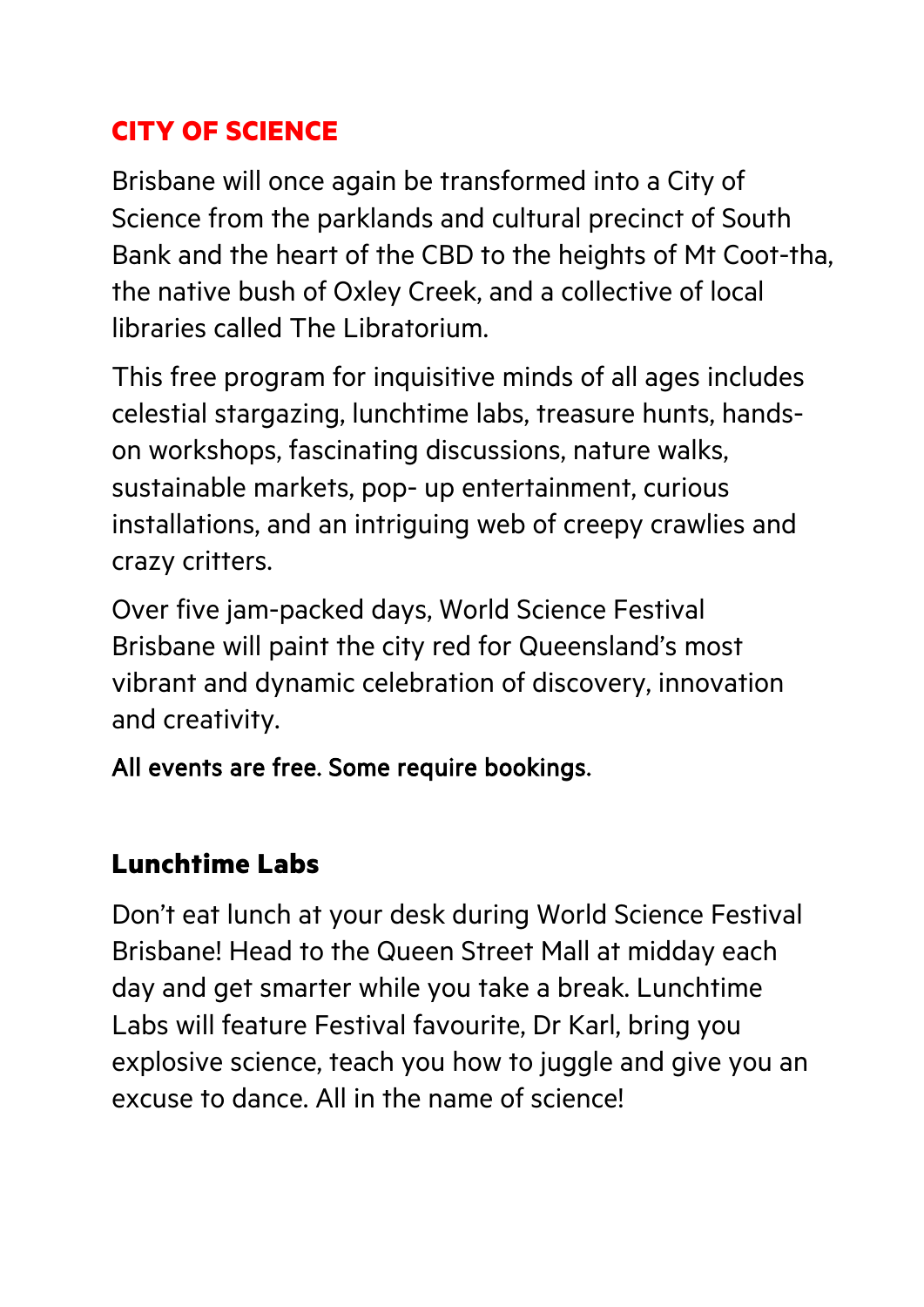## **The Libratorium** Presented with Brisbane City Council.

Over five days, five libraries will feature five popular strands of science, bringing together storytelling and science. Immerse yourself in the eight-legged world of spiders, scorpions and other arachnids, delve into the fascinating world of Australia's native snails and learn about the First Scientists and Indigenous Knowledge Systems.

#### **Digi Dino Discovery Trail** Presented with Project DIG

Ever wondered what a dinosaur would look like stomping through the Arbour at South Bank? Follow the trail of QR codes and walk in the footsteps of prehistoric creatures that roamed Australia millions of years ago. Meet life-size dinosaurs, megafauna and ancient creatures through augmented reality. If you stand still, you can even take a photo with them! Look out for the Digi Dino Discovery Trail signage when you visit City of Science. All you need is your phone and a sense of adventure.

#### **Tours, Shows and Science Surprises!**

Get energised while you stimulate your mind! On Saturday 12 and Sunday 13 March, City of Science takes visitors on a scientific journey (literally!) with a free program of tours, stage shows and surprising pop-up science activations.

#### Visit worldsciencefestival.com.au for more information.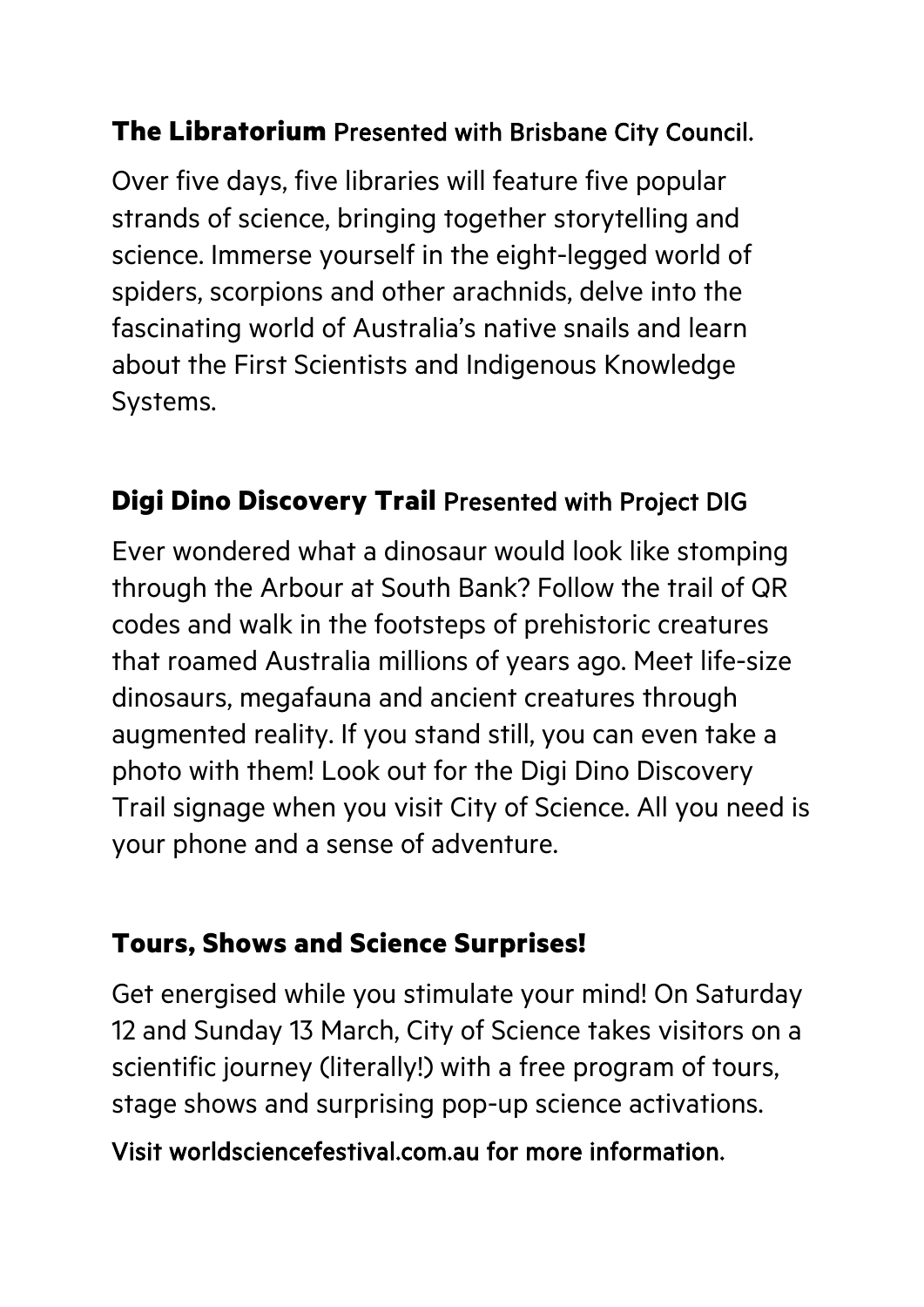# **DIGITAL PROGRAM**

Science is everywhere. In our homes, at our workplace and in all manner of environments throughout our lives. Now audiences can engage with the wonders of science through the curated program of pre-recorded conversations available on the World Science Festival Brisbane website at worldsciencefestival.com.au

# **Lifespan Expanded: The Scientific Quest for a Fountain of Youth**

We're born, we grow old, we die. It's a rhythm long considered inevitable. But is it? Or is ageing merely a disease awaiting a cure? Will science one day stave off ageing or even reverse it? Leading scientists explore the biology of aging and recent breakthroughs that some think could have people living healthily to 120 or beyond by the end of this century.

Moderated by Professor Brian Greene and featuring experts in ageing, David Sinclair, Laura Niedernhofer, Nir Barzilai and Elissa Epel.

#### **The Elusive Darkness of the Universe**

All we can see makes up just 5 per cent of the Universe. The rest of the vast darkness is not as empty as we once thought, but instead filled with dark matter and dark energy. How do we know they are there? Can we find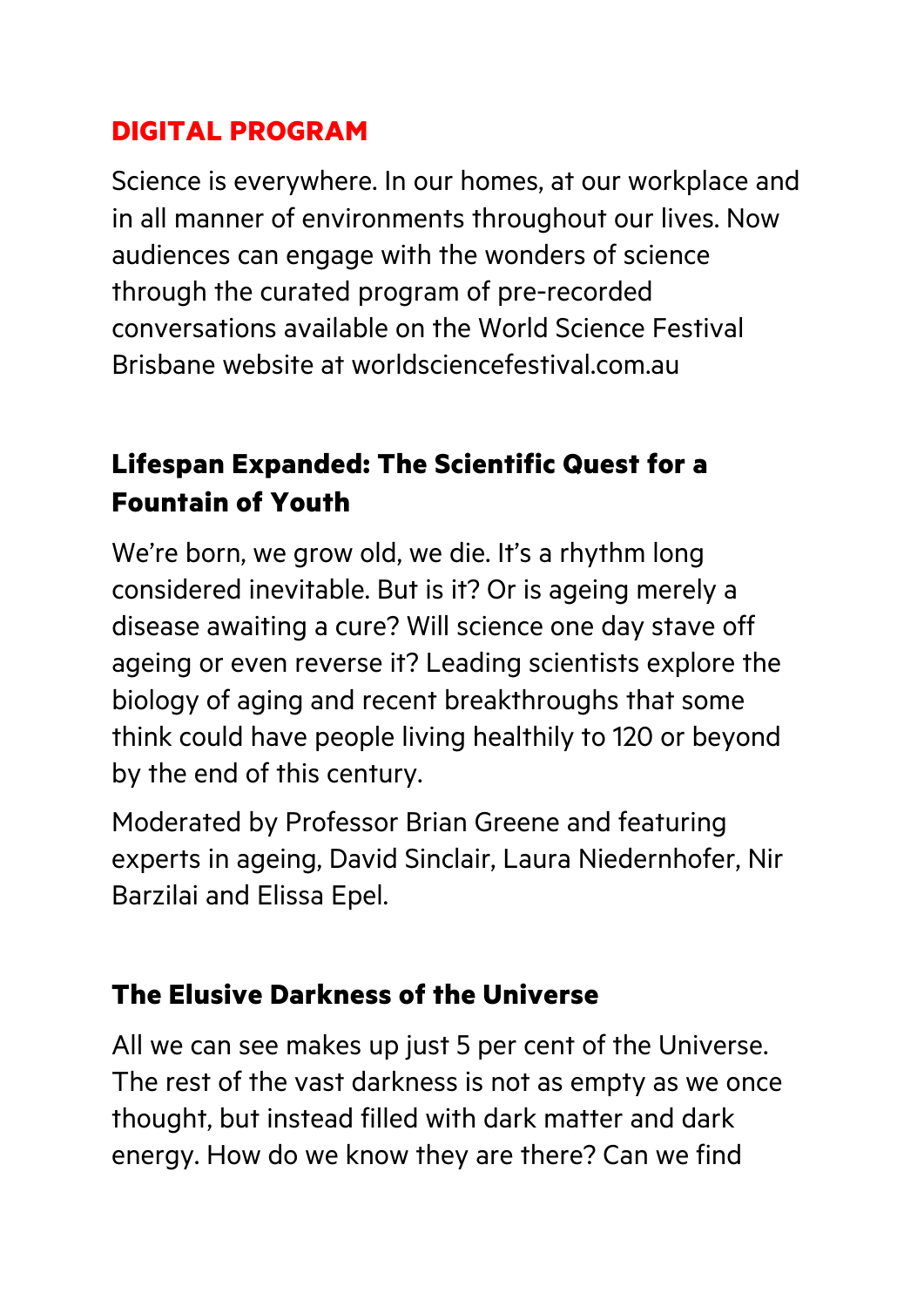evidence for them? And what has all this got to do with Einstein?

# **The Rights of Nature**

In 2021, the United Nations recognised that a clean, healthy and sustainable environment is a human right. First Nations Australians have known this for over 60,000 years. Can countries, companies and individuals be held accountable? Realising the rights of nature and Indigenous knowledge systems is key to combatting the threats from climate change.

# **Cybercrime Revolution**

Technology is embedded in everything from communications to finance and health to education. It has enabled more aspects of our lives to move online and be interconnected. It has also enabled those who wish to exploit this cyber-world for nefarious purposes. An arms race is raging between those who build and protect our systems and those trying to break into it. Who is winning, and what is coming next?

# **Remaking the Coral Tree of Life**

A coral reef in all its glory is quite a sight, teeming with life and home to many diverse species. Recent advances in technology have challenged our understanding of coral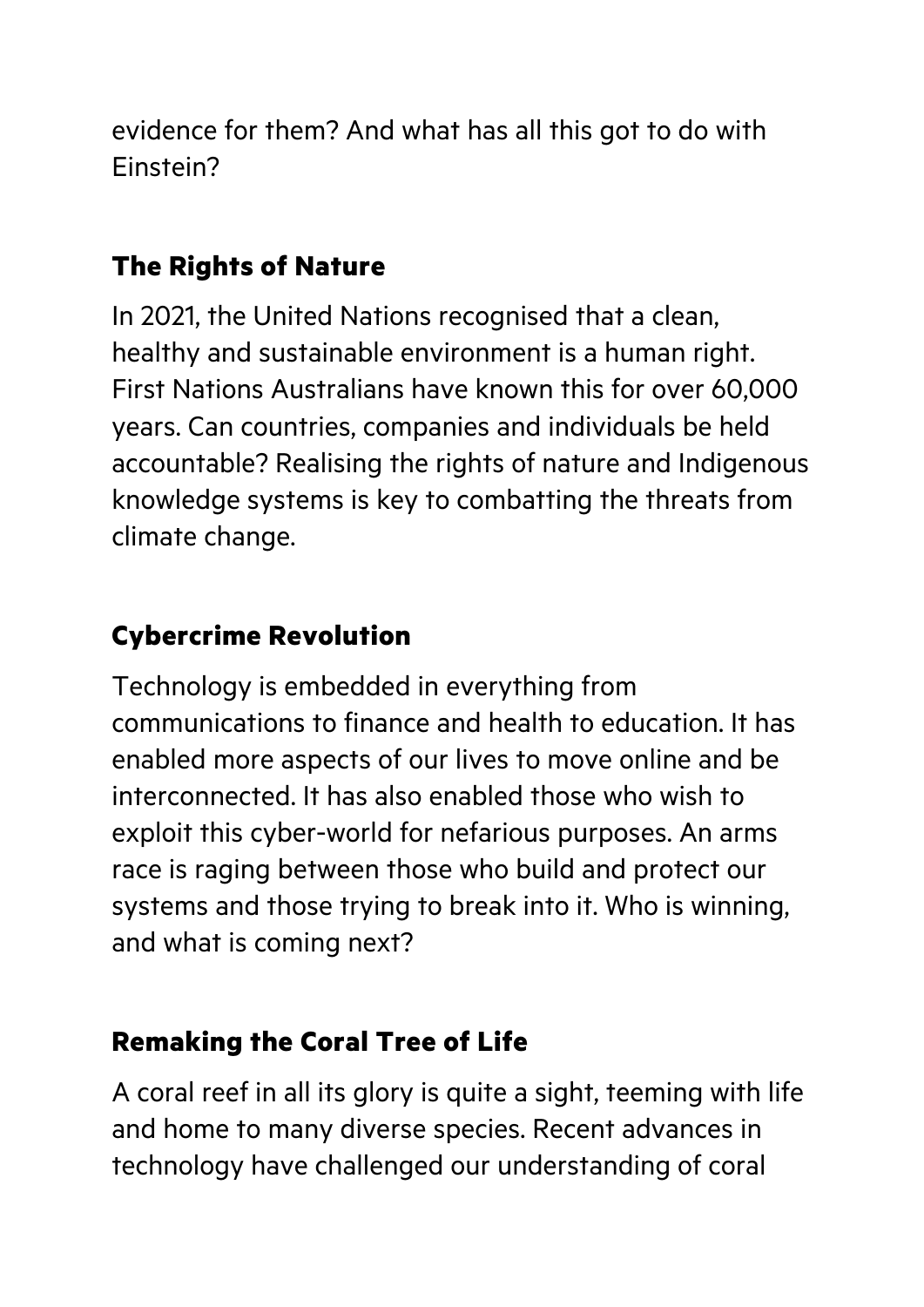family trees. So, what do we know now? What are the implications for the Great Barrier Reef? And will our new knowledge help save these precious ecosystems from the effects of climate change?

# **Cool Jobs**

Science, technology, engineering and maths offer some of the coolest jobs on – and off – the planet. Share the inspiring stories of successful experts who use STEM in their daily jobs. Find out how they got their dream jobs and what you need to get yours. This is a great chance to hear from the experts about how to follow your passions and build an exciting future for yourself and the planet.

# **The Hatchery Livestream**

If you can't get to Queensland Museum to see Australia's precious loggerhead turtles hatching live, you can always watch the livestream from the comfort of your own home (or office).

The Hatchery is an important conservation initiative that has released almost 500 loggerhead turtles since it started. After the Festival, the newborn turtles will be transported to the Sunshine Coast and released offshore.

The Hatchery will be livestreamed Wednesday 9 – Sunday 13 March on worldsciencefestival.com.au with support from AARNET.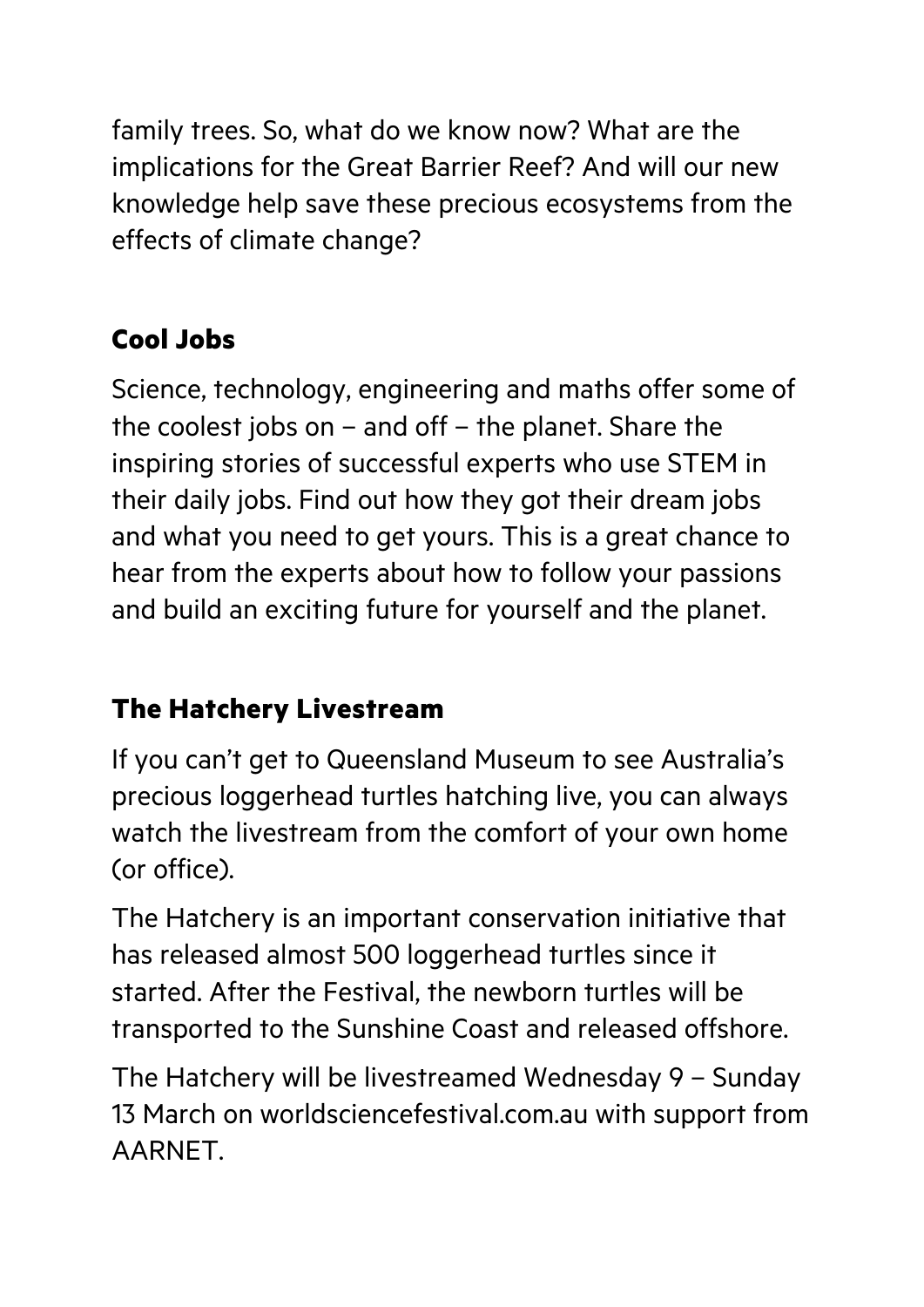# **CURIOCITY BRISBANE**

Curiocity Brisbane returns in 2022 as a key pillar of World Science Festival Brisbane programming throughout Brisbane's Cultural Precinct.

Curated by Brisbane's own artist, curator and academic, Jay Younger, Curiocity Brisbane is a 12-day celebration of science, art and technology, where new possibilities play and big ideas collide.

A fascinating extension of art and science, Curiocity Brisbane installations will be on display 9–20 March 2022 and will be supported by a program of workshops, conversations and talks.

Visit the worldsciencefestival.com.au for artist profiles, programming and more information on Curiocity Brisbane 2022.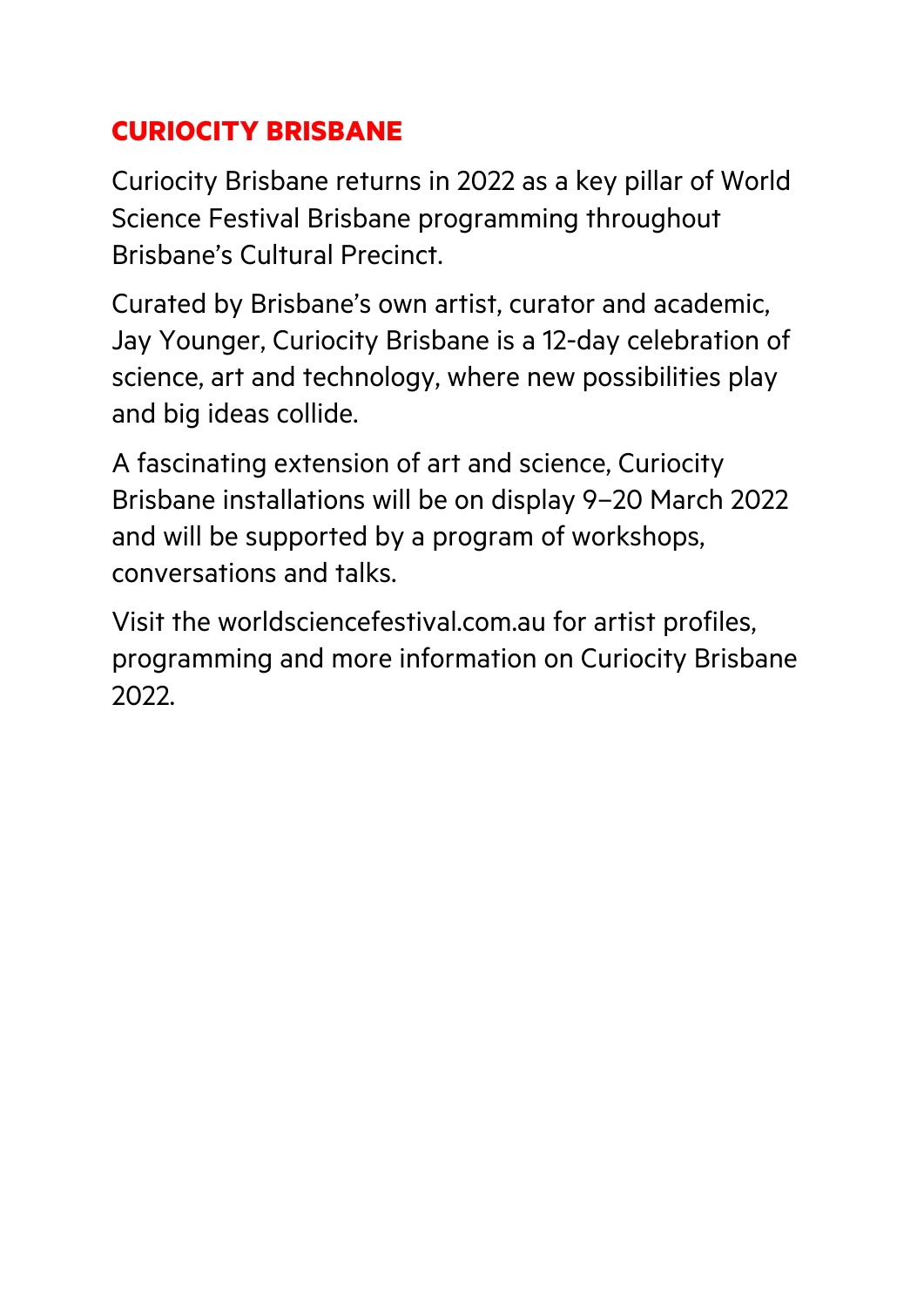# **PROGRAM HIGHLIGHTS Wednesday 9 March**

# **CONVERSATIONS**

# **Einstein and the Quantum: Entanglement and Emergence**

#### 7.30pm–9pm | Conservatorium Theatre, Queensland Conservatorium Griffith University | Adult \$40, Concession \$30, Livestream \$10

With his General Theory of Relativity, Einstein illuminated the grand expanse of the cosmos, but he was also instrumental in developing quantum mechanics for describing the micro world. In Einstein's day, these advances were considered unrelated

but recent insights suggest that they may be secretly connected – significantly advancing our understanding of quantum threads that may stitch the fabric of spacetime. Streaming live from New York, Professor Brian Greene joins leading researchers to redefine the frontiers of Quantum Mechanics and Relativity. Astrophysicist Tamara Davis and ABC's Jonathan Webb will join us on stage to field your questions on the night.

# **CITY OF SCIENCE**

# **South Bank Parklands**

# 9.30am–2.30pm I Free, non-ticketed

City of Science kicks off at South Bank today with loads of fun, hands-on activities for the whole family.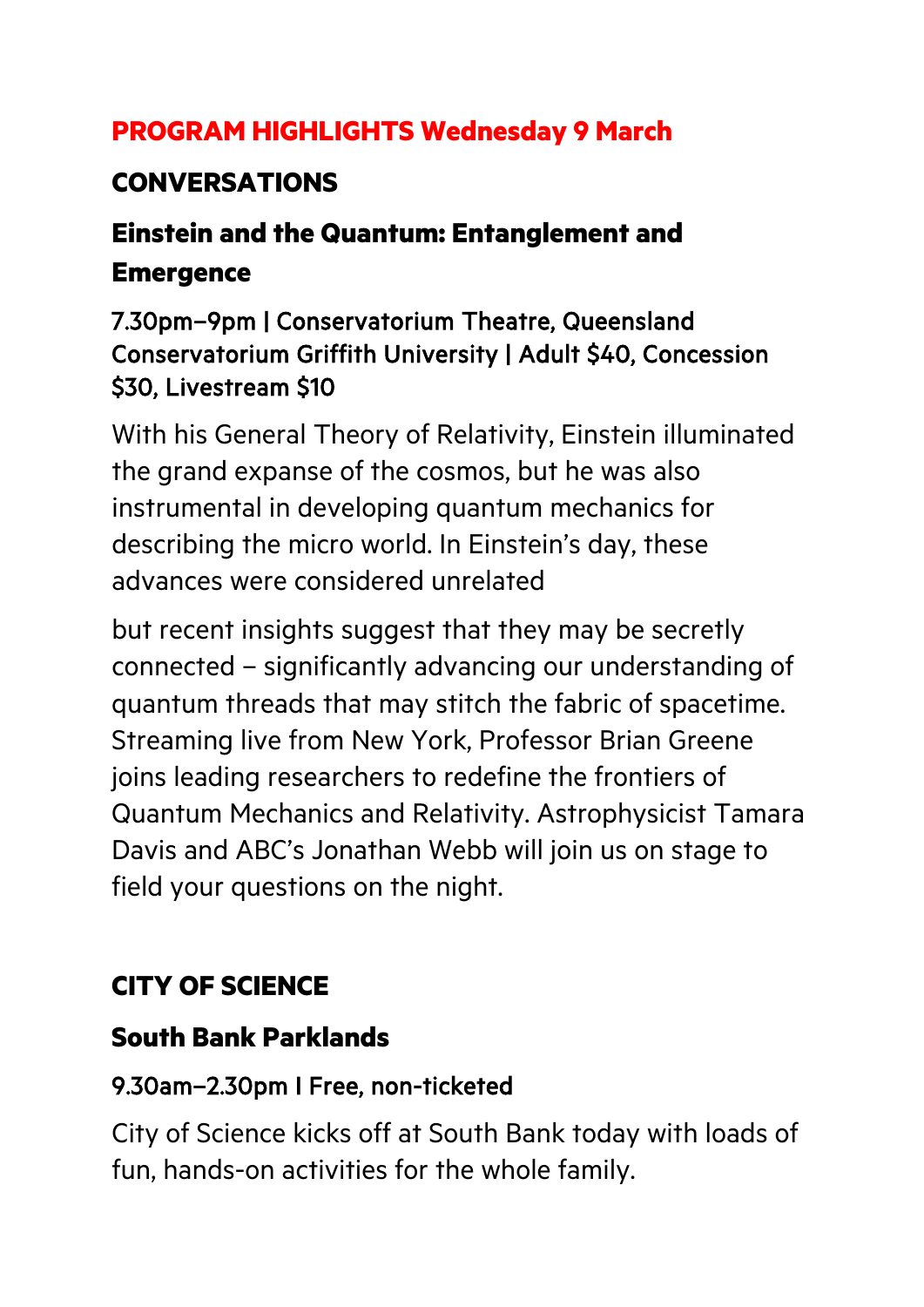Highlights include the fun and interactive Reef Creature Coding Challenge, where participants program an Ozobot to model a reef creature and guide it safely to its food source.

# **Lunchtime Labs – The Explosive Show**

## 12pm–1pm | Queen Street Mall upper stage | Free, nonticketed

Put a little bing, bang, boom into your lunchtime with a spectacular science show. Big Bang Education and Science on the GO! will take you to a strange world where fireballs and instant clouds appear from nowhere. Discover the magical world of chemistry and liquid nitrogen.

# **Libratorium – Amazing Arachnids!**

## 3.30pm–4.40pm and 4.45pm–5.55pm | Inala Library, Corsair Avenue, Inala | Free, ticketed

Queensland Museum's very own spider man, Dr Owen Seeman, has some amazing arachnid specimens to show you, along with live spiders and scorpions to get your heart racing. Dr Seeman has been into the vaults of Queensland Museum's Arachnids

collection and hand-picked an array of eight- legged arthropods, snappy scorpions and other arachnids to showcase the variety and beauty of these much-maligned critters. For Children aged 5–12 years. Bookings essential.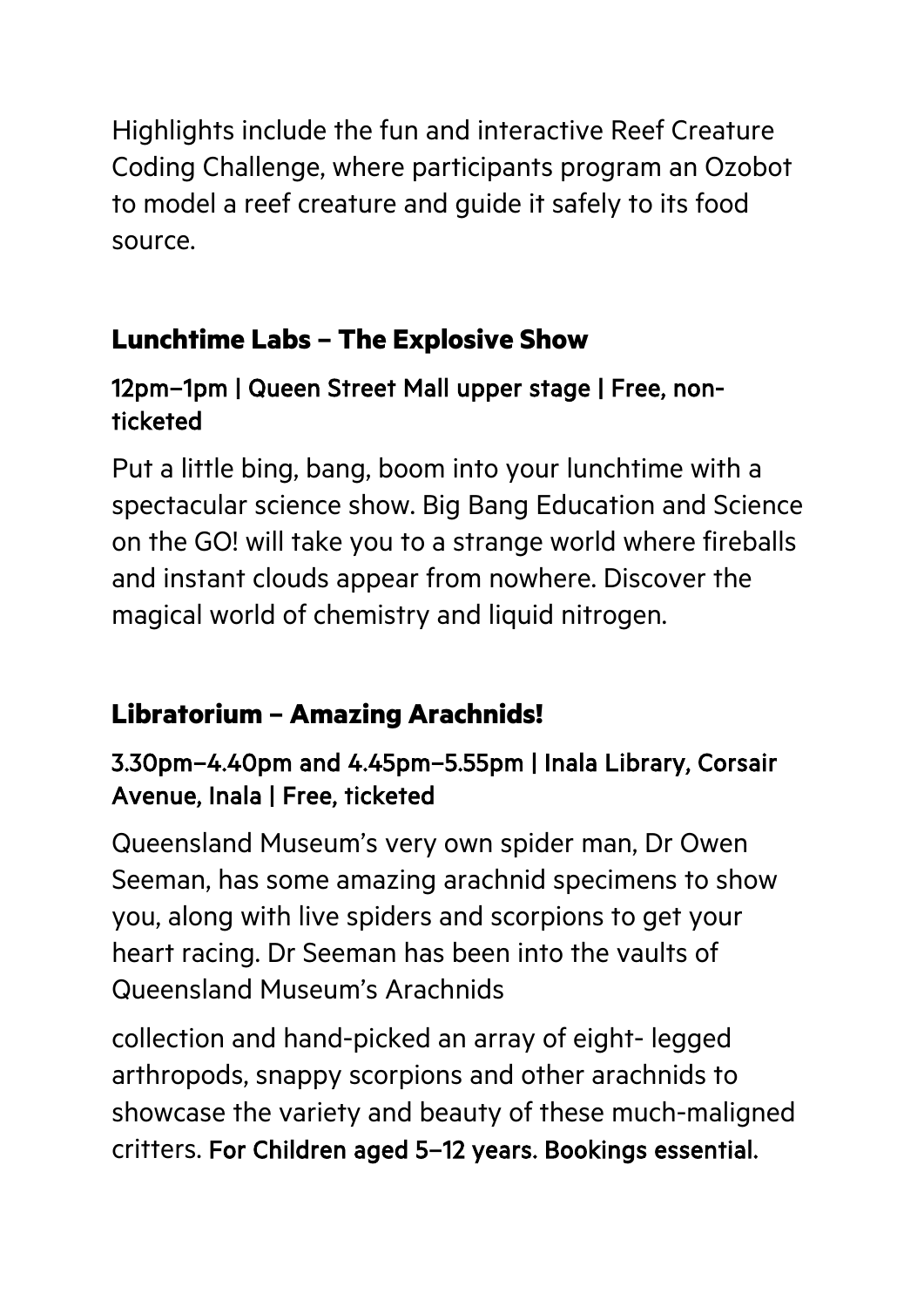# **PROGRAM HIGHLIGHTS Thursday 10 March**

# **CONVERSATIONS**

**Hypothetical: WonderDrug™** Presented with The University of Queensland.

#### 7.30pm–9pm | Conservatorium Theatre, Queensland Conservatorium Griffith University | Adult \$35, Concession \$30, Livestream \$10

On average it takes 10 years for a new medicine to be approved. Along the way up to 85% of candidates fail and a lot of money is spent. Based on Geoffrey Robertson's classic Hypotheticals, Dr Norman Swan leads a panel of medical experts as they navigate the (clinical) trials and tribulations of a theoretical new WonderDrug™.

# **EXHIBITIONS**

# **Holographics Exhibition**

30 minute sessions 10am–3pm daily | Level 3, Queensland Museum | Adult \$20, Concession \$15, Child \$10 (3-15 years), Family of 4 (2 adults, 2 children) \$50

Star Trek meets Jurassic Park in this world first holographic experience created by our friends at Axiom Holographics. Travel back in time and walk among some of the most breathtaking prehistoric animals imaginable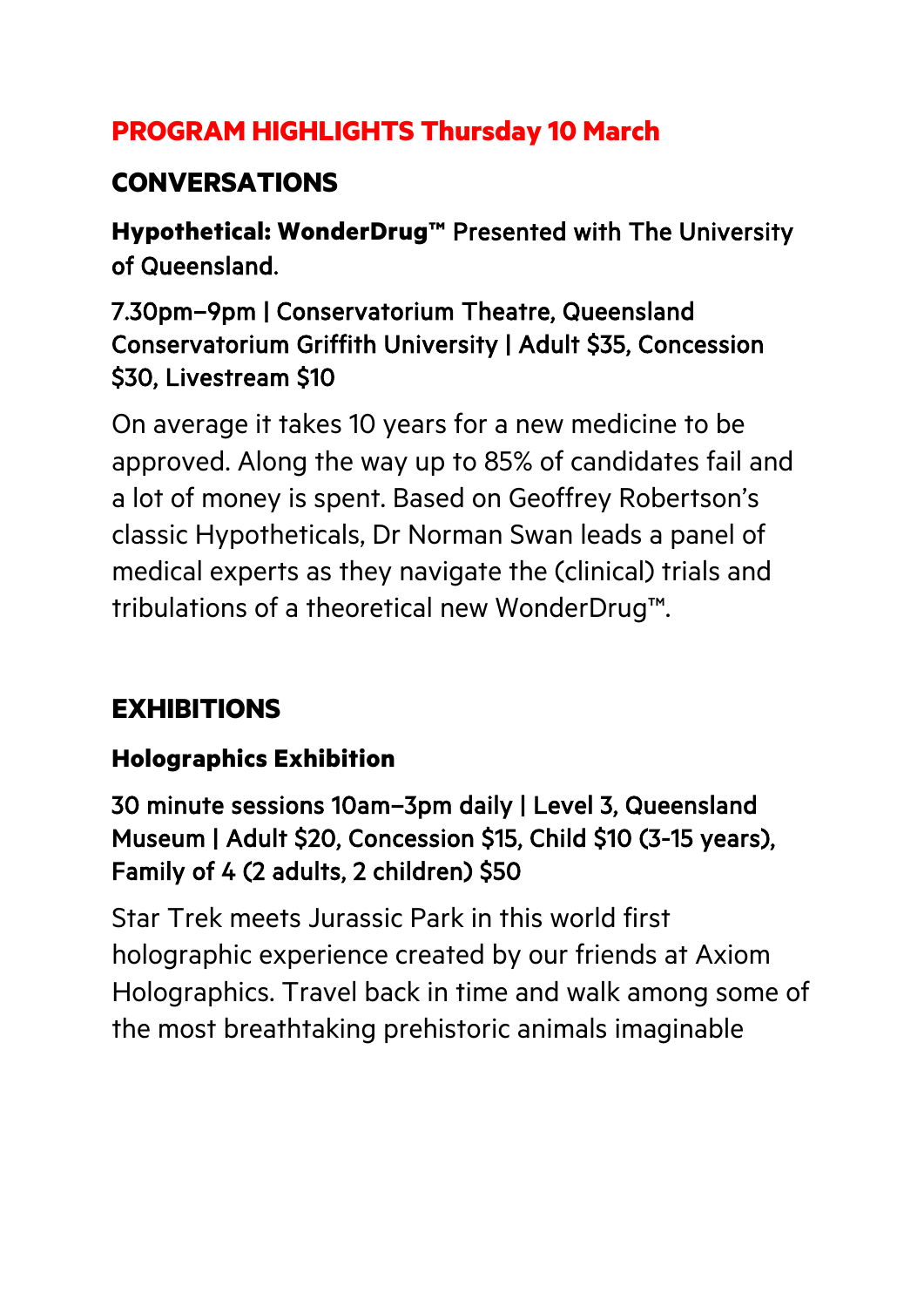# **THE NUCLEUS @ SOUTH BANK PIAZZA**

## **Future Thinking: Life, the Metaverse and Everything in Between**

## 7pm–9pm | South Bank Piazza | Adult \$25, Concession \$20, Family of 4 (2 adults, 2 children) \$70

If you had the chance to build a brave new world from scratch, what would you do differently? How would you ensure equality, opportunity, diversity and sustainability?

What would it take to make a world that is healthy, happy and harmonious? This

thought-provoking evening of conversations, debate and music will be sure to challenge how you see your future.

# **CITY OF SCIENCE**

#### **South Bank Parklands**

#### 9.30am–2.30pm | Free, non-ticketed

Thursday's City of Science highlights include your chance to experience the thrill of designing a virtual aircraft, learn about the forces of flight and discover what happens when you change control surfaces. In Stellar STEM, we'll showcase technological solutions to space junk, examine nasty microplastics through a microscope, and discuss essential leadership and communication skills.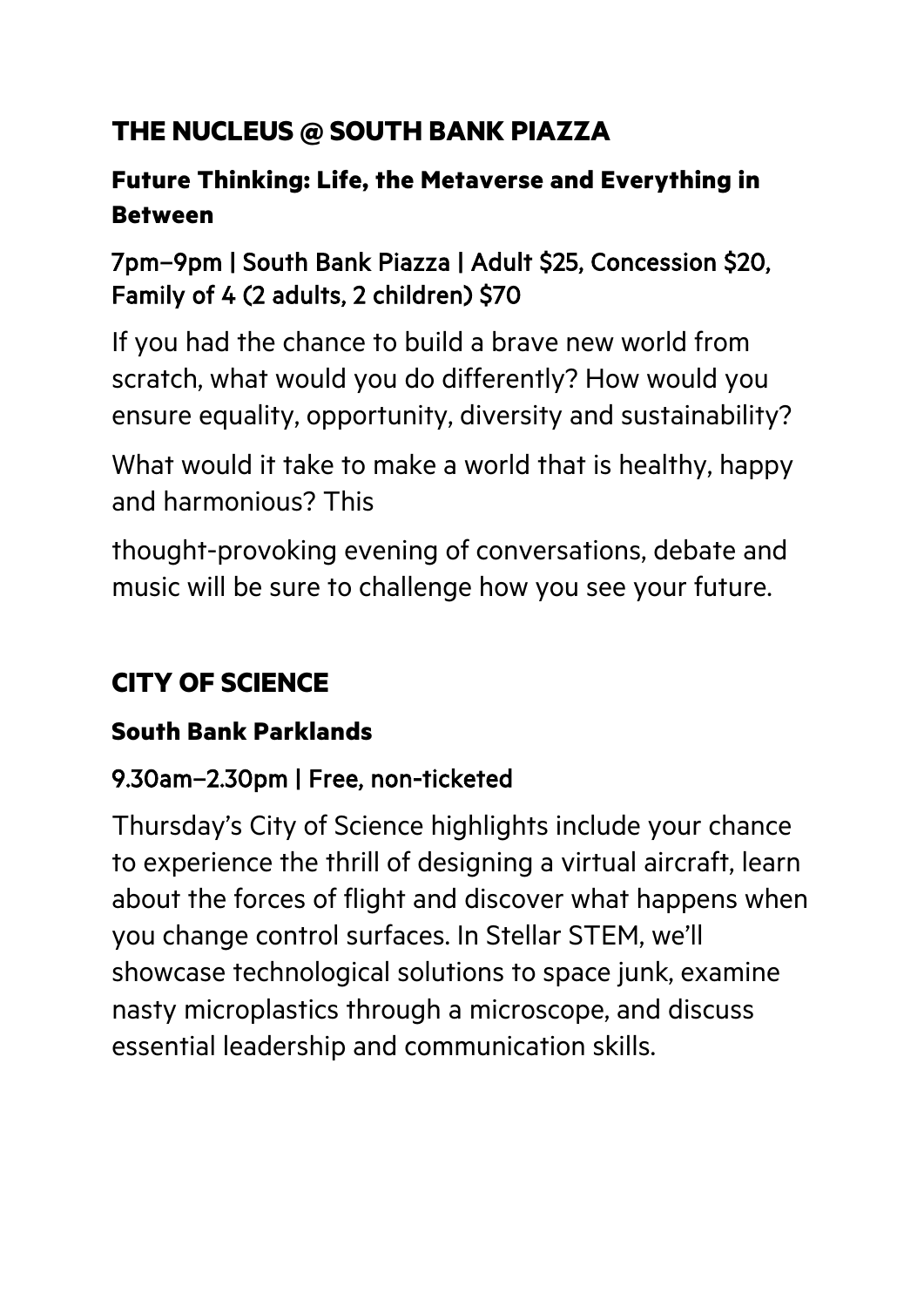## **Lunchtime Labs – The Science of Happiness**

#### 12pm–1pm | Queen Street Mall upper stage | Free, nonticketed

What puts a smile on your dial? From chocolate and music to cute videos of kittens, some things just make us happy. But why? And what is going on inside our brains when we experience such joy? We've paired a dancer and a scientist to unravel all of this in a fun-filled lunchtime that is sure to leave you smiling.

#### **Libratorium – An Afternoon with The Snail Whisperer**

#### 3.30pm–4.40pm and 4.45pm–5.55pm | Mitchelton Library, 37 Heliopolis Parade, Mitchelton | Free, ticketed

Ever wondered if snails have teeth? Ask Dr John Stanisic, Australia's foremost authority on land snails and a very smart Snail Whisperer to boot. Dr Stanisic will guide you through the fascinating world of Australia's native snails and tell you all about the different types of snails, their shells, slime and much more. Explore the hands-on displays of shells and terrariums containing live local snail species.

#### Suitable for children aged 5–12 years. Bookings essential.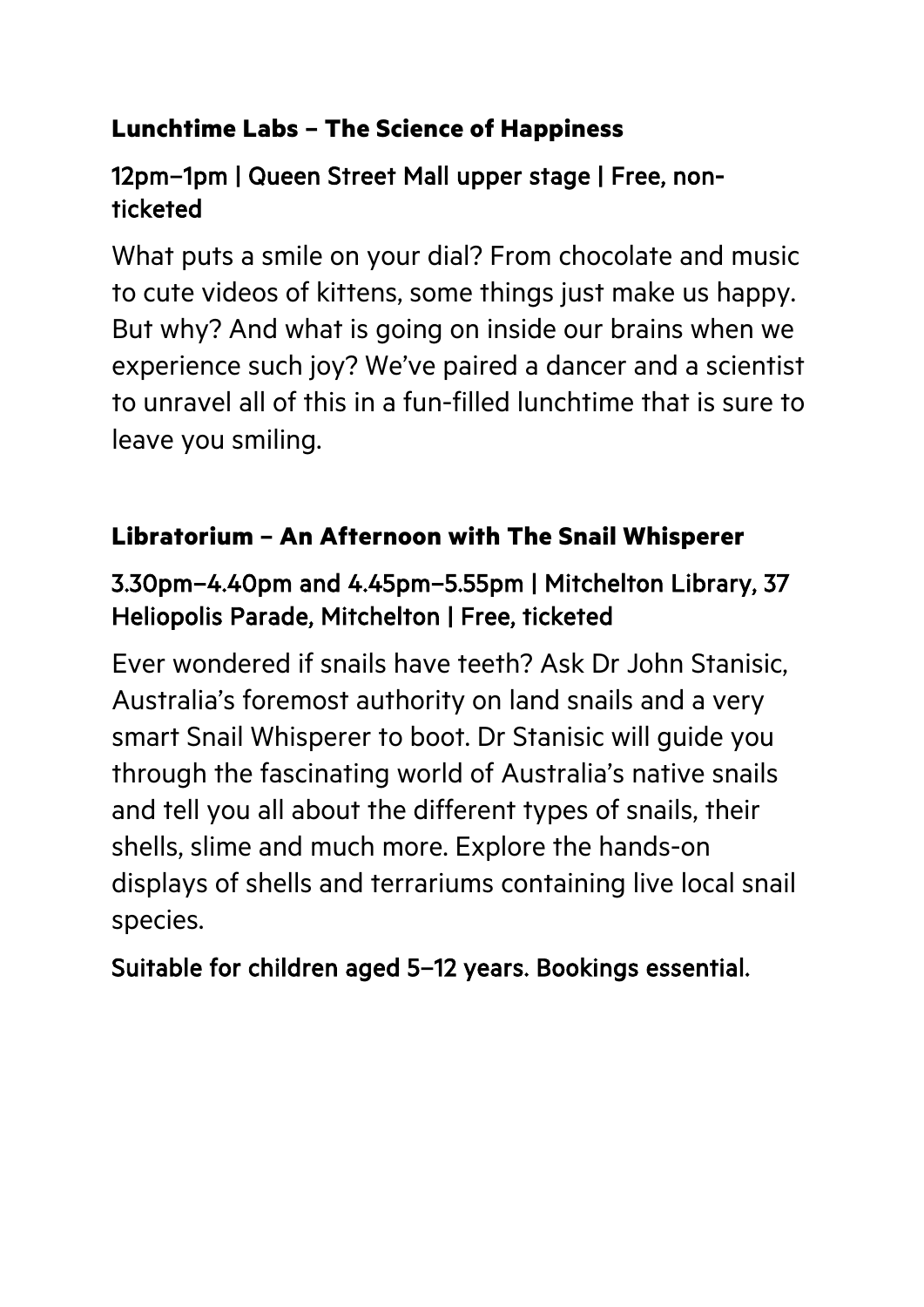# **PROGRAM HIGHLIGHTS Friday 11 March**

# **CONVERSATIONS**

#### **Net Zero: Investing in the Future**

#### 7.30pm–9pm | Conservatorium Theatre, Queensland Conservatorium Griffith University | Adult \$35, Concession \$30, Livestream \$10

Achieving net zero any time soon will take a considerable effort. Australia's Chief Scientist, Cathy Foley, Fortescue Future Industries Founder, Andrew 'Twiggy' Forrest, humourist, Dan Ilic and others discuss how science, private enterprise and activism are stepping up with big ideas and large investments in technology to accelerate the pace of change.

# **Everything You Need to Know About: Maritime Archaeology**

#### 5.30pm–6.30pm | Cremorne Theatre, QPAC | Adult \$20, Concession \$15

A shipwreck is like a time capsule, providing valuable insights into different eras.

However, time and the ocean don't preserve a wreck in the same condition as it came to rest. How does a Maritime Archaeologist find, document and re-tell the fascinating stories of Australian shipwrecks? Discover the rich history that lies beneath the water.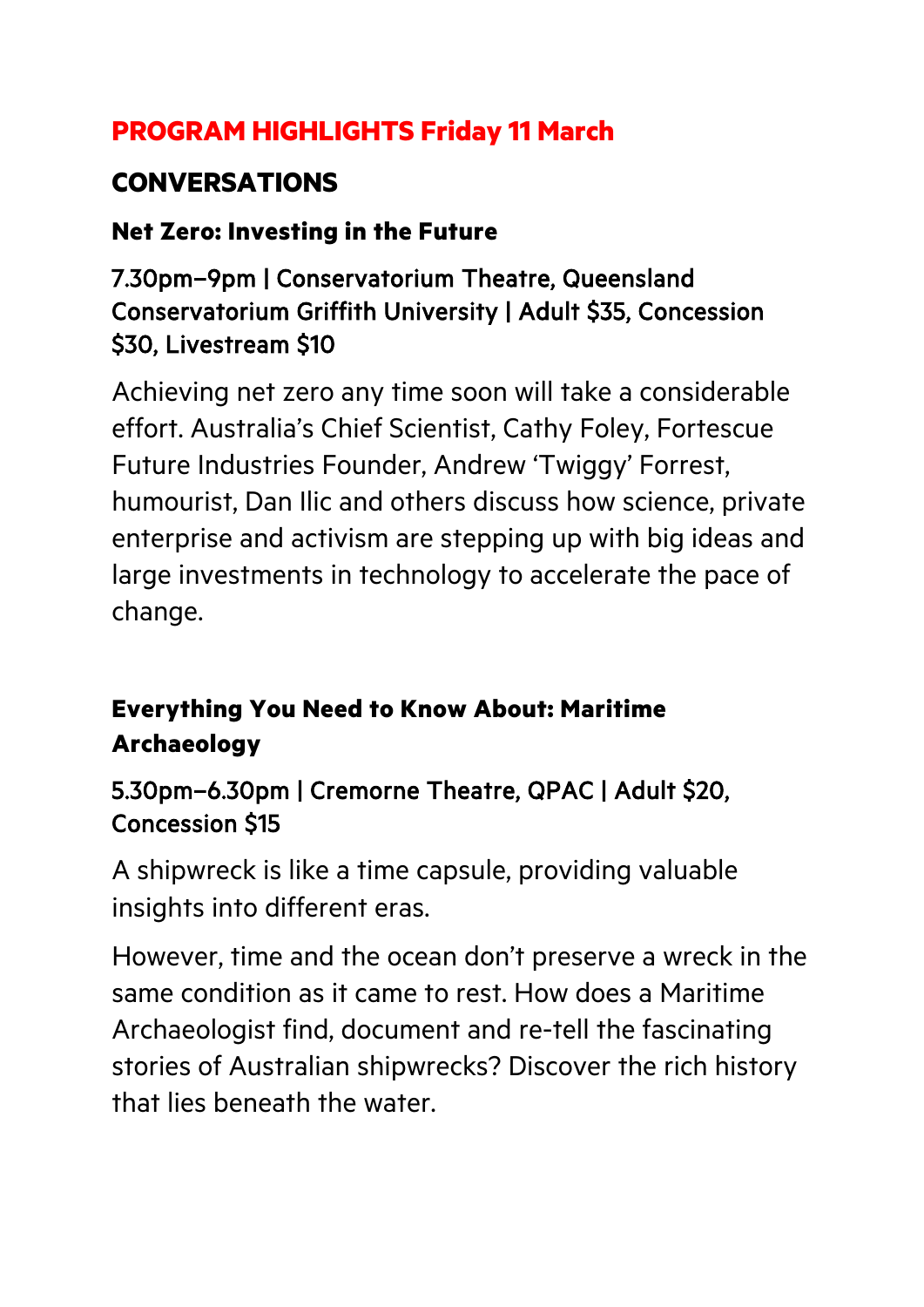# **THE NUCLEUS @ SOUTH BANK PIAZZA**

#### **Fantastic Science X Pecha Kucha**

### 7.30pm–9.30pm | South Bank Piazza | Adult \$25, Concession \$20, Family of 4 (2 adults, 2 children) \$70

Imagine if you had to explain your weird and wonderful scientific passion with only 20 slides shown for 20 seconds each.

World Science Festival Brisbane has laid the Pecha Kucha challenge to a stellar line up of fantastic science types, including Australian music legend and passionate science lover Paul Dempsey, psycho-sexologist and Lovehoney ambassador Chantelle Otten and award-winning pain specialist Professor Tasha Stanton.

# **THE SATELLITE BAR**

# **Ockham's Razor** Presented with ABC Science

## 5.30pm–7pm | Riverside Green, South Bank Parklands | Free, non-ticketed

Be part of the live audience as ABC Science returns to Brisbane for a special recording of Ockham's Razor – a weekly podcast and program on ABC Radio National. Ockham's Razor is a soapbox for all things scientific: stories, insights, arguments or tributes – anything that can be packed into an entertaining ten minutes.

Featuring a hand-picked roster of superb speakers, including ABC's own health and science journalist, and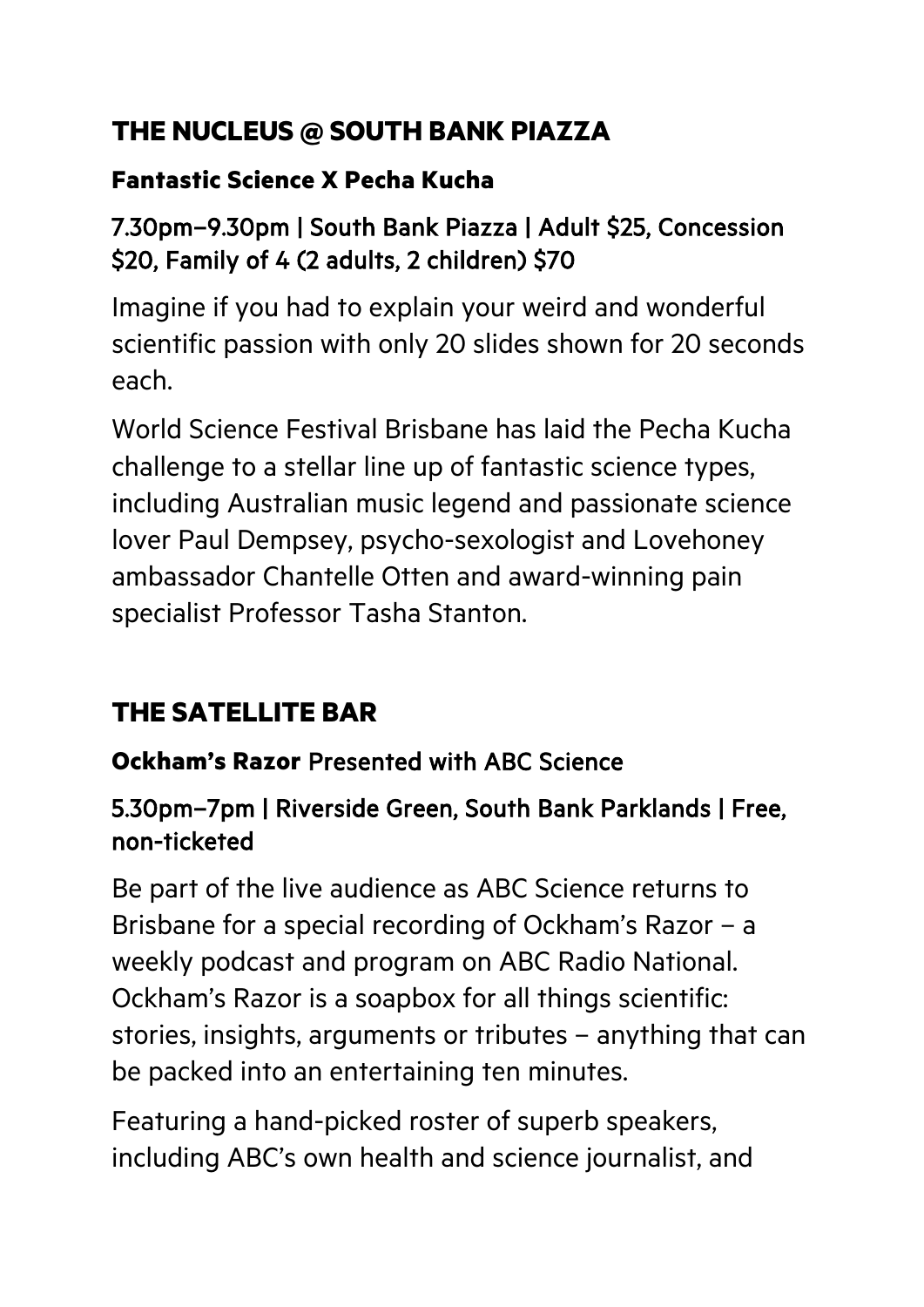award-winning co- host of Coronacast, Tegan Taylor, Ockham's Razor offers a jam-packed evening of short talks that will intrigue, excite and inspire!

# **CITY OF SCIENCE**

#### **Libratorium – Dinosaurs are BIG!**

#### 3.30pm–4.40pm and 4.45pm–5.55pm | Mitchelton Library, 37 Heliopolis Parade, Mitchelton | Free, ticketed

Imagine having dinosaurs in your own back yard. 230 million years ago, dinosaurs roamed across Queensland, swam in our rivers and filled our skies. Dinosaur expert and Palaeontologist Dr Jonathan Cramb will share the secrets of our distant past, show you real fossils from millions of years ago, and answer all your tricky questions about the giant reptiles of the Mesozoic era.

Suitable for children aged 5–12 years. Bookings essential.

#### **Lunchtime Labs – Smart Snacks**

#### 12pm–1pm | Queen Street Mall upper stage | Free, nonticketed

What if eating made you smarter? That dream can come true if you spend your lunchtime listening to Dr Karl. Australia's most loved scientist will be on hand to answer your burning questions about life, the universe and… anything really. Bring a sandwich and a question (and maybe one of his books if you'd like it signed).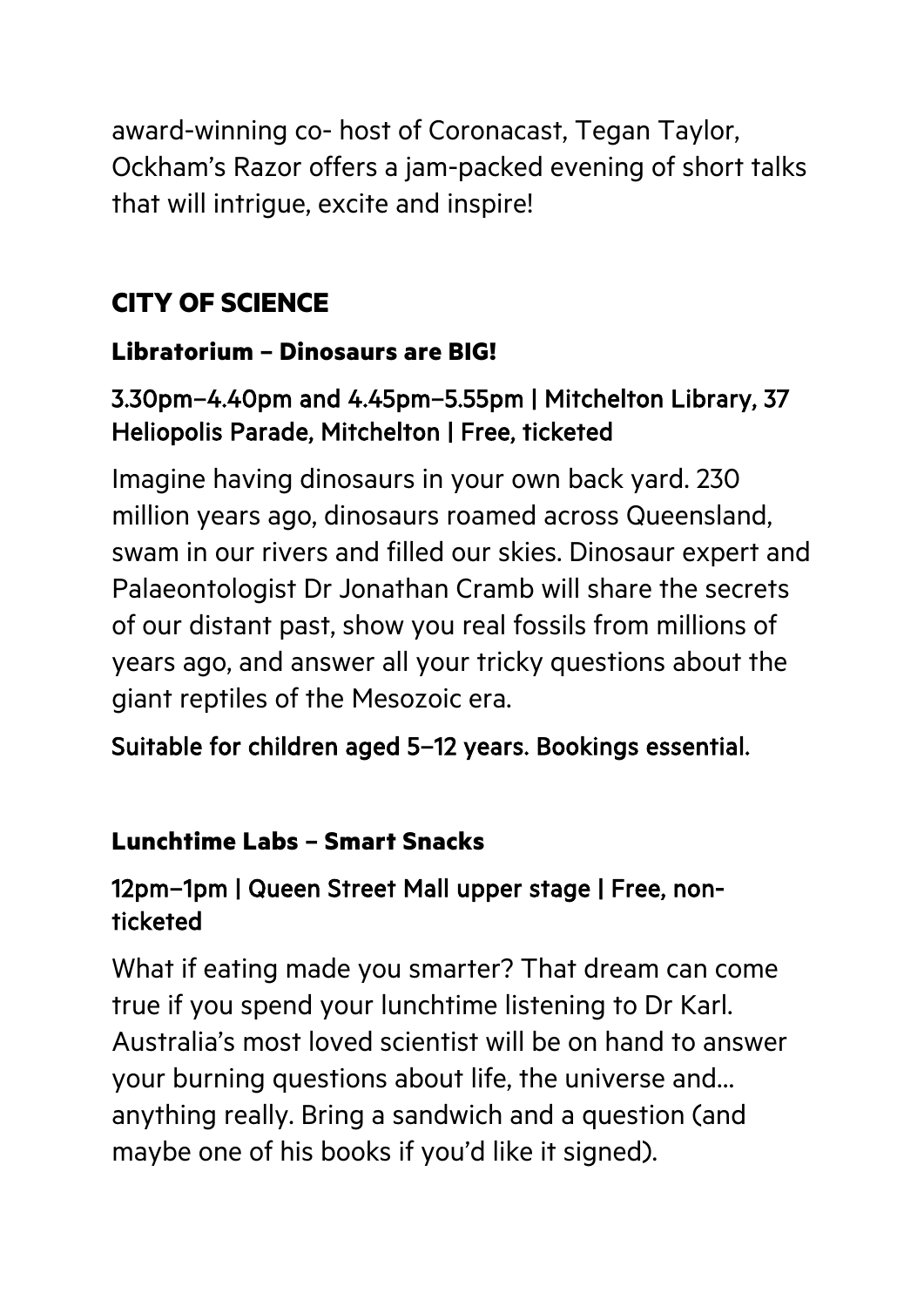## **PROGRAM HIGHLIGHTS Saturday 12 March**

## **CONVERSATIONS**

#### **End of Pain**

10.30am–11.30am | Conservatorium Theatre, Queensland Conservatorium Griffith University | Adult \$35, Concession \$30, Livestream \$10

Doctors cannot see pain. There is no scan available and it's impossible to tell if people experience pain in the same way. Pain is in the brain of the beholder. Why do we feel pain, and what causes it? Can the brain unlearn the pathways of pain? And could a venom be used as a medicine to target pain?

#### **Space Race 2.0** Presented with QUT

2pm–3.30pm | Conservatorium Theatre, Queensland Conservatorium Griffith University | Adult \$35, Concession \$30, Livestream \$10

More rockets were launched into space in 2021 than any year before, taking with them hundreds of satellites as well as the odd first-time astronaut.

Space commercialisation is taking off as technology advances and costs come down. As this new frontier becomes increasingly crowded, our expert panel questions how we will navigate this brave new world without Captain Kirk.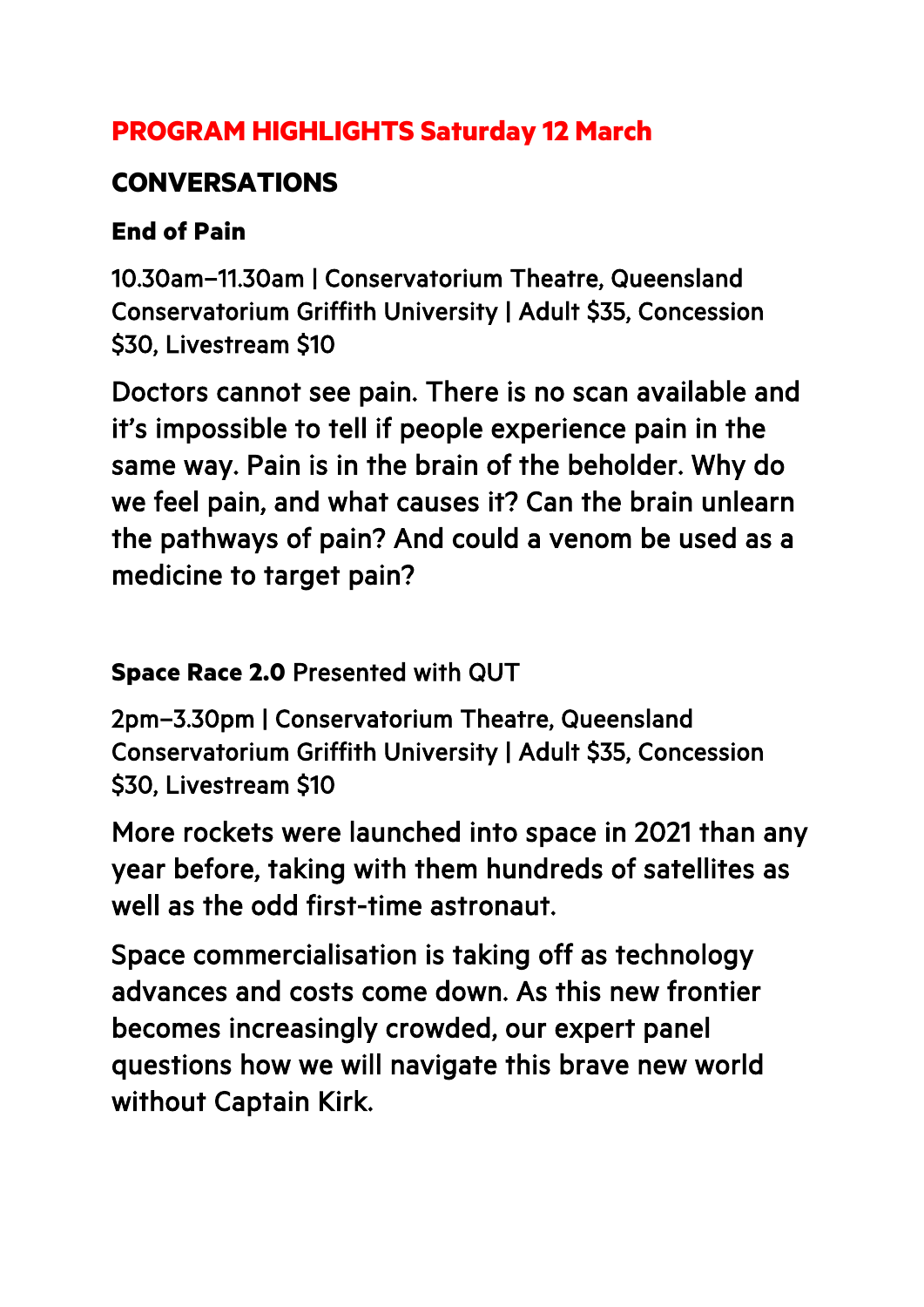#### **Night of the Nerds**

7.30pm–8.45pm | Playhouse QPAC | Adult \$60, Concession \$55

Night of the Nerds is the Festival's very own, very nerdy, variety game show!

Comedians Mark Humphries, Dan Ilic and Lawrence Leung, songwriter Clare Bowditch, scientists Professor Hugh Possingham, Professor Tamara Davis, Professor Margaret Sheil, the irrepressible Dr Karl and science communicator Angharad Yeo are on stage to celebrate all things science.

# **The Future of Conservation: The Complexity of Assisted Species Migration**

2pm–3pm | Cremorne Theatre, QPAC | Adult \$20, Concession \$15

As the environment continues to change due to a warming planet, what effect is this having on conservation areas and if species need to be moved to safeguard survival, what needs to be considered? Rhianna Patrick discusses the complexity of conservation and assisted species migration with Queensland Chief Scientist and respected conservationist, Professor Hugh Possingham and others.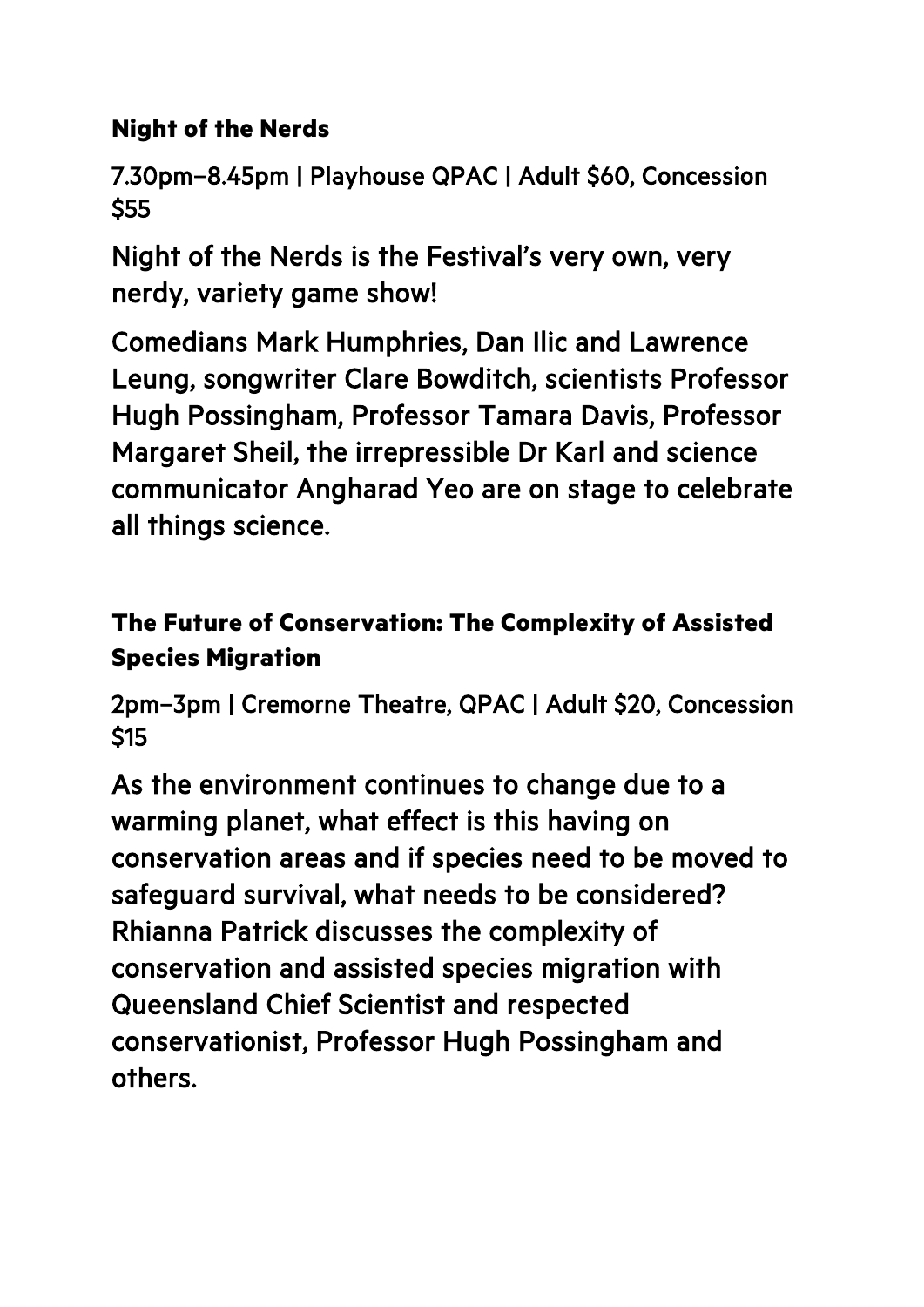#### **Everything You Need to Know About: Weather**

10.30am–11.30am | Cremorne Theatre, QPAC | Adult \$20, Concession \$15

The sheer quantity of data and computing power that goes into processing and predicting the weather is amazing. In much of Australia, summer is the season the weather turns from delightful to destructive. Fires, floods, storms, cyclones and occasionally tornadoes have devastating impacts on many Australian communities. What causes these events and what is the science that sustains them?

#### **Reading the Earth**

12pm–1pm | Auditorium 1, State Library of Queensland | Adult \$35, Concession \$30

Indigenous science is unequivocally spiritual, personal, visionary, pragmatic, rigorous and, consequently, has underpinned millennia of Indigenous prosperity and survival. Prominent Aboriginal, Māori and Pacific scholars discuss the validity of Indigenous scientific knowledge derived from hundreds and thousands of years of engaging physically and metaphysically with the earth, cosmos and ocean.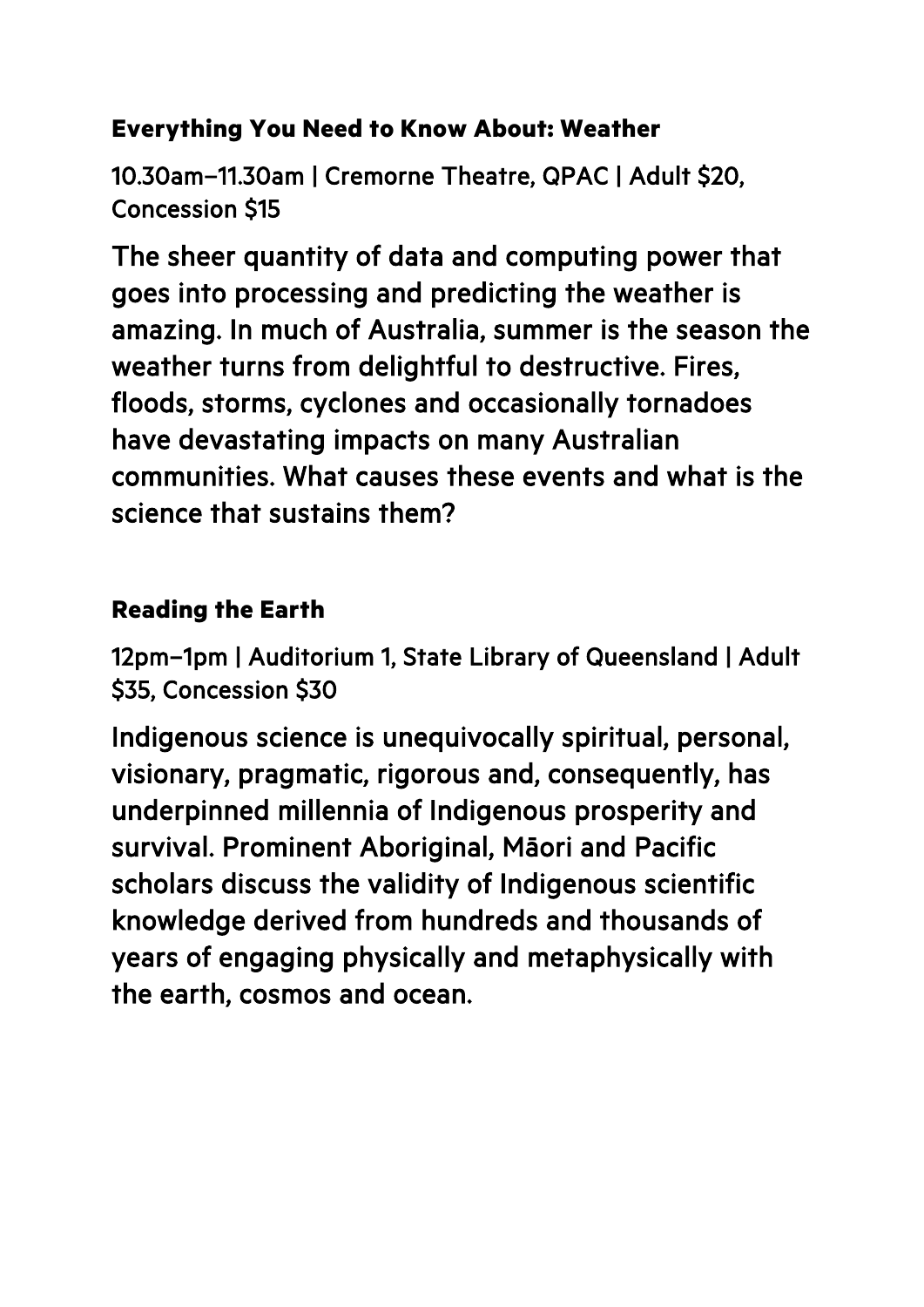# **THE NUCLEUS @ SOUTH BANK PIAZZA**

## **The Super Smart Slightly Silly Seriously Sensational Science Spectacular**

10am–11am and 2pm–3pm | South Bank Piazza | Adult \$25, Concession \$20, Family of 4 (2 adults, 2 children) \$70

Jump into a weekend of family fun entertainment with children's educator and entertainer Ranger Stacey and a stellar cast of the smartest, funniest and cutest scientists ever assembled.

Griffith University's premier STEM program, Science on the GO! will perform wondrous scientific experiments and mind-blowing demonstrations. Also featuring First Nations artist Tjupurru with his Didgeribone and Nerida Waters teaching you the science of happiness through dance, there will be loads of animal antics and other unboring science stuff—all to the tune of kid's rock band Red Rocket 3. This stupendous science show is built for families looking for a fun day out with a side serving of all things science!

#### **Queer Science!**

7.30pm–9.30pm | South Bank Piazza | Adult \$25, Concession \$20, Family of 4 (2 adults, 2 children) \$70

A rainbow is a meteorological phenomenon resulting in a thing of beauty. Beyond that rainbow is a colourful community of queer scientists ready to prove that diversity drives innovation.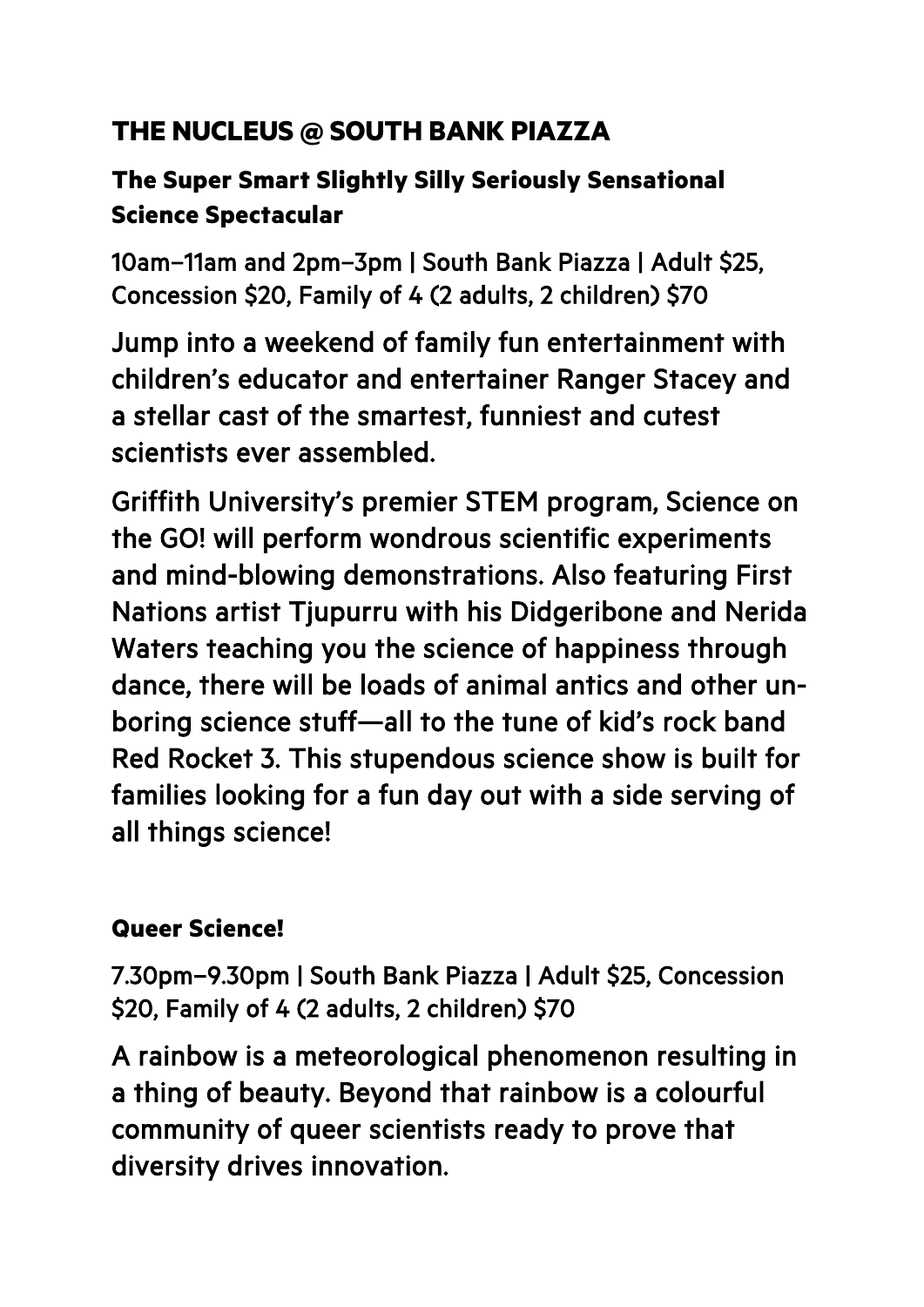Join us for an evening of celebration featuring queer scientists who share their insights into working in STEM along with conversations about visibility, opportunity, and the queer perspective.

Guests include award-winning science writer and presenter Bernie Hobbs and transgender Neuroscientist Alison Wright with entertainment from Brisbane drag icon Richie LeStrange. Plus an exclusive musical collaboration with upcoming queer icon Hope D and special guests.

# **COLLECTIONS UP CLOSE**

## **The Weird and Wonderful World of Molluscs with Dr John Healy**

10am–11am | Level 2 Theatre, Queensland Museum | Adult \$18, Concession \$15

It may be hard to believe that a snail could be related to a clam or a squid, but all these animals have a common ancestor!

Queensland Museum Curator of Molluscs Dr John Healy will take you on a journey to uncover the enchanting world of these fascinating creatures.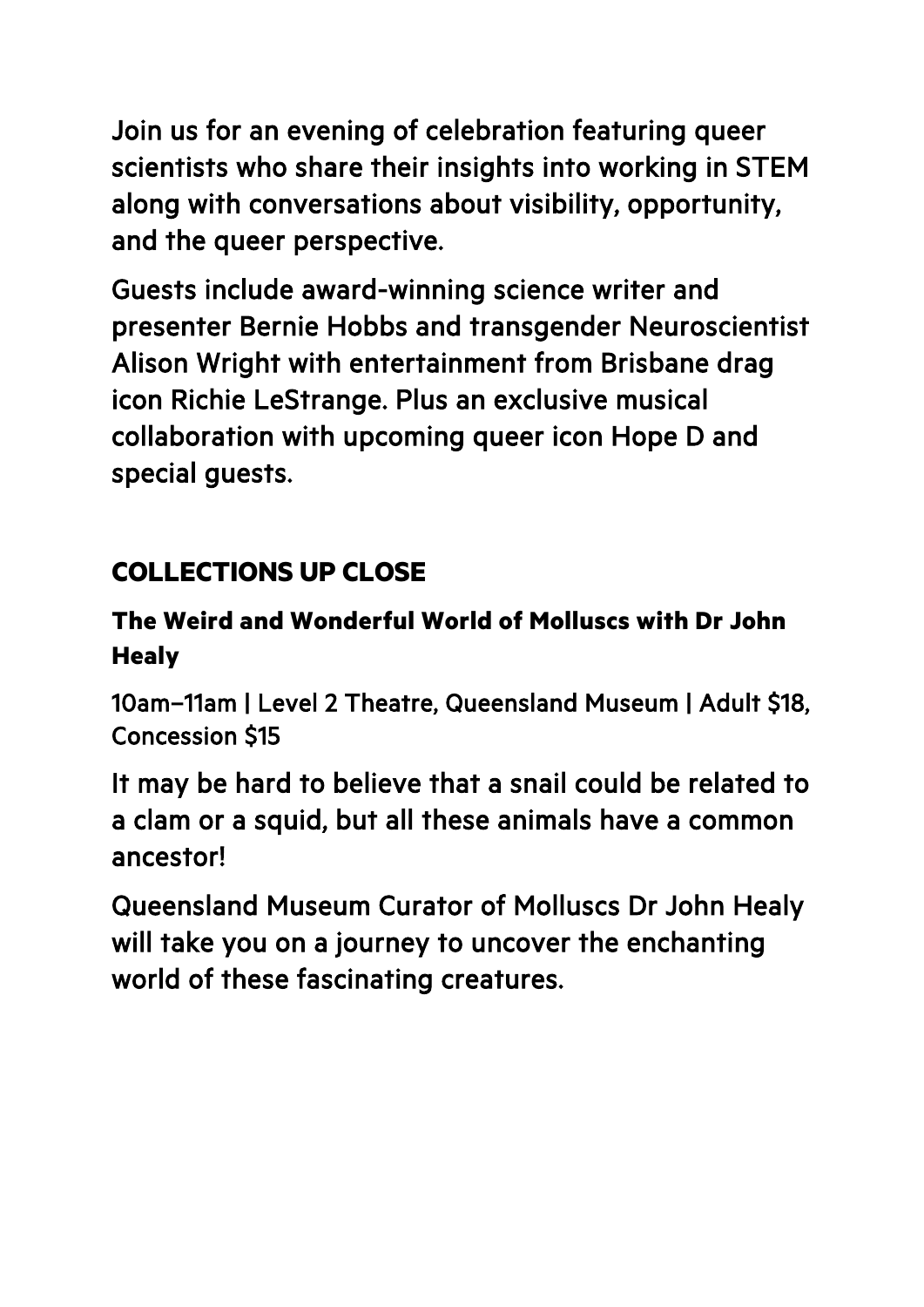## **Digitising Our Ancient Dinosaurs: Museums In The 21st Century**

2pm–3pm | Level 2 Theatre, Queensland Museum | Adult \$18, Concession \$15

Combining state of the art technology with ancient artefacts, Queensland Museum's digital initiative Project DIG brings to life some of the magnificent creatures that roamed Queensland nearly 40,000 years ago.

Queensland Museum's Senior Curator of Palaeontology Dr Scott Hocknull, Digital Initiatives Manager David Pyle, and Digital Asset expert Donna Miller will share their unparalleled expertise in preserving ancient knowledge using modern technology.

# **SPECIAL EVENT**

#### **Discover the Scottish Prince on a Scuba Dive with a Maritime Archaeologist**

6.30am–1pm | Gold Coast | Bookings through OzDive at ozdive.com

In 1887, the Scottish Prince, a three-masted, iron hulled sailing ship, hit a sandbank on the southern end of Stradbroke Island. Today, it is an underwater museum and spectacular dive site. Join Queensland Museum's Maritime Archaeologist, Dr Maddy McAllister on a once in a lifetime dive experience to explore and learn about the shipwreck and wonder at the colourful underwater habitat it has since become.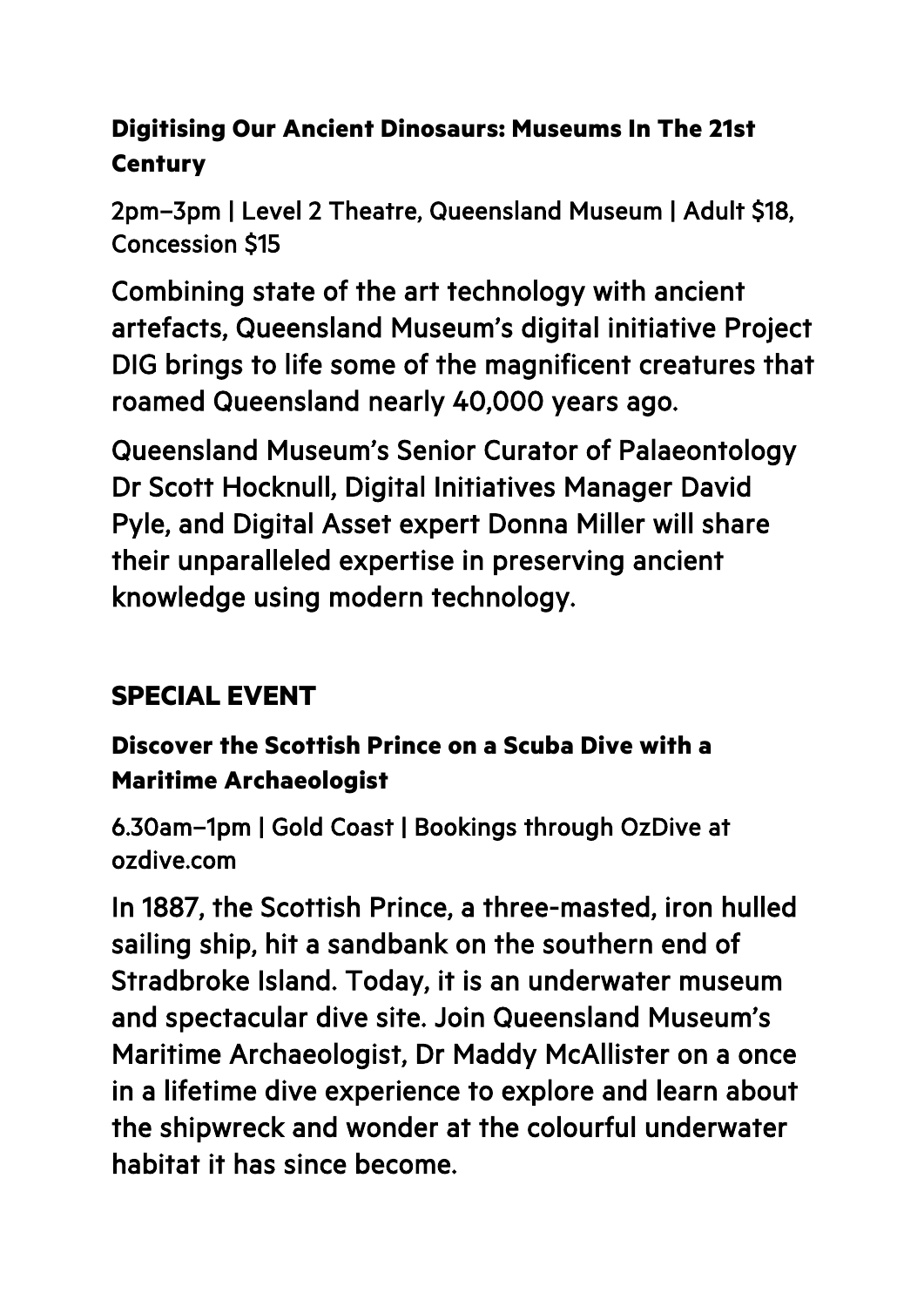# **CITY OF SCIENCE**

#### **Bird Walk with the Queensland Chief Scientist**

6.30am–7.30am Oxley Creek Common | Free, ticketed. Tickets are limited – book fast

Bird Lovers Unite! Back by popular demand, join Queensland Chief Scientist and passionate bird watcher Professor Hugh Possingham on a guided tour

of the Oxley Creek Common. Professor Possingham will help you spot the native birds who call this place home. Learn about what species live here, how they nest, breed and persist in the native bush.

Meet at the Red Shed on Sherwood Road, 100m east of where Sherwood Road crosses Oxley Creek. Bookings essential.

#### **South Bank Parklands**

# 8am–4pm | Free, non-ticketed

City of Science becomes a playground of discovery this weekend with fascinating tours from the QuestaGame team, the Geological Society of Australia and BlackCard. Or sit back, relax and develop your mindfulness skills with Sound Off for Schools developed by Matters of the Mind.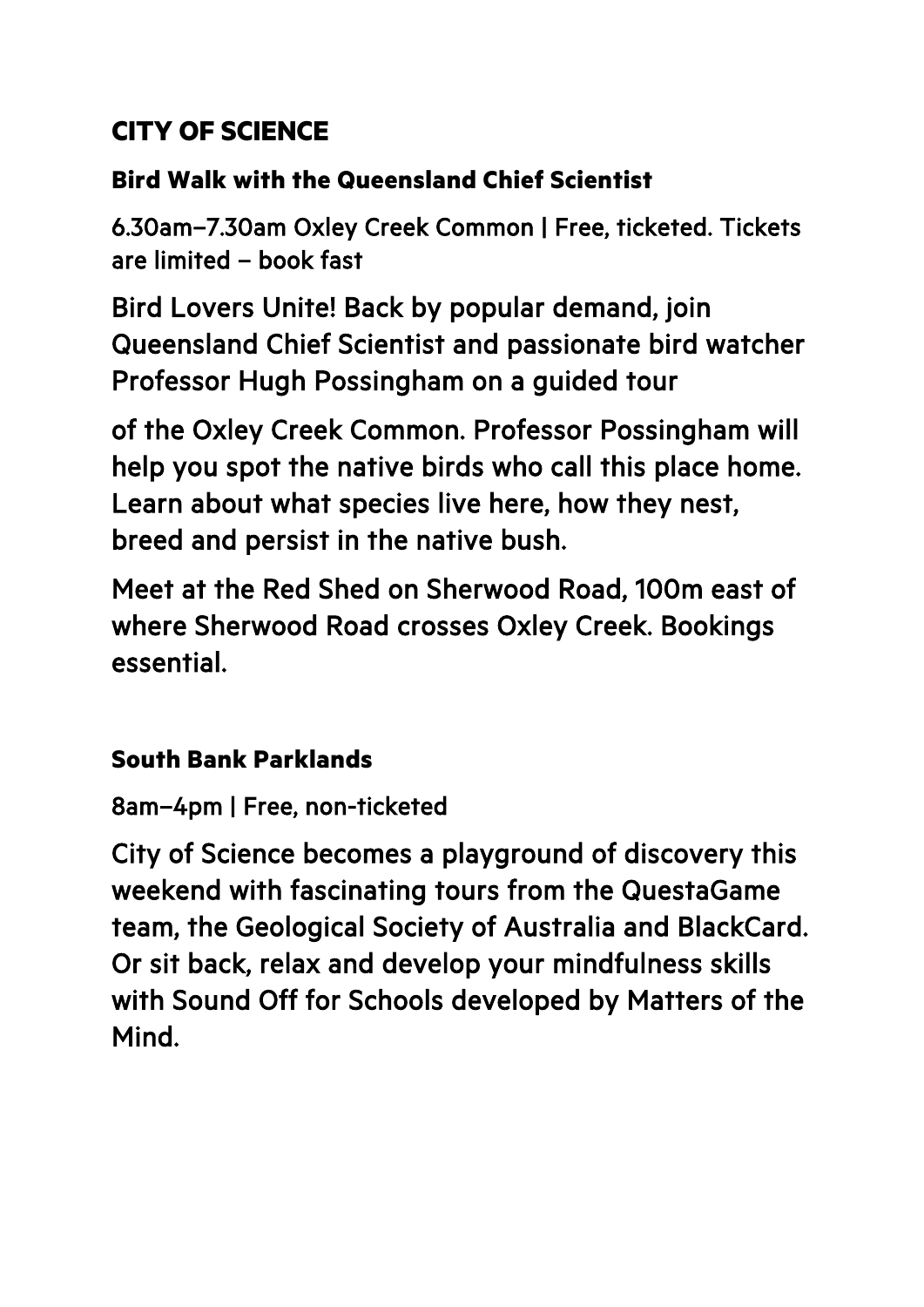#### **Dr Chris' STEAM Library and STEAM Lab**

Grange Library, 79 Evelyn Street, Grange | Free, ticketed

#### **STEAM Library**

10am–10.45am

Children's science author, Dr Chris Ferrie will read from his best-selling books, including There Was a Black Hole that Swallowed the Universe. For children aged 0–5.

#### **STEAM Lab**

11am–2pm and 12.30pm–1.30pm

Discover amazing scientific concepts through the art of storytelling. For children aged 5–12.

#### **Stargazing with Brisbane Astronomical Society**

6pm–9pm | Riverside Green, South Bank Parklands | Free, non- ticketed

Do you ever wonder about the stars twinkling above you? Stargazing is the perfect opportunity to explore Brisbane's beautiful night sky.

Brisbane Astronomical Society will provide telescopes for you to explore and identify the stars to unlock the secrets of our observable universe.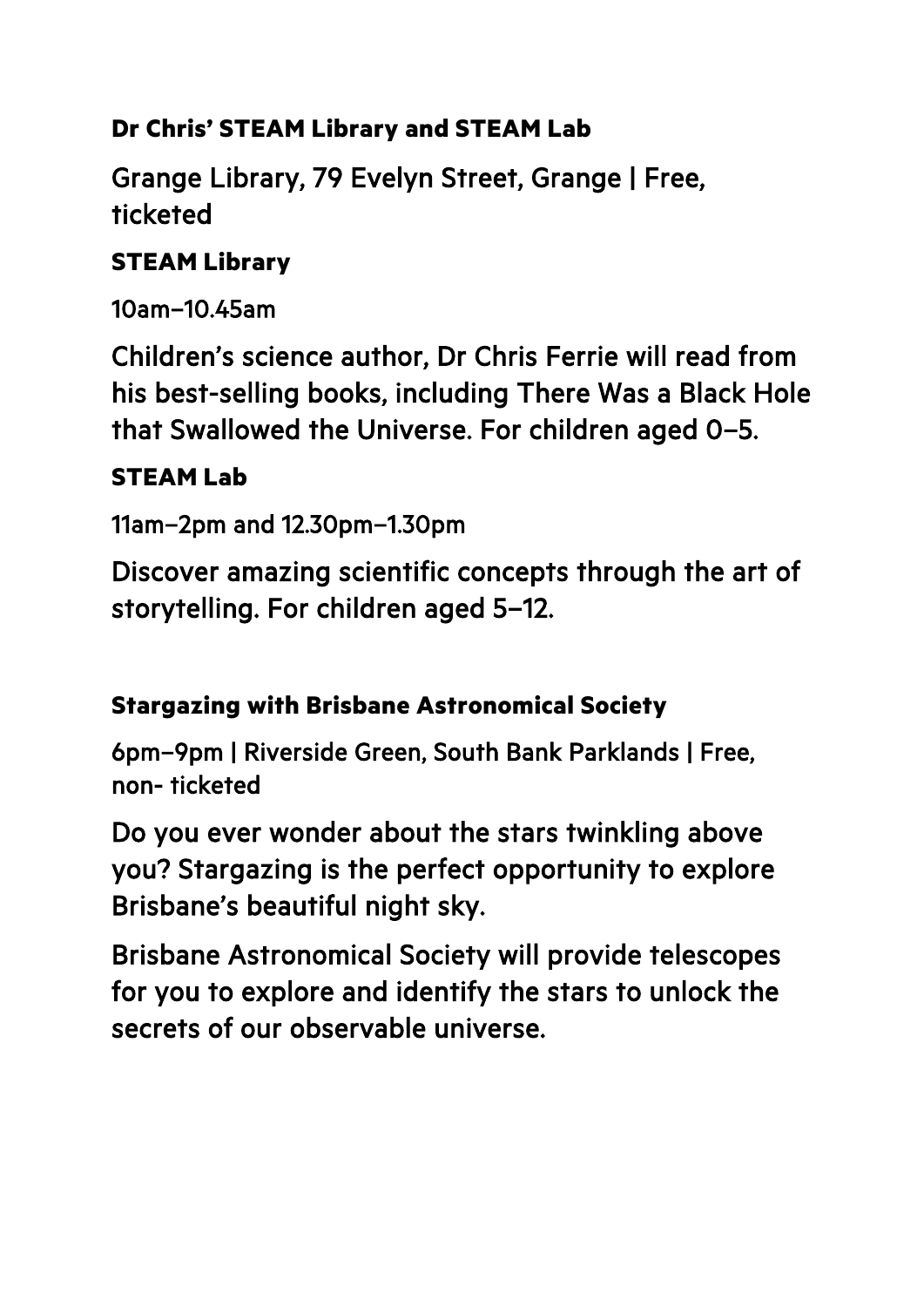#### **City of Science BOP**

The Edge, State Library of Queensland | \$10 per ticket

The Edge at the State Library is the place to be for a weekend of informative and interactive workshops that examine the exciting possibilities for the future of design, ethics and decision making. Find out how you can be a future leader in your community in fun and creative ways.

Presented with BOP, these workshops are suitable for students from grade 4 to 8. Supervising parents and caregivers will not require a ticket.

- Space Designers 9am–10.15am
- Homes of the Future 10.45am–12pm
- Ethical Innovations 1pm–2.15pm
- Community Leaders 2.45pm–4pm

#### **Lunchtime Labs – Didjeribone**

Sat 12 March 12pm–1pm | Queen Street Mall upper stage

Cross a didgeridoo with a trombone, add the Face Bass seismic sensor and looping technology for a highly interactive and energetic musical performance.

In this spectacular and engaging performance, artist Tjupurru creates ingenious and innovative songs and soundscapes that blend elements of the traditional with the contemporary.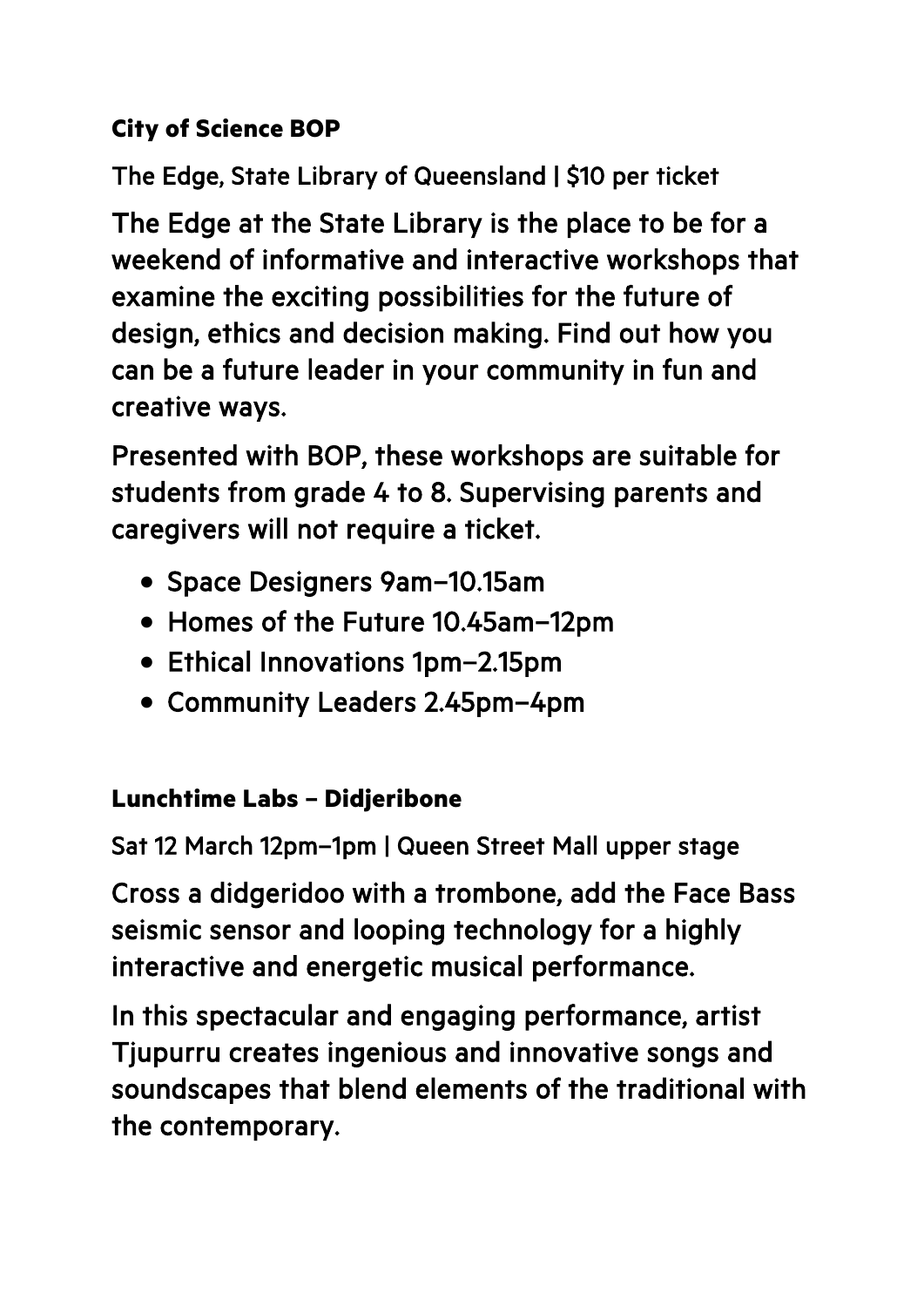## **PROGRAM HIGHLIGHTS Sunday 13 March**

# **CONVERSATIONS**

**What on Earth is so Good About Mars?** Presented with Griffith University

2pm–3.30pm | Conservatorium Theatre, Queensland Conservatorium Griffith University | Adult \$35, Concession \$30, Livestream \$10

Governments and corporations are investing more than ever in technology aimed at the exploration of Mars. Griffith University's Paulo de Souza and a panel of experts discuss what has been found out so far, and what is still to be discovered. Is it all a mission of curiosity, or are there deeper implications for humanity?

#### **Palaeontology Reimagined**

10.30am–11.30am | Conservatorium Theatre, Queensland Conservatorium Griffith University | Adult \$35, Concession \$30, Livestream \$10

Ground-breaking technology is changing the way fossils are discovered, analysed and visualised with the results giving us so much more information about these ancient creatures and early earth.

Join Dr Scott Hocknull and fellow palaeontologists and discover the new palaeontological tools. these ancient creatures and the early Earth.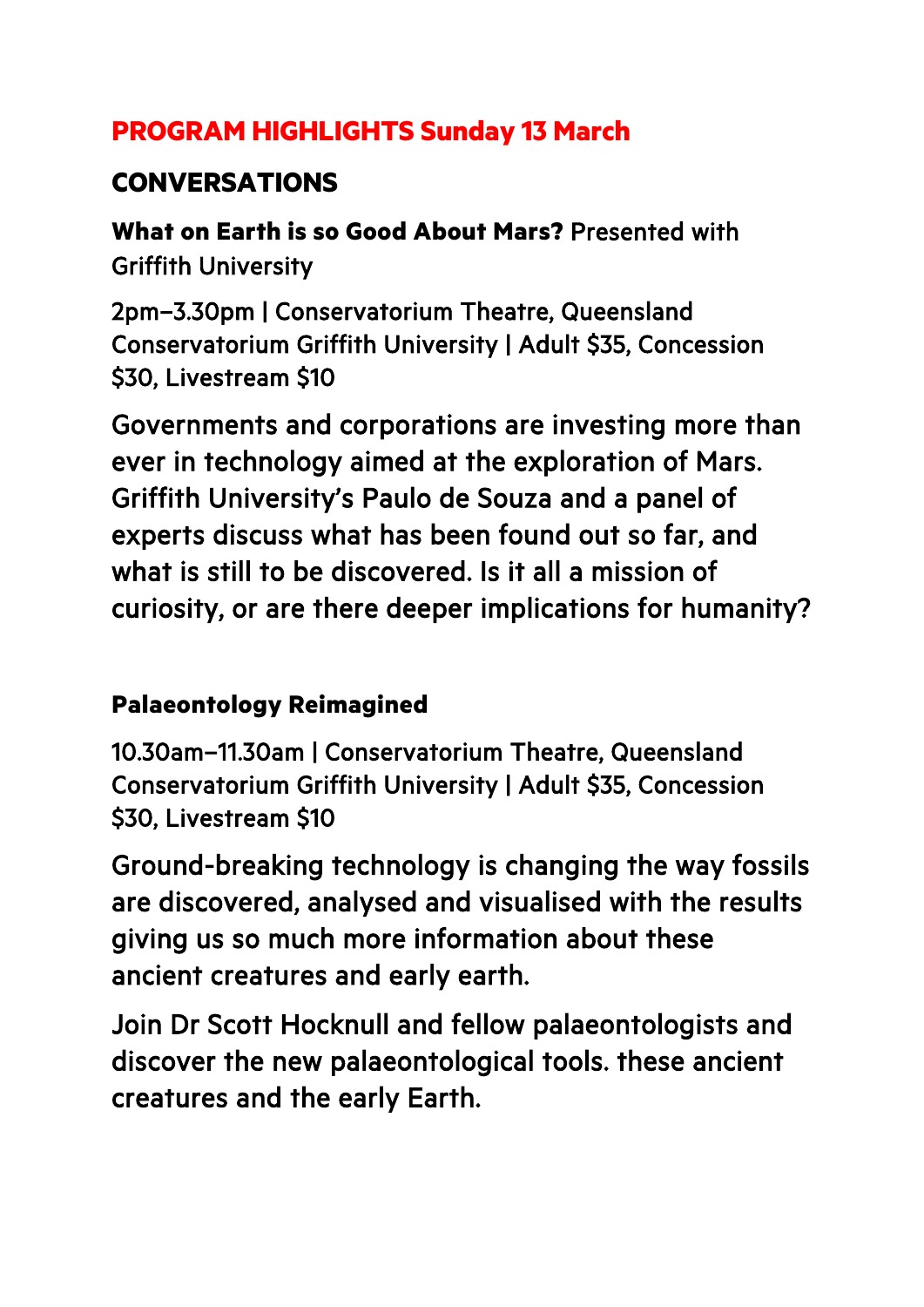#### **Everything You Need to Know About: Comedy with Dr Karl**

10.30am–11.30am | Cremorne Theatre, QPAC | Adult \$20, Concession \$15

We all love a good laugh, but why do we make these spontaneous vocal eruptions and what makes them so enjoyable and infectious? Join Dr Karl and Dr Niraj Lal as they unravel what tickles your funny bone and if it really is humerus.

#### **Everything You Need to Know About: Fungi**

2pm–3pm | Cremorne Theatre, QPAC | Adult \$20, Concession **\$15** 

They are the decomposers and recyclers, the brewers and the bakers. We put them on pizza, and we shave them over gnocchi. They can be poison as well as medicine. Our experts share the mystery of the fungi revolution, their potential role in medicine and some of the more interesting local varieties.

# **THE NUCLEUS @ SOUTH BANK PIAZZA**

## **The Super Smart Slightly Silly Seriously Sensational Science Spectacular**

10am–11am and 2pm–3pm | South Bank Piazza | Adult \$25, Concession \$20, Family of 4 (2 adults, 2 children) \$70

Everyone's favourite children's entertainer Ranger Stacey headlines a stellar cast of the smartest, funniest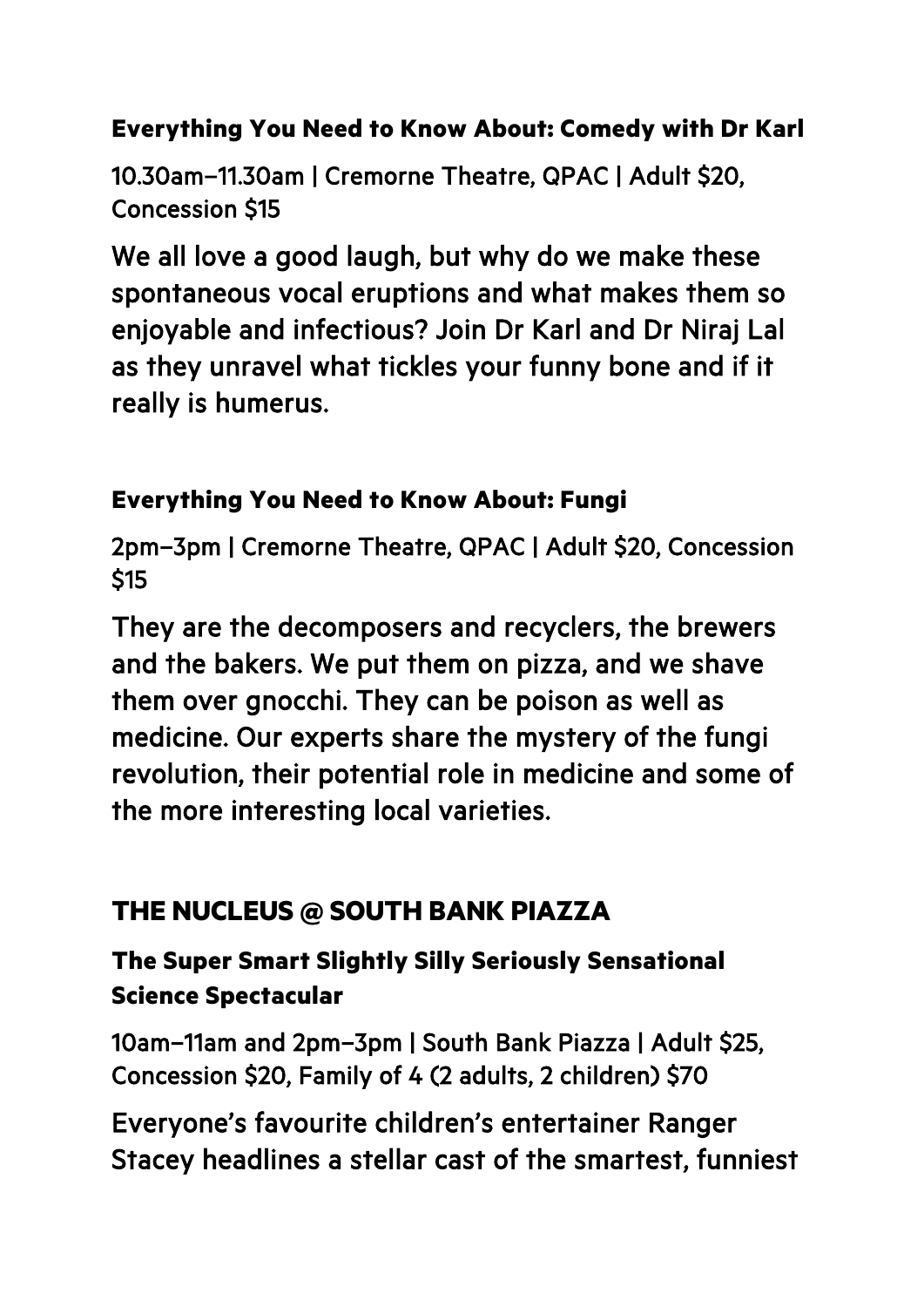and cutest science entertainers ever assembled. Griffith University's premier STEM program, Science on the GO! will take to the stage with a dynamic feast of scientific experiment and mind-blowing demonstrations. Plus, there's live entertainment from First Nations artist Tjupurru with his Didgeribone, the science of happiness through dance with Nerida Waters and crazy rock band for kids, Red Rocket 3 performing their hit song Musical Statues. To top it all off, there will be amazing animal antics and loads more informative fun for all ages.

#### **MARKETS**

#### **Get Green! Sustainability Market**

8am–4pm | Flowstate Green, South Bank Parklands | Free, non-ticketed

Welcome to our very first Get Green! Sustainability Market, a collection of local sustainable and ecoconscious small businesses and workshops located on South Bank's Flowstate Green on Sunday 13 March. Go green and discover how to live your best sustainable life with lovingly made sustainable products.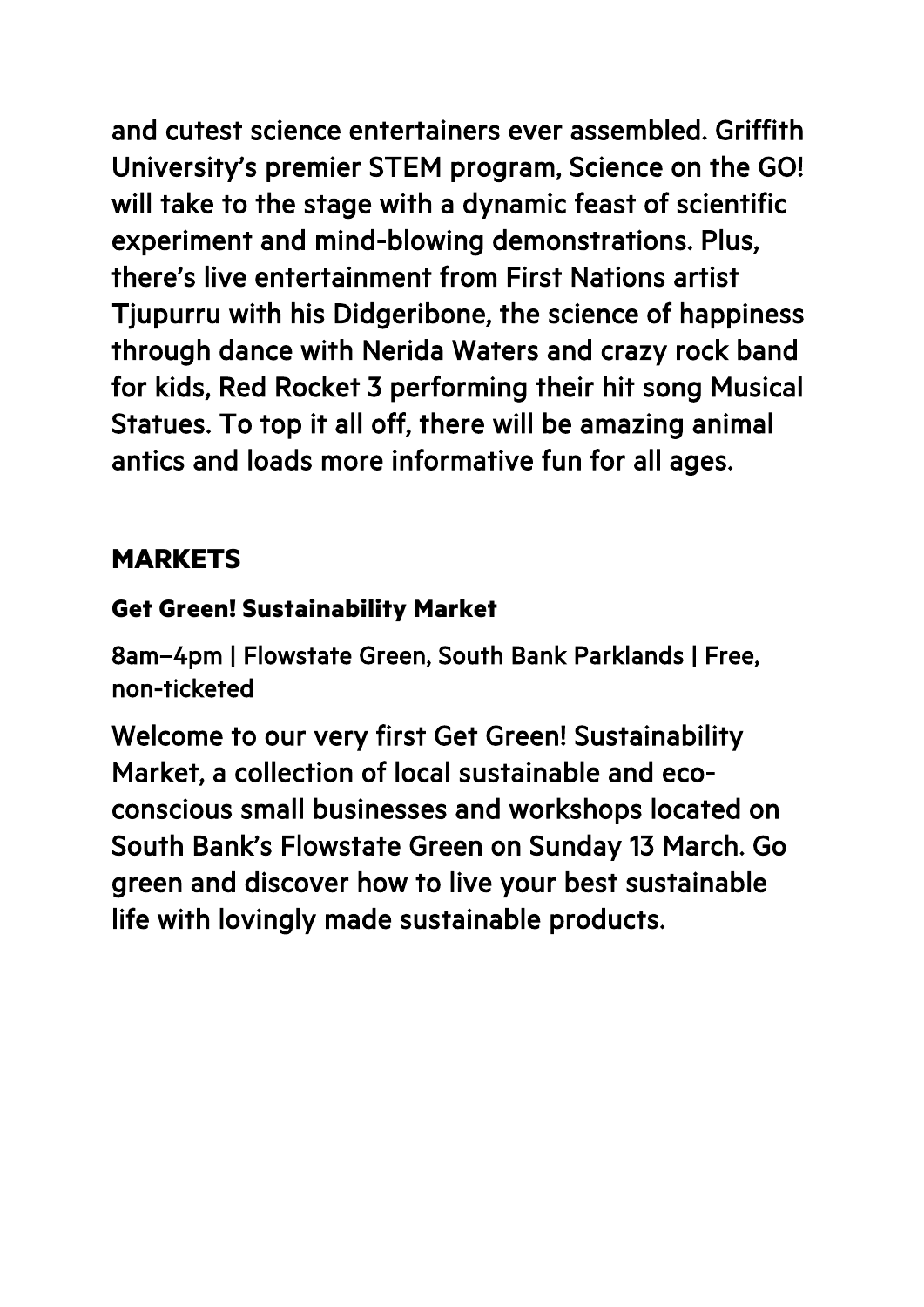## **CITY OF SCIENCE**

#### **South Bank Parklands**

#### 8am–4pm | Free, non-ticketed

The final day of City of Science at South Bank will be jam packed with activities, including the interactive and collaborative outdoor marble run experience Make and Meld Marble Run Madness, Sound Off for Schools mindfulness exercises, and a demonstration to reveal the science of juggling with the brilliant minds of STEAM Circus.

#### **City of Science BOP**

The Edge, State Library of Queensland | \$10 per ticket (Ages 9–12)

The Edge at the State Library is the place to be for a weekend of informative and interactive workshops that examine the exciting possibilities for the future. Explore the amazing opportunities and the inherent challenges of our future food, work, sport, home and transport.

Presented with BOP, these workshops are suitable for students from grade 4 to 8. Supervising parents and caregivers will not require a ticket.

- Future of Sport 9am–10.15am
- Future Foods 10.45am–12pm
- Future of Work 1pm–2.15pm
- Future of Transport 2.45pm–4pm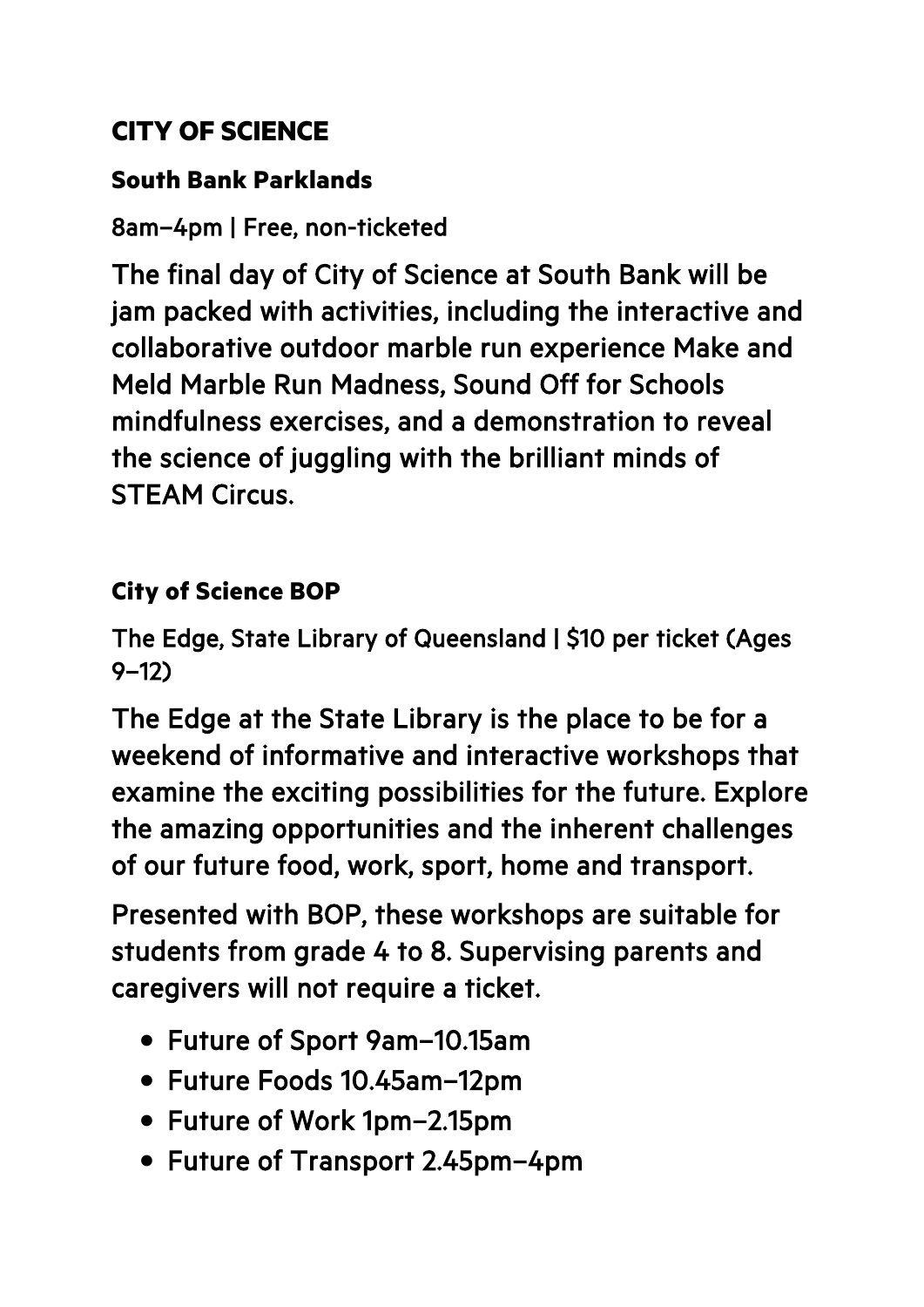#### **Lunchtime Labs – Juggling Science**

12pm–1pm | Queen Street Mall upper stage | Free, nonticketed

Although technically not scientists, did you know jugglers work with science every day? Join STEAM Circus to learn about juggling patterns, shapes, angles and how to predict where your juggling ball will land.

#### **Libratorium – The First Scientists**

10am–11.15am and 11.30am– 12.45pm | Chermside Library, 375 Hamilton Road, Chermside | Free, ticketed bookings essential

Australia's First Peoples have the longest continuing culture on Earth and have been practicing astronomy, engineering, chemistry, land management and ecology for more than 50,000 years.

Perfect for families. Bookings essential.

# **COLLECTIONS UP CLOSE**

#### **Queensland's Birdlife with Professor Hugh Possingham**

9.45am–10.45am | Level 2 Theatre, Queensland Museum | Adult \$18, Concession \$15

Join Queensland Chief Scientist and passionate bird watcher Professor Hugh Possingham along with Dr Will Goulding and Queensland Museum Librarian Shannon Robinson as they take you on a fascinating journey to showcase the beautiful and rare birds of Australia.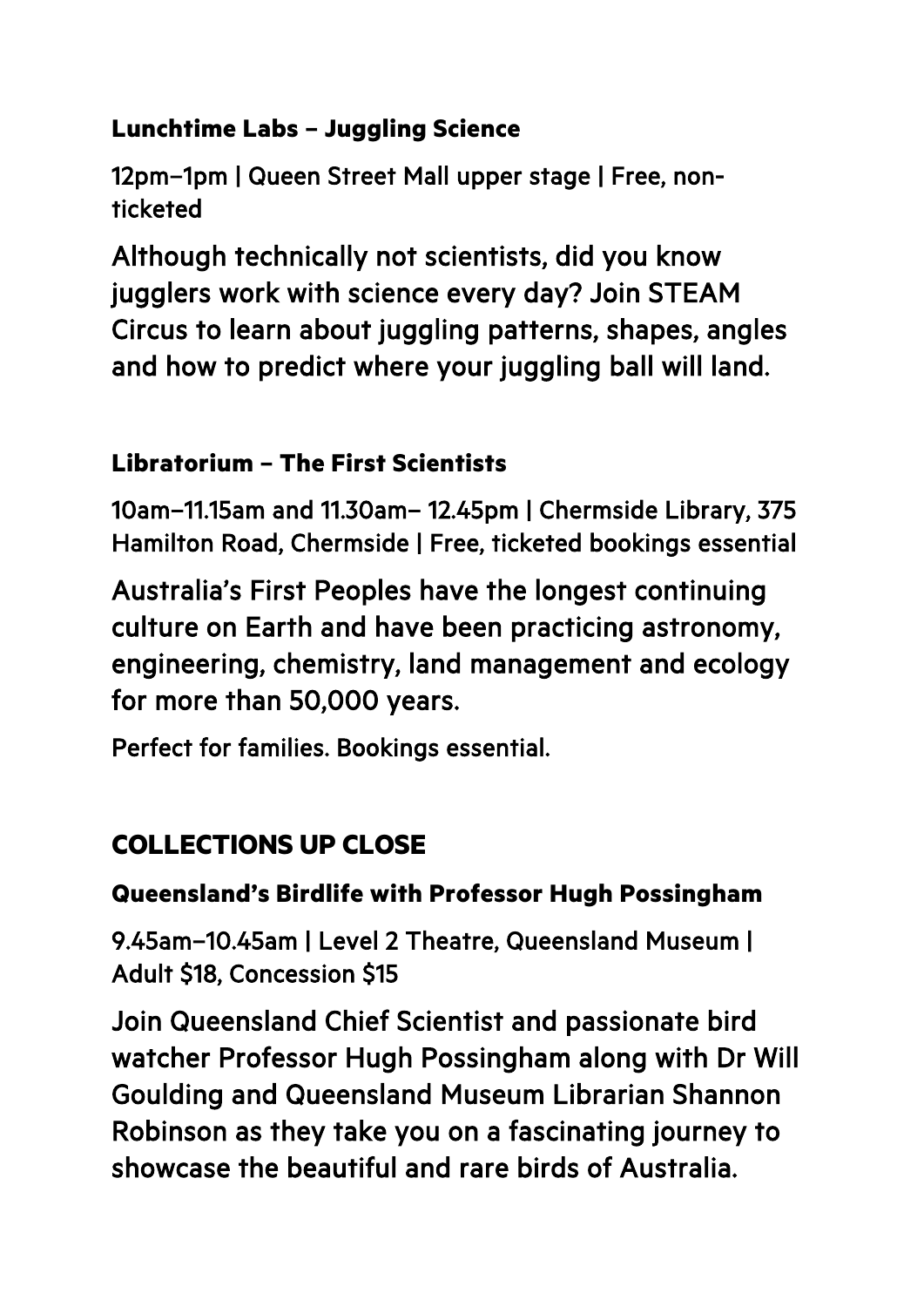#### **Preserving our Archaeological Past**

12pm–1pm | Level 2 Theatre, Queensland Museum | Adult \$18, Concession \$15

Precious biodegradable materials from archaeological collections require strict conditions to properly care for and preserve these priceless objects.

Queensland Museum Senior Curator of Archaeology Dr Brit Asmussen and Senior Conservator Cathy ter Bogt will share the science and the art of preserving archaeological materials from Queensland Museum's rare collections.

#### **Shipwrecks and Underwater Worlds with Maddy McAllister**

2.30pm–3.30pm | Level 2 Theatre, Queensland Museum | Adult \$18, Concession \$15

Unlocking the mysteries of the ocean is a fascinating art. From shipwrecks to marine ecosystems, Queensland Museum's Senior Curator of Maritime Archaeology Dr Maddy McAllister will share some of her remarkable diving adventures, as well as the challenges and rewards of caring for more than 8,000 artefacts that are currently in the Queensland Museum collection.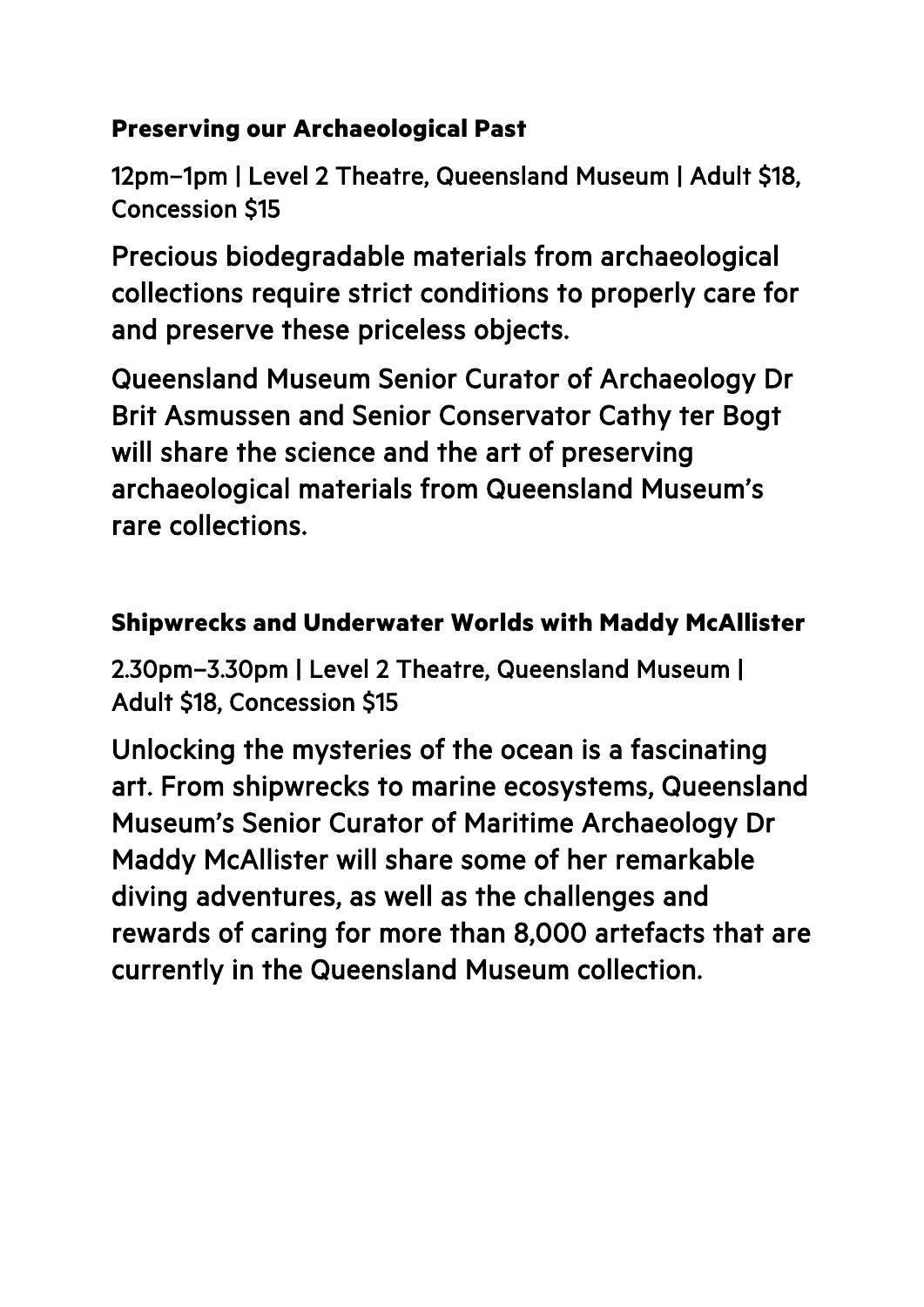## **OUR PARTNERS**

#### PRESENTED BY

Caarnet

mantra south bank



#### WITH SUPPORT FROM

| <b>STRATEGIC PARTNERS</b>                                                |                                                                             |                                                                                                               |
|--------------------------------------------------------------------------|-----------------------------------------------------------------------------|---------------------------------------------------------------------------------------------------------------|
| li <sup>curism</sup><br>Lucensland<br><b>IT'S LIVE!</b><br>inQueensland_ | brisbane<br>ECONOMIC DEVELOPMENT AGENCY<br>COUNCI                           |                                                                                                               |
| <b>MAJOR PARTNER</b>                                                     | <b>ACADEMIC PARTNERS</b>                                                    |                                                                                                               |
| <b>BHP</b>                                                               | QUТ<br><sub>lı</sub> Griffith<br><b>UNIVERSITY</b><br>Queensland, Australia | THE UNIVERSITY<br>鬞<br>OF QUEENSLAND<br>AUSTRALIA                                                             |
| <b>COMMUNITY PARTNER</b>                                                 |                                                                             |                                                                                                               |
| QGC                                                                      |                                                                             |                                                                                                               |
| <b>MEDIA PARTNERS</b>                                                    |                                                                             |                                                                                                               |
| ORN<br><b>KXI Radio</b><br>BRISBANE                                      | Cöurier LMail<br>goa<br>We're for $\mu \sigma \mu$                          | WEEKEND<br>EDITION<br>SLEEP IN: SLOW DOWN, ENJOY                                                              |
| <b>FUTURES PARTNER</b>                                                   | <b>EDUCATION PARTNER</b>                                                    | <b>VENUE PARTNER</b>                                                                                          |
| pwc                                                                      | Dac<br>QUEENSLAND<br>PERFORMING<br><b>ARTS CENTRE</b>                       | <b>South Bank</b><br>Parklands                                                                                |
| <b>PROGRAM PARTNERS</b>                                                  |                                                                             |                                                                                                               |
| <b>QMF:</b><br>Dedicated to a better Brisbane                            | WAGAMA                                                                      | QIMR Berghofer<br><b>State Library</b><br>Medical Research Institute<br>of Queensland<br>THE FUTURE OF HEALTH |
| <b>OFFICIAL SUPPLIERS</b>                                                |                                                                             |                                                                                                               |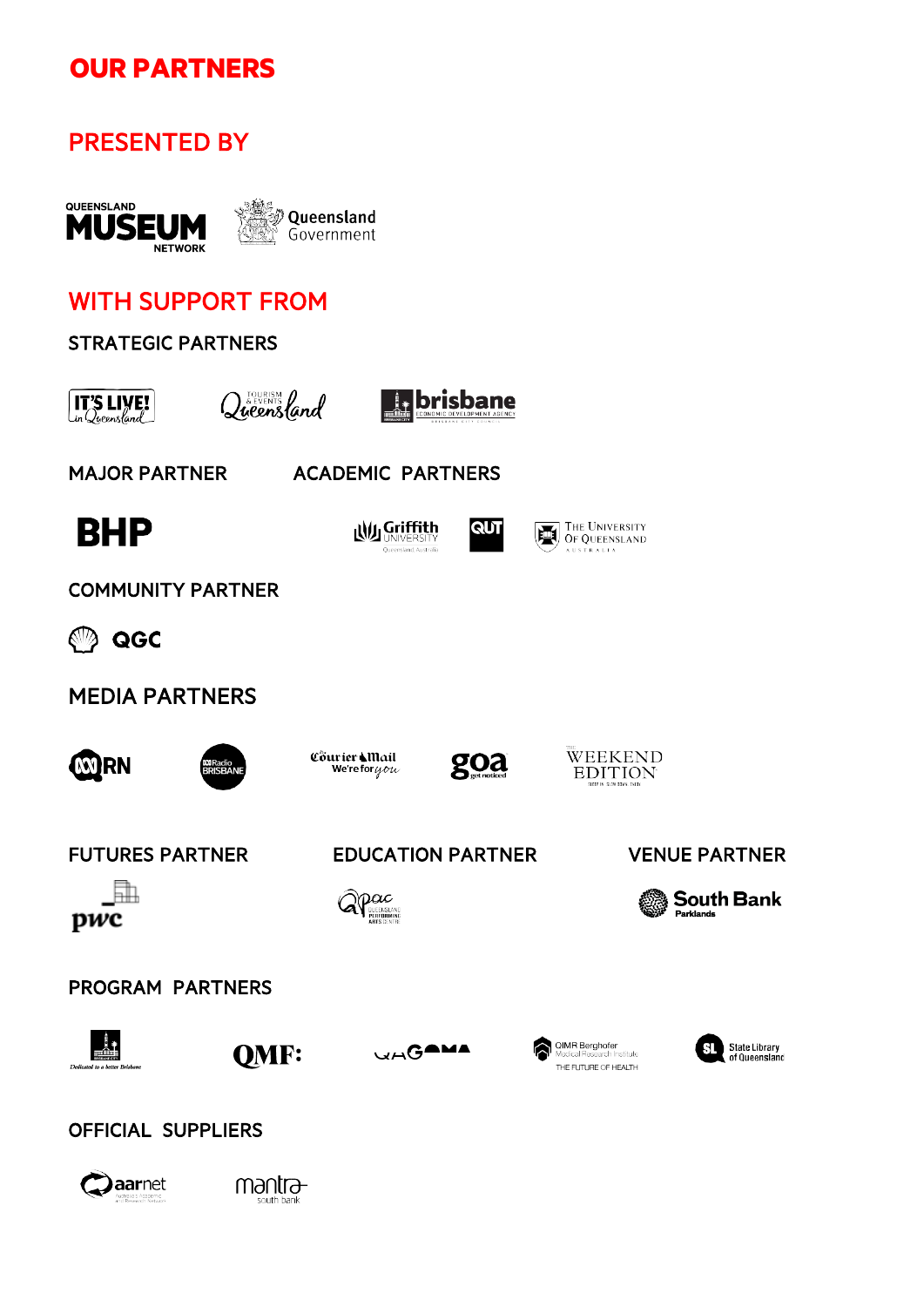### **PLAN YOUR FESTIVAL EXPERIENCE**

**Phone:** World Science Festival Brisbane +61 7 3153 7816 **Phone:** Queensland Museum +61 7 3153 3000 **Email:** wsfbrisbane@qm.qld.gov.au **Website:** www.worldsciencefestival.com.au

# **Early bird special**

You know what they say, the early bird gets a discount! Make the most of our early bird special and book your tickets between 28 and 30 January 2022 to receive up to 30% off.

Early bird special only available for tickets booked before 30 January 2022.

#### **Bundle 4+ tickets and save**

It's good to share the wonder of science with friends and family. Buy a bundle of 4 or more tickets to selected events in one transaction and receive 20% off!

Please note, this discount applies only to selected events. Visit worldsciencefestival.com.au to find out more.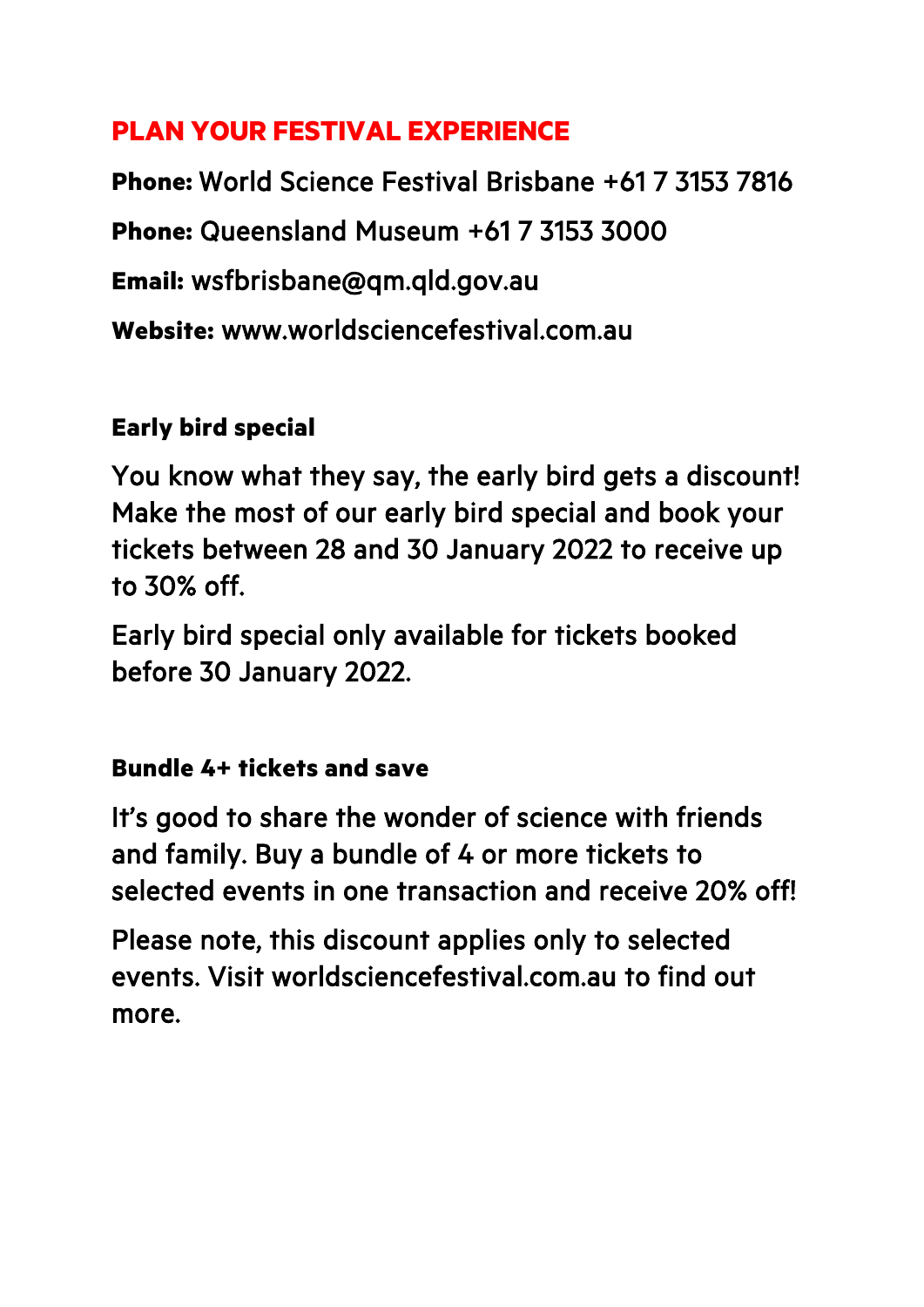#### **Ticket sales**

**Book online** at worldsciencefestival.com.au

#### **QTIX Ticket Sales**

**Phone:** 136 246

+61 7 3842 9505 AEST (Outside Australia)

#### **Queensland Performing Arts Centre (QPAC) Box Office**

Level M, Corner Grey & Melbourne Streets South Brisbane, QLD, 4101

9am–8:30pm, Monday to Saturday (AEST) Email: info@qtix.com.au

Please note the Box Office is open two hours prior to a scheduled performance on Sundays.

#### **Queensland Museum Box Office**

Level 2, Corner Grey & Melbourne Streets South Brisbane, QLD, 4101

9.30am–4pm, Monday to Sunday (AEST)

#### **Queensland Conservatorium Griffith University Box Office**

140 Grey Street, South Brisbane, QLD, 4101

Please note the Box Office is open one hour prior to the start of performances. Tickets are available for purchase online at worldsciencefestival.com.au

#### **Don't delay, book your tickets today!**

Tickets sell out quickly and we don't want you to miss out. All tickets purchased for World Science Festival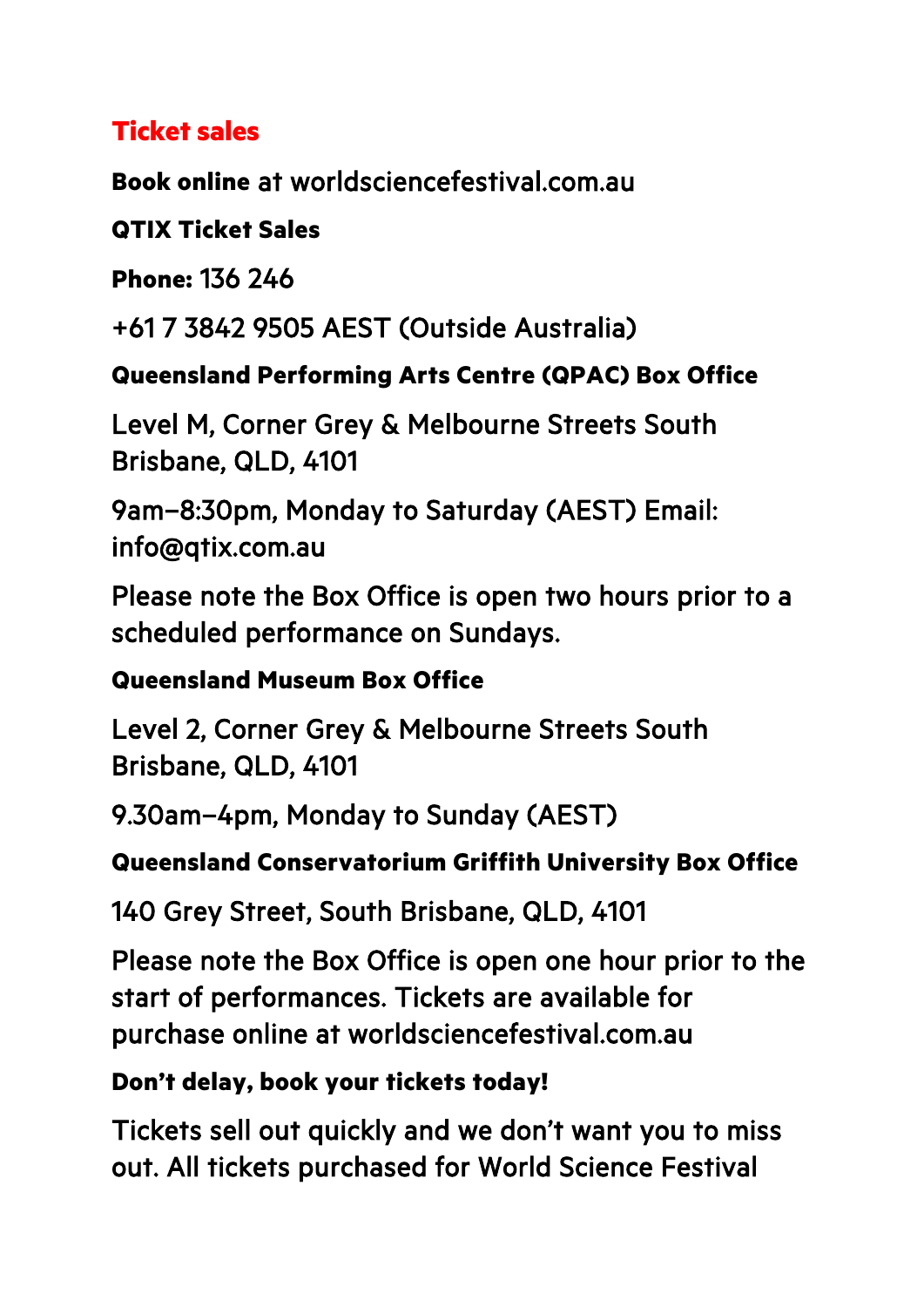Brisbane 2022 events can be refunded as per the QTIX Ticketing Terms and Conditions. This includes COVID-19 impacts.

Patrons are encouraged to purchase tickets online to avoid queues.

# **The safest way to buy**

QTIX is the official ticketing service for World Science Festival Brisbane 2022.

Any tickets purchased through unauthorised sales channels may be seized or cancelled without refund or exchange and the bearer of the ticket may be denied admission.

Unauthorised sales channels include Viagogo, eBay and Gumtree. For more information visit the QTIX page on The Facts About Purchasing Tickets Online.

# **Getting to QM**

The following information is to assist you in getting to and from Queensland Museum and the Queensland Cultural Centre Precinct. Should you require information on travelling on public transport to and from other venues call TransLink on 13 12 30 or visit translink. com.au

**Bus:** to Cultural Centre Busway Station

**Train:** to South Brisbane Station, opposite QPAC on Grey Street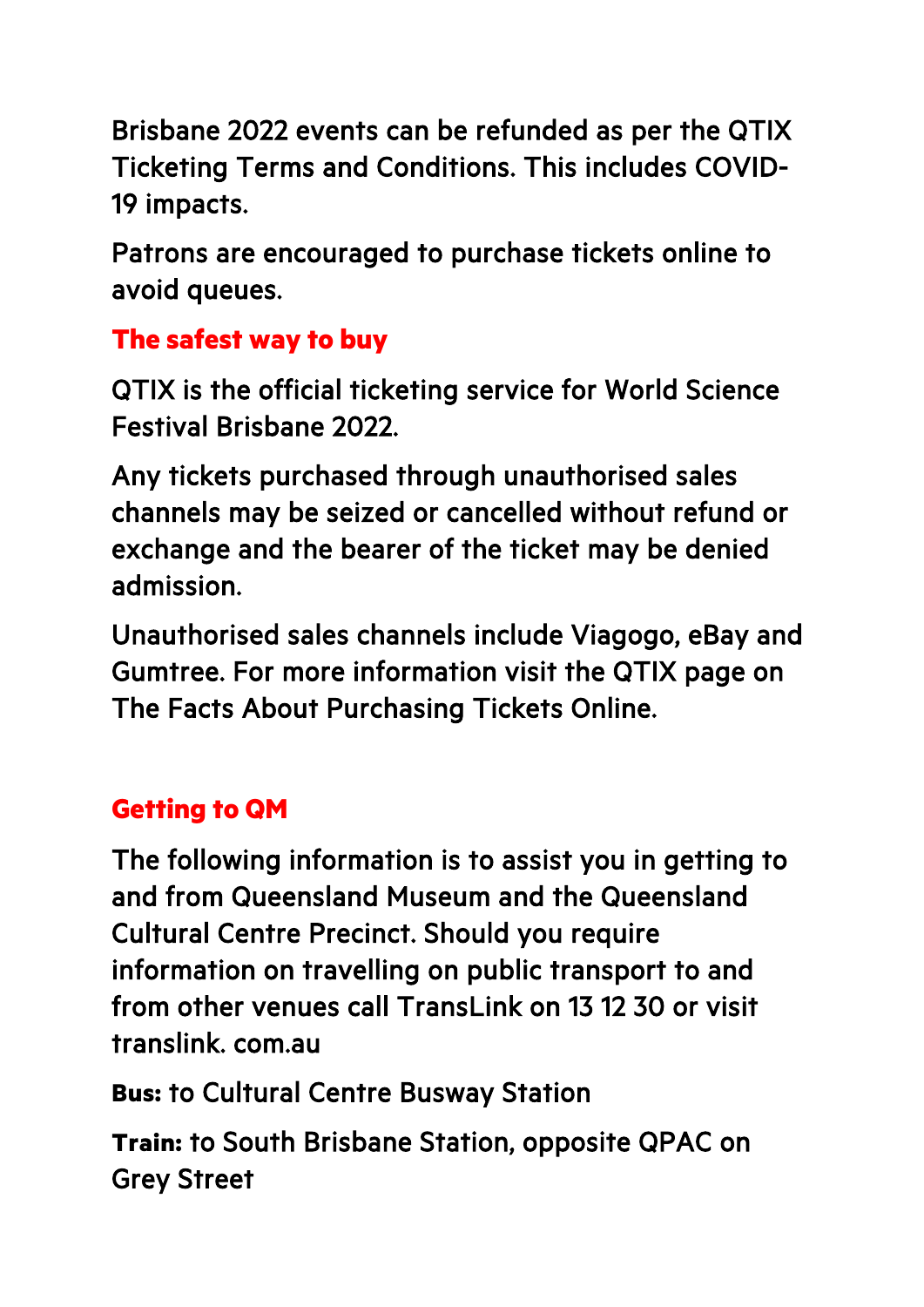**CityCat/Ferry:** to South Bank Ferry Terminal in South Bank Parklands. For bus, train and CityCat/ferry timetable information, call TransLink on 13 12 30 or visit translink.com.au

**Please note:** Victoria Bridge is permanently closed to general traffic to facilitate both the Brisbane Metro project and CityLink Cycleway trial. For more information visit www.brisbane.qld.gov.au

**Taxi/Ride Share:** to the taxi set-down and pick-up area on either the Grey Street side of QPAC or Stanley Place outside The State Library of Queensland.

**Car:** via Melbourne Street, Victoria Bridge or Grey Street

#### **Parking:**

- Art Gallery/Museum Carpark and State Library of Queensland Carpark: enter from Stanley Place
- Riverside Carpark, QPAC: enter from Stanley Street
- Brisbane Convention and Exhibition Centre: enter from Merivale Street or Grey Street
- South Bank Parklands Carpark: enter from Little Stanley Street

# **Accessibility**

World Science Festival Brisbane is dedicated to being as welcoming and inclusive for the widest audience possible. For more information visit worldsciencefestival.com.au/festivalinformation/brisban e/accessibility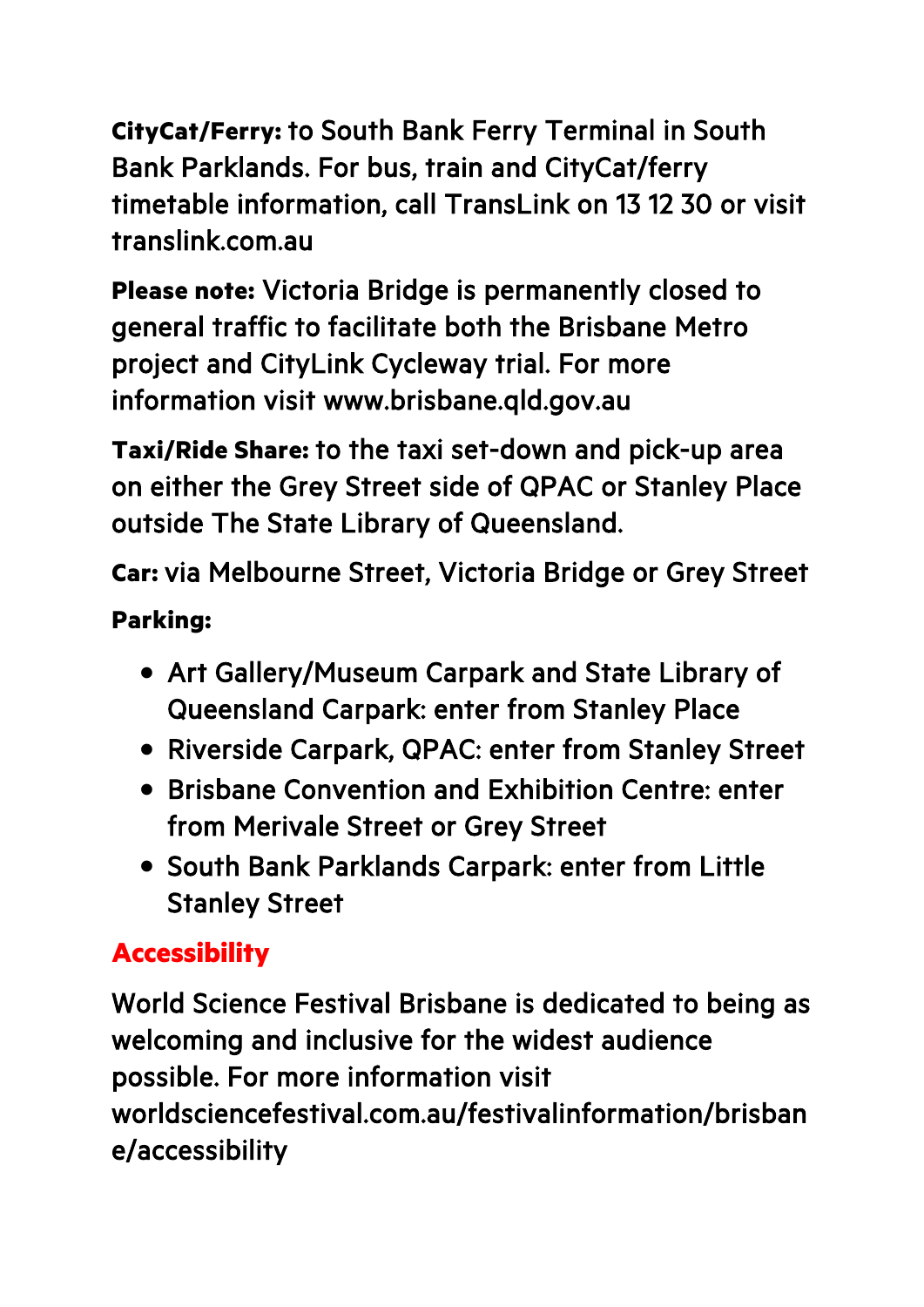# **COVID-19 safety**

The health and wellbeing of our visitors, staff and volunteers to the Festival and Queensland Museum is our priority. Visitors will be required to register via the Check In Qld app on arrival at all events and have your vaccination certificate linked in the app.

If you have a certified medical exemption for the vaccination this can be also added in the app, or you can bring a printed copy along as evidence for entry.

If you don't have a phone, you can also use a printed copy of your COVID-19 digital vaccination certificate, your immunisation history statement, or your international COVID-19 vaccination certificate.

We have increased cleaning frequency, handwashing and sanitiser facilities and have installed distance markers for queuing to help keep you safe.

You can play your part by keeping the following in mind:

- Make sure you have updated the Check In Qld app on your phone and have added your vaccination certificate
- Stay at home if you are unwell
- Stay 1.5 metres apart from others
- Wash your hands regularly or use our sanitisation stations
- Avoid touching your face
- Cover coughs and sneezes
- Visitor capacity limits apply